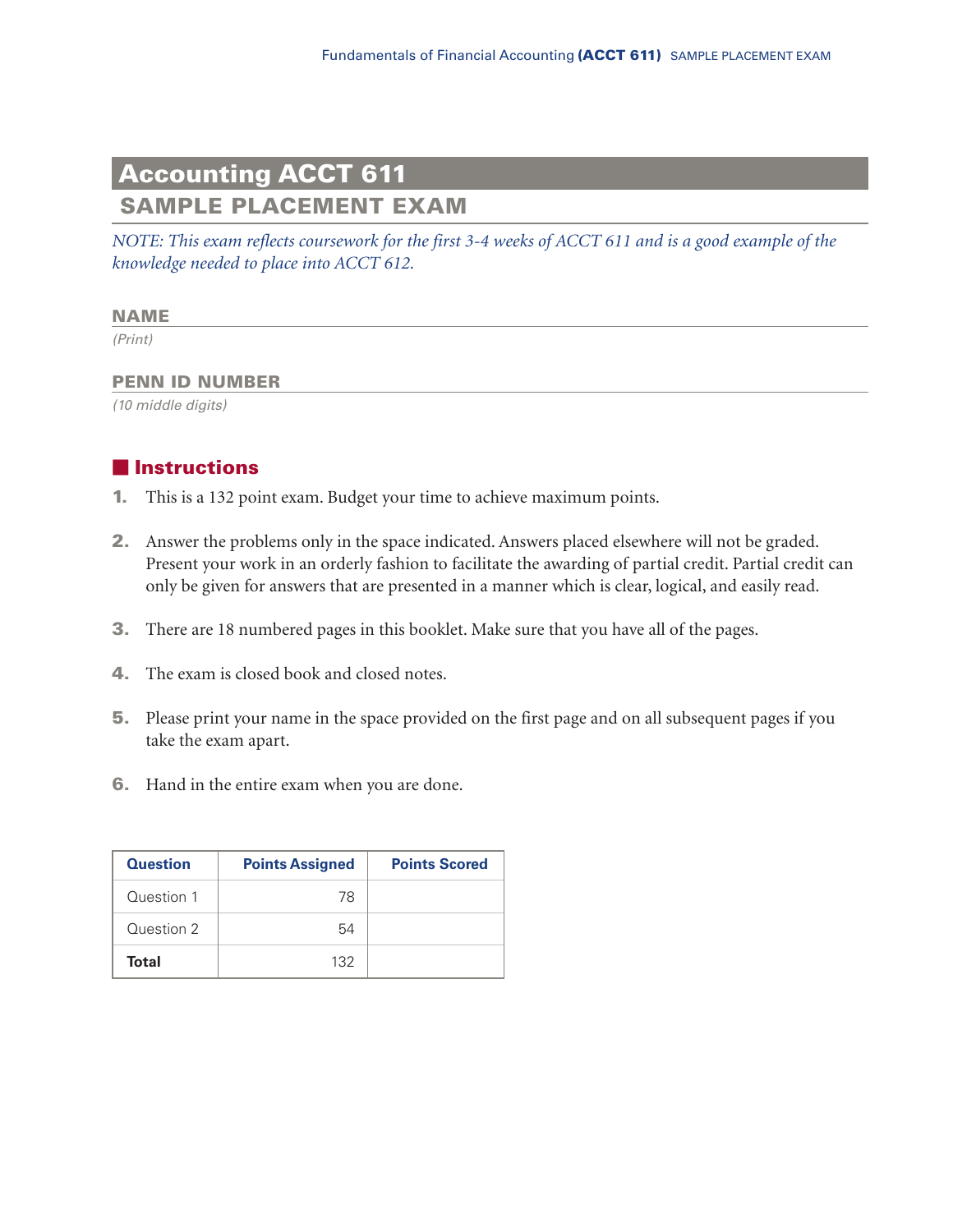# **QUESTION I** *(78 pts)*

Baiman-Carter Incorporated (BCI) released preliminary financial statements (balance sheet, income statement, and statement of cash flows) in a press release. Subsequent to the release, the company announced that it would have to restate those financial statements because of transactions that the bookkeeper had neglected to record or had recorded incorrectly. Wayne Guay, principal of Guay Capital, has asked you to indicate the effects these errors. In particular, for each transaction, record the transaction to correct the error or omission and indicate the effect on all line items in the Indirect Statement of Cash Flows and the section in which these changes would appear (i.e. operating, investing or financing). Treat each transaction as independent. Wayne did the first transaction as an example.

**Example:** Services of \$5,000 were provided during the period at an expense (all cash) of \$1,000, but BCI has not yet been paid for the services. The bookkeeper didn't record these.

| <b>Event/Transactions</b>              |       |       | <b>Statement of Cash Flows</b> |                      |
|----------------------------------------|-------|-------|--------------------------------|----------------------|
| Dr. Accounts Receivable<br>Cr. Revenue | 5,000 | 5,000 | Net Income<br>- TAccts Rec.    | $+4,000$<br>$-5,000$ |
| Dr. Operating Expense<br>Cr. Cash      | 1,000 | 1,000 | <b>CFO</b>                     | $-1,000$             |
|                                        |       |       | <b>CFI</b>                     | 0                    |
|                                        |       |       | <b>CFF</b>                     |                      |
|                                        |       |       |                                |                      |

**1.** *(6 pts)* The company paid cash for next year's insurance coverage (\$2,000) on the last day of the accounting period. The bookkeeper never recorded this.

| <b>Event/Transactions</b> | <b>Statement of Cash Flows</b> |
|---------------------------|--------------------------------|
|                           | N <sub>l</sub>                 |
|                           |                                |
|                           |                                |
|                           | <b>CFO</b>                     |
|                           | <b>CFI</b>                     |
|                           |                                |
|                           | <b>CFF</b>                     |
|                           |                                |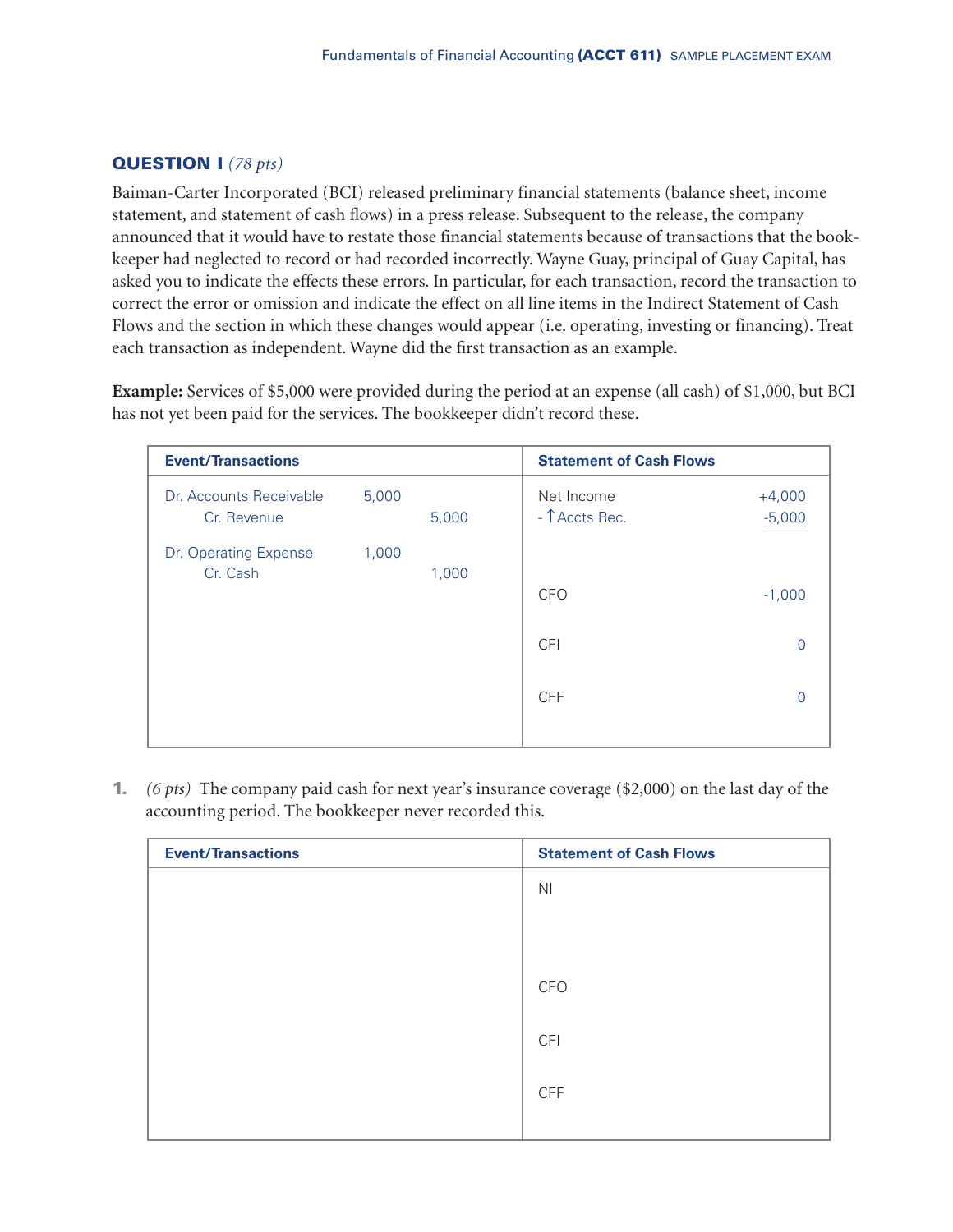**2.** *(6 pts)* During the year, \$3,000 of prepaid advertisements ran in the local newspaper. The bookkeeper recorded the original payment correctly but no other transactions related to this.

| <b>Event/Transactions</b> | <b>Statement of Cash Flows</b> |
|---------------------------|--------------------------------|
|                           | N <sub>l</sub>                 |
|                           |                                |
|                           |                                |
|                           | CFO                            |
|                           | <b>CFI</b>                     |
|                           |                                |
|                           | <b>CFF</b>                     |
|                           |                                |

**3.** *(6 pts)* The bookkeeper recorded \$1,000 of amortization expense during the year. However, that amount should have been \$5,000 not \$1,000.

| <b>Event/Transactions</b> | <b>Statement of Cash Flows</b> |
|---------------------------|--------------------------------|
|                           | N <sub>l</sub>                 |
|                           |                                |
|                           |                                |
|                           | <b>CFO</b>                     |
|                           |                                |
|                           | <b>CFI</b>                     |
|                           |                                |
|                           | <b>CFF</b>                     |
|                           |                                |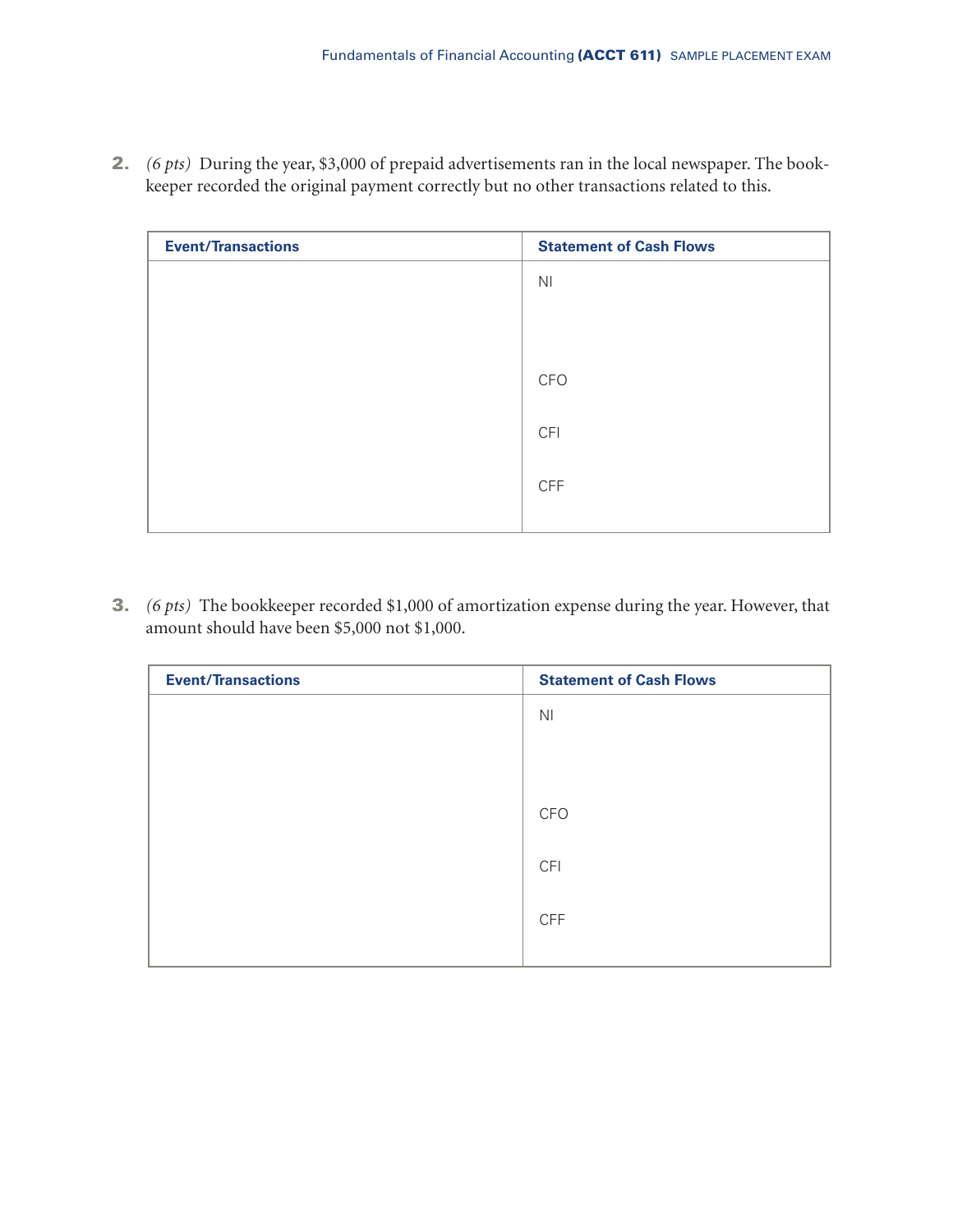| <b>Event/Transactions</b> | <b>Statement of Cash Flows</b> |
|---------------------------|--------------------------------|
|                           | N <sub>l</sub>                 |
|                           |                                |
|                           |                                |
|                           | <b>CFO</b>                     |
|                           | <b>CFI</b>                     |
|                           | <b>CFF</b>                     |
|                           |                                |

**4.** *(6 pts)* Dividends of \$5,000 were declared and paid on the last day of the year. The bookkeeper never recorded this.

**5.** *(6 pts)* The company has debt outstanding, with interest expense of \$4,000 per year. The interest was incurred this year but will be paid next year. The bookkeeper never recorded this.

| <b>Event/Transactions</b> | <b>Statement of Cash Flows</b> |
|---------------------------|--------------------------------|
|                           | N <sub>l</sub>                 |
|                           |                                |
|                           |                                |
|                           | <b>CFO</b>                     |
|                           |                                |
|                           | <b>CFI</b>                     |
|                           | <b>CFF</b>                     |
|                           |                                |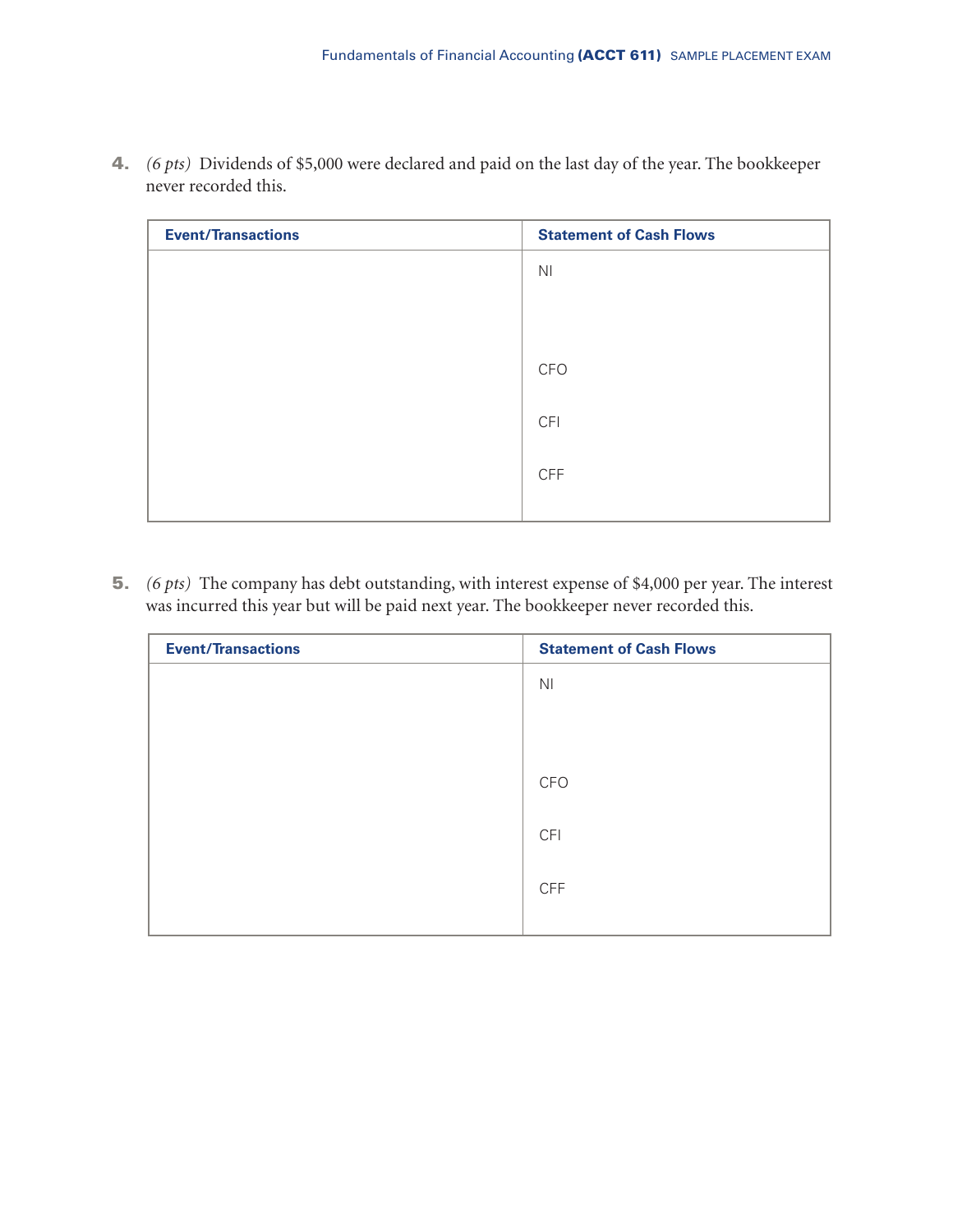| <b>Event/Transactions</b> | <b>Statement of Cash Flows</b> |
|---------------------------|--------------------------------|
|                           | N <sub>l</sub>                 |
|                           |                                |
|                           |                                |
|                           | <b>CFO</b>                     |
|                           | <b>CFI</b>                     |
|                           | <b>CFF</b>                     |
|                           |                                |

**6.** *(6 pts)* The company purchased, for cash, \$10,000 worth of PP&E on the last day of the year. The bookkeeper mistakenly recorded it as \$1,000.

**7.** *(6 pts)* A new customer placed an order for \$3,000 of widgets whose historical cost on BCI's books was \$2,000. The customer has not yet paid for the order. This order was not shipped at year end. However, the bookkeeper recorded it as a sale transaction during the year.

| <b>Event/Transactions</b> | <b>Statement of Cash Flows</b> |
|---------------------------|--------------------------------|
|                           | N <sub>1</sub>                 |
|                           |                                |
|                           |                                |
|                           | <b>CFO</b>                     |
|                           | <b>CFI</b>                     |
|                           |                                |
|                           | <b>CFF</b>                     |
|                           |                                |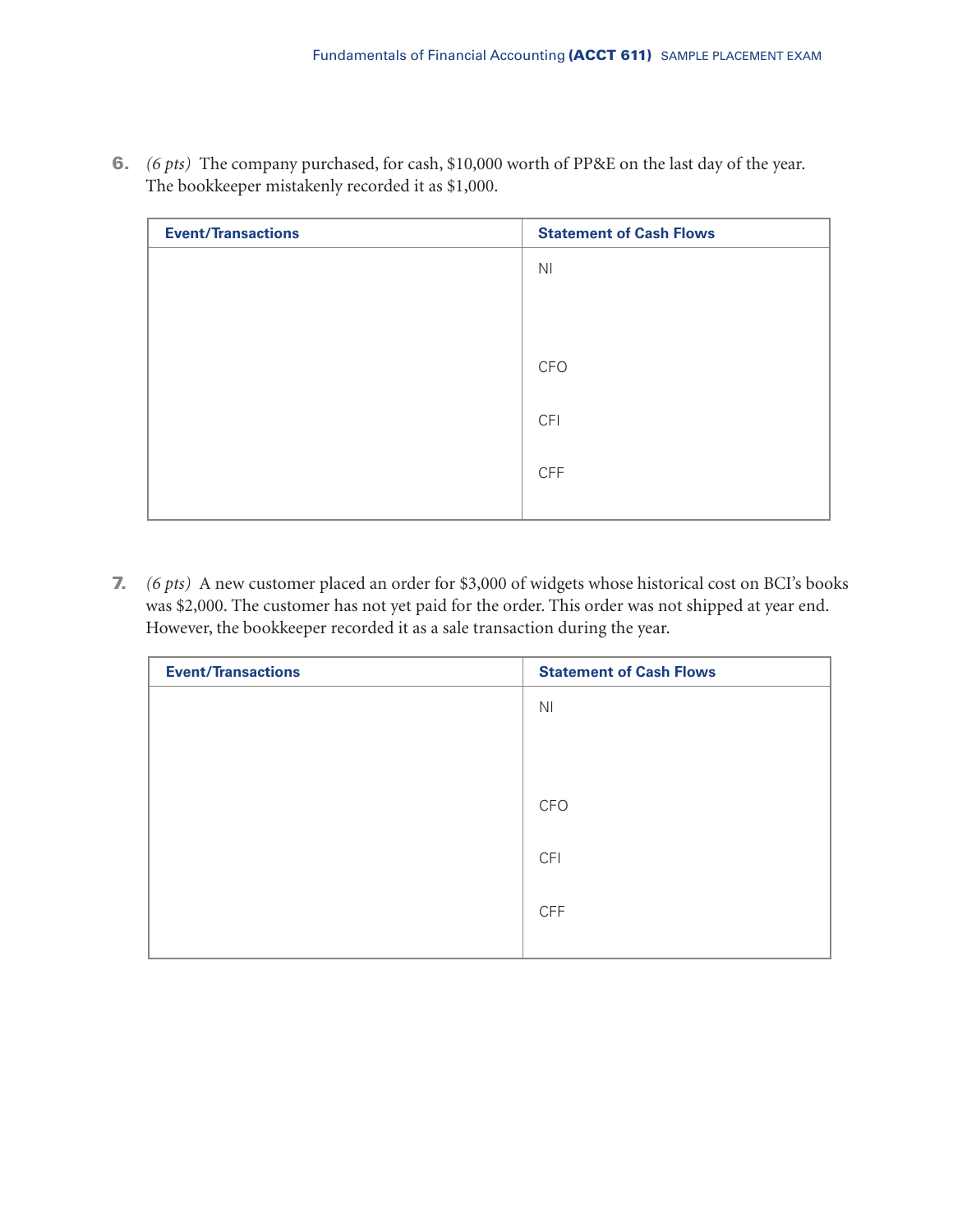| <b>Event/Transactions</b> | <b>Statement of Cash Flows</b> |
|---------------------------|--------------------------------|
|                           | N <sub>1</sub>                 |
|                           |                                |
|                           |                                |
|                           | <b>CFO</b>                     |
|                           |                                |
|                           | <b>CFI</b>                     |
|                           | <b>CFF</b>                     |
|                           |                                |

**8.** *(6 pts)* Because of an unexpected windfall of cash, the company repaid \$8,000 of long-term debt on the last day of the year. The bookkeeper never recorded this event.

**9.** *(6 pts)* The company has a multistage project with a customer that is accounted for using the percentage-of-completion method. In the prior year, the customer paid a \$9,000 deposit (total revenues for the project are \$9,000). During the year, the company delivered 1/3 of the project to the customer incurring costs of \$1,000 in cash (total costs for the project are \$3,000). The bookkeeper recorded only the receipt of the deposit and not any other transactions related to this project.

| <b>Event/Transactions</b> | <b>Statement of Cash Flows</b> |
|---------------------------|--------------------------------|
|                           | N <sub>l</sub>                 |
|                           |                                |
|                           |                                |
|                           | <b>CFO</b>                     |
|                           |                                |
|                           | <b>CFI</b>                     |
|                           | <b>CFF</b>                     |
|                           |                                |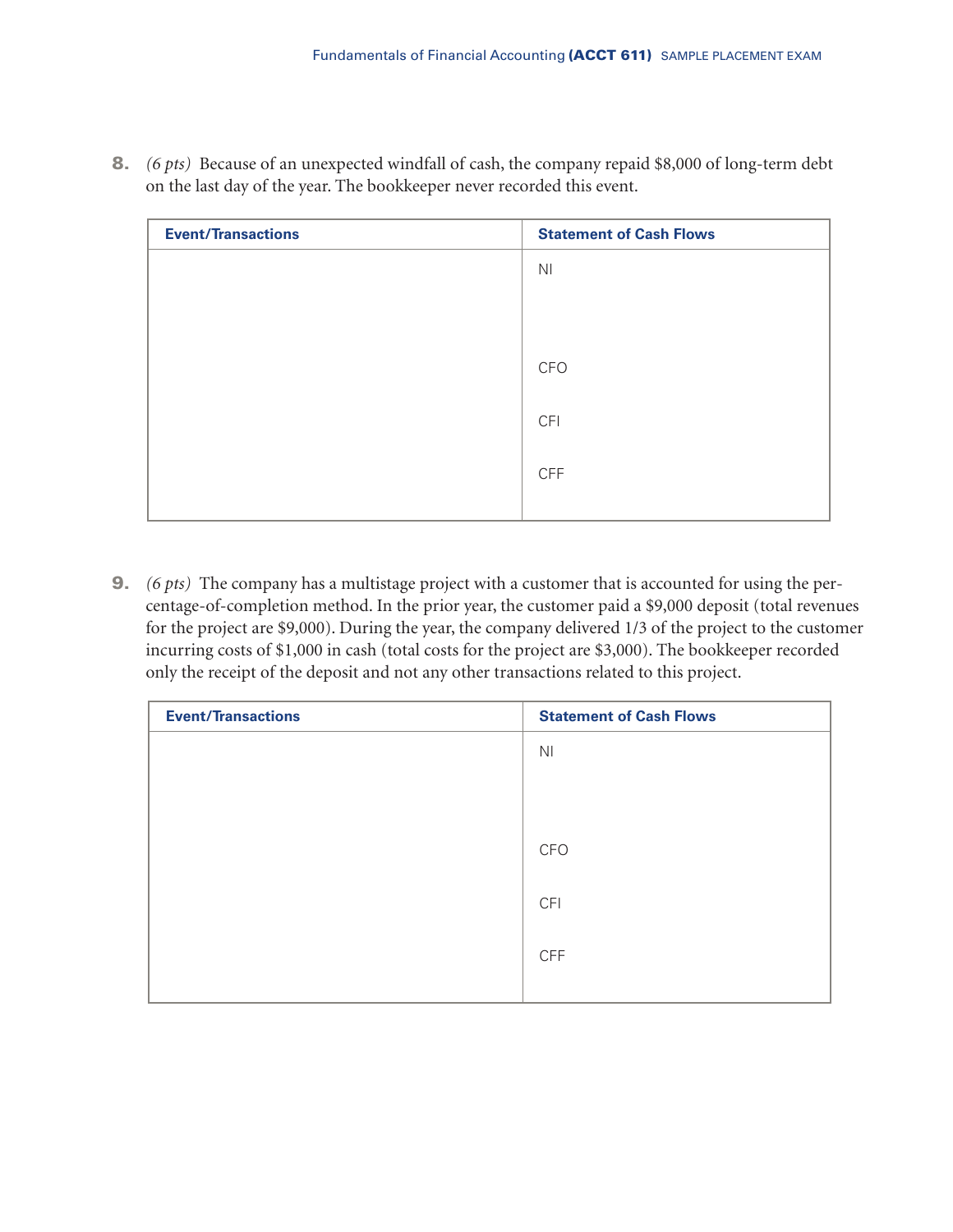| <b>Event/Transactions</b> | <b>Statement of Cash Flows</b> |
|---------------------------|--------------------------------|
|                           | N <sub>l</sub>                 |
|                           |                                |
|                           |                                |
|                           | <b>CFO</b>                     |
|                           |                                |
|                           | <b>CFI</b>                     |
|                           | <b>CFF</b>                     |
|                           |                                |

**10.** *(6 pts)* The company issued shares for \$5,000 cash. The bookkeeper mistakenly recorded this transaction as a \$50,000 increase in owners' equity.

**11.** *(6 pts)* The company incurred \$7,000 of administrative expenses, of which \$3,000 were paid by year end. The bookkeeper never recorded these transactions.

| <b>Event/Transactions</b> | <b>Statement of Cash Flows</b> |
|---------------------------|--------------------------------|
|                           | N <sub>l</sub>                 |
|                           |                                |
|                           |                                |
|                           | <b>CFO</b>                     |
|                           |                                |
|                           | <b>CFI</b>                     |
|                           | <b>CFF</b>                     |
|                           |                                |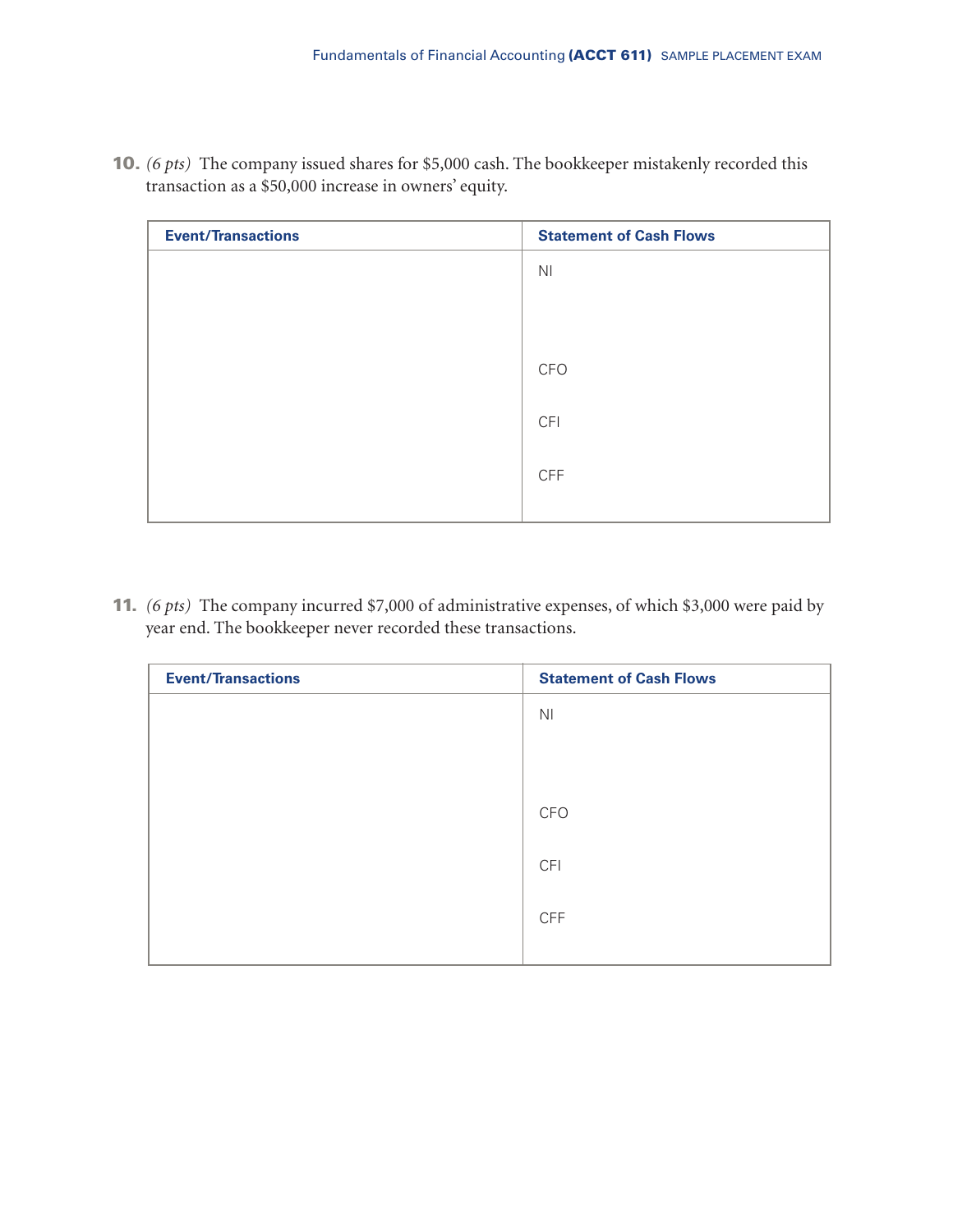**12.** *(6 pts)* A customer paid a deposit of \$8,000 for an order to be delivered next year. The company acquired \$2,000 of inventory on account to begin producing widgets. The bookkeeper never recorded these transactions.

| <b>Event/Transactions</b> | <b>Statement of Cash Flows</b> |
|---------------------------|--------------------------------|
|                           | N <sub>l</sub>                 |
|                           |                                |
|                           |                                |
|                           | <b>CFO</b>                     |
|                           | <b>CFI</b>                     |
|                           |                                |
|                           | <b>CFF</b>                     |
|                           |                                |

**13.** *(6 pts)* The bookkeeper salary earned for the last month of the year was \$10,000. The company will pay the bookkeeper this \$10,000 in the next period.

| <b>Event/Transactions</b> | <b>Statement of Cash Flows</b> |
|---------------------------|--------------------------------|
|                           | N <sub>l</sub>                 |
|                           |                                |
|                           |                                |
|                           | <b>CFO</b>                     |
|                           | <b>CFI</b>                     |
|                           |                                |
|                           | <b>CFF</b>                     |
|                           |                                |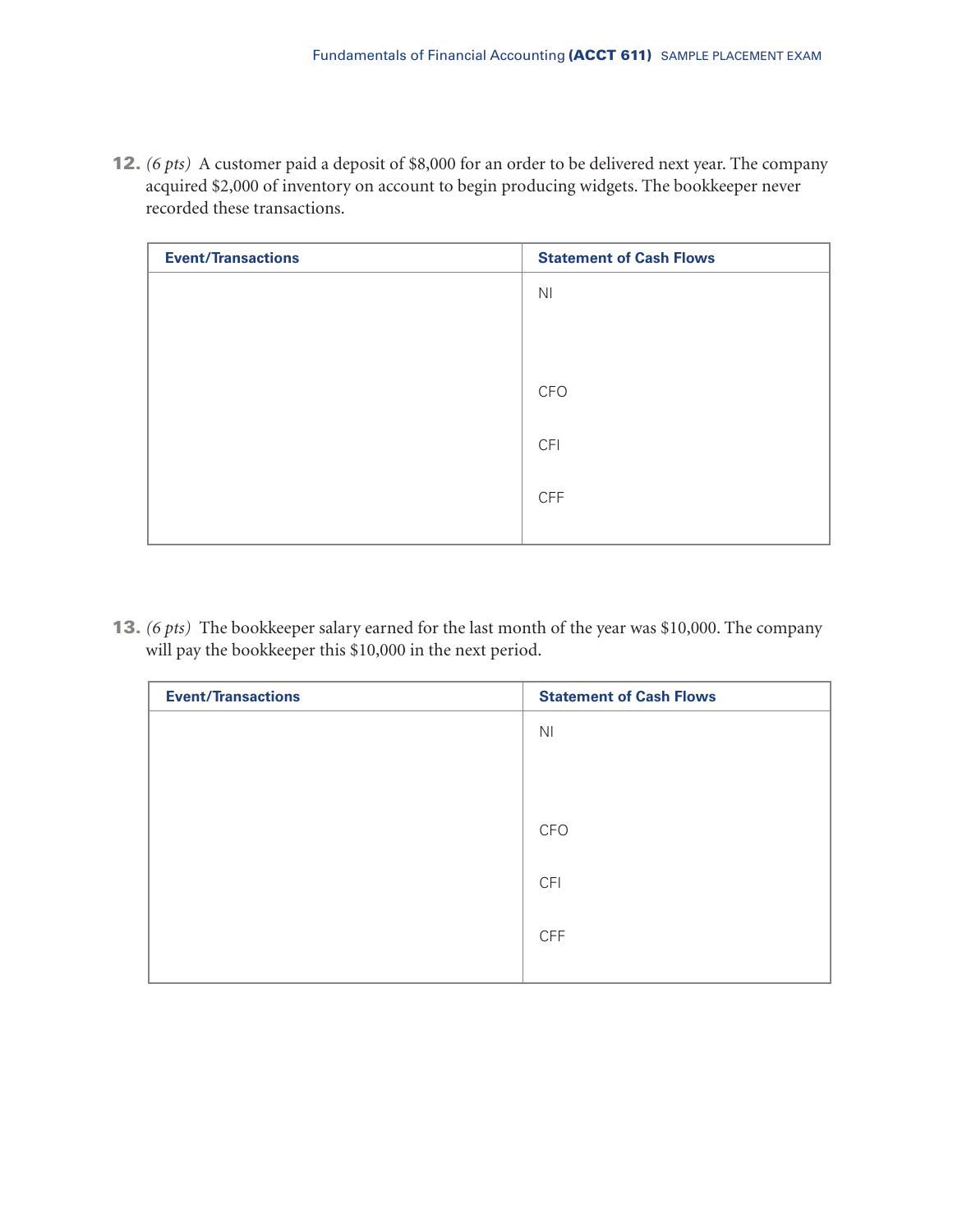# **QUESTION II** *(54 pts)*

Callaway Golf Company designs, manufactures and sells high quality golf clubs and golf balls. The Company also sells golf accessories such as footwear, golf bags, golf gloves, golf headwear, golf towels and golf umbrellas. The Company's products are sold in the United States and in over 100 countries around the world. Refer to the Income Statement, Balance Sheet and Statement of Cash Flows for Callaway which are located on the last three pages of this exam booklet. Please answer the following questions.

#### *Required*

- **1.** *(4 pts)* In which year (among those reported) did Callaway raise the most cash from financing activities?
- **2.** *(4 pts)* If Callaway had not paid any dividends in 2003, 2004 and 2005, how much more cash from financing activities would have been raised over this three-year period?
- **3.** *(4 pts)* What was the net book value of long-lived assets sold during 2005?
- **4.** *(4 pts)* If Callaway had not sold any long-lived assets in 2005, how much would cash from investing activities have changed?

| Answer       |               |       |           |
|--------------|---------------|-------|-----------|
| (circle one) | <b>HIGHER</b> | LOWER | NO CHANGE |

**5.** *(4 pts)* If Callaway had not sold any long-lived assets in 2005, how much would cash from operating activities have changed?

| Answer       |               |       |           |
|--------------|---------------|-------|-----------|
| (circle one) | <b>HIGHER</b> | LOWER | NO CHANGE |

**6.** *(6 pts)* Callaway recognizes warranty expenses as a component of Selling Expenses on the income statement. Assume that Callaway's total costs (cash, replacement equipment, etc) in 2005 to satisfy customers who returned broken golf equipment under warranty was \$15,000 thousands (i.e., \$15 million). How much warranty expense was included in Selling Expenses by Callaway in their income statement during 2005?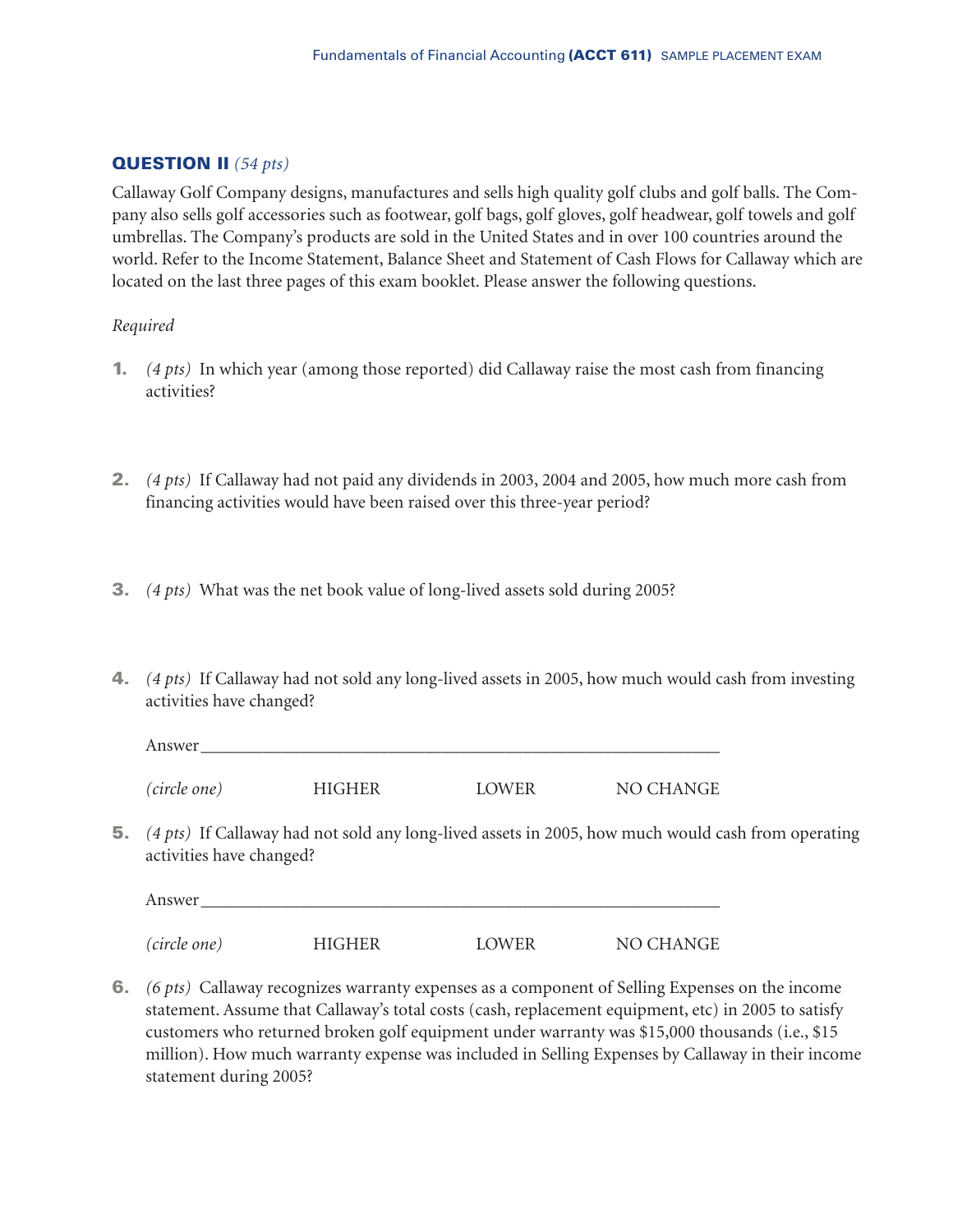**7.** *(4 pts)* Provide the entries that reconcile the Retained Earnings T-account between December 31, 2004 and December 31, 2005. Include descriptive titles and amounts for each entry. All dividends declared have been paid by the end of 2005.

| <b>Retained Earnings</b> |                          |           |  |  |
|--------------------------|--------------------------|-----------|--|--|
|                          | <b>Beginning Balance</b> | \$437,269 |  |  |
|                          | <b>Ending Balance</b>    | \$430,996 |  |  |

- **8.** *(4 pts)* In 2005, Callaway recognized and paid \$26,989 in research and development expenses. All of the research was done internally by Callaway. Which section of the Statement of Cash Flows is affected by these expenditures?
- **9.** *(5 pts)* Assume that all of Callaway's 2005 revenues were cash sales. How much cash did Callaway collect from its customers in 2005?
- **10.** *(5 pts)* Now ignore Part 9 above and instead assume that 50% of Callaway's 2005 revenues were cash sales, and the other 50% on account. How much cash would Callaway have collected from its customers in 2005?
- **11.** *(4 pts)* Provide the journal entry to record Callaway's capital expenditures made in cash in 2005. Assume there were no capital expenditures through acquisitions. Include the account titles and amounts. Make as many entries as necessary.

| Debit |        |
|-------|--------|
|       | Credit |
| Debit |        |
|       | Credit |

**12.** *(6 pts)* Assume that all of Callaway's inventory costs are paid in cash except for raw materials that are bought on account from suppliers (also assume that Accounts Payable reflect only raw material purchases). How much cash did Callaway spend on inventory costs in 2005?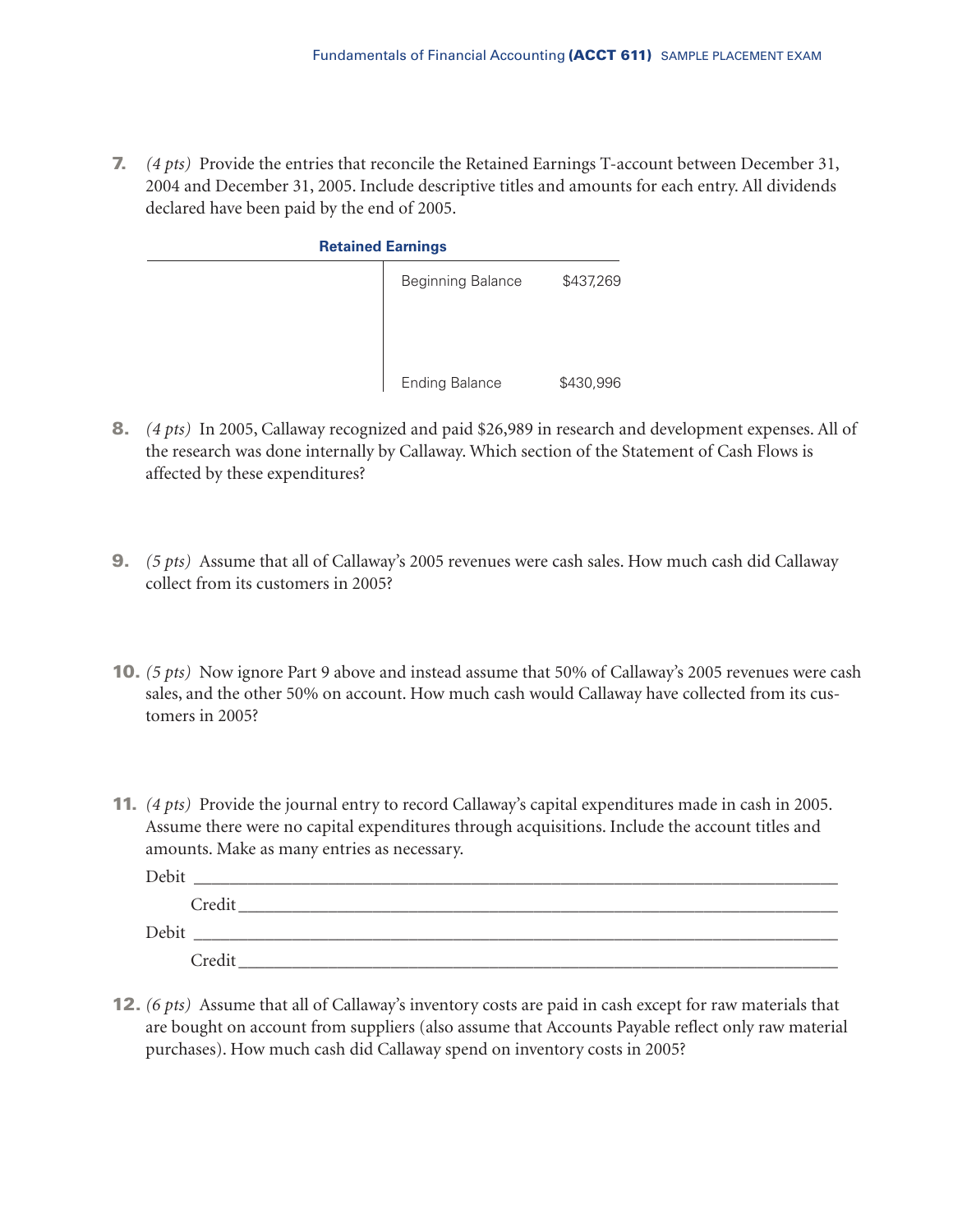| DECEMBER 31,<br>2005<br>Cash and cash equivalents<br>\$49,481<br>\$31,657<br>Accounts receivable, net<br>98,082<br>241,577<br>Inventories, net<br>Deferred taxes<br>38,192<br>2,026<br>Income taxes receivable<br>9,232<br>Other current assets<br>438,590<br>127,739<br>146,123<br>159,191<br>29,068<br>6,516<br>16,462<br>\$764,498<br>\$735,737<br>\$102,134<br>Accounts payable<br>Accrued employee compensation and benefits<br>24,783<br>Warranty liability<br>13,267<br>Bank line of credit<br>Capital leases, current portion<br>21<br>140,205<br>Deferred compensation<br>8,323<br>Energy derivative valuation account<br>19,922<br>Capital leases, net of current portion<br>Preferred Stock, \$.01 par value, 3,000,000 shares authorized,<br>none issued and outstanding at December 31, 2005 and 2004<br>Common Stock, \$.01 par value, 240,000,000 shares authorized, 84,950,694 shares<br>and 84,785,694 shares issued at December 31, 2005 and 2004, respectively<br>850<br>393,676<br>Additional paid-in capital<br>Unearned compensation<br>(9,014)<br>Retained earnings<br>430,996<br>Accumulated other comprehensive income<br>3,377<br>11,081<br>Less: Grantor Stock Trust held at market value, 5,954,747 shares and 7,176,678 shares<br>at December 31, 2005 and 2004, respectively<br>(82, 414)<br>Less: Common Stock held in treasury, at cost, 8,500,811 shares and 8,497,667 shares<br>at December 31, 2005 and 2004, respectively<br>(141,423)<br>596,048<br>\$ | <b>CALLAWAY GOLF COMPANY</b><br><b>CONSOLIDATED BALANCE SHEETS</b> |         |            |
|---------------------------------------------------------------------------------------------------------------------------------------------------------------------------------------------------------------------------------------------------------------------------------------------------------------------------------------------------------------------------------------------------------------------------------------------------------------------------------------------------------------------------------------------------------------------------------------------------------------------------------------------------------------------------------------------------------------------------------------------------------------------------------------------------------------------------------------------------------------------------------------------------------------------------------------------------------------------------------------------------------------------------------------------------------------------------------------------------------------------------------------------------------------------------------------------------------------------------------------------------------------------------------------------------------------------------------------------------------------------------------------------------------------------------------------------------------------------------------------------|--------------------------------------------------------------------|---------|------------|
|                                                                                                                                                                                                                                                                                                                                                                                                                                                                                                                                                                                                                                                                                                                                                                                                                                                                                                                                                                                                                                                                                                                                                                                                                                                                                                                                                                                                                                                                                             | (In thousands, except share and per share data)                    |         |            |
|                                                                                                                                                                                                                                                                                                                                                                                                                                                                                                                                                                                                                                                                                                                                                                                                                                                                                                                                                                                                                                                                                                                                                                                                                                                                                                                                                                                                                                                                                             |                                                                    |         | 2004       |
|                                                                                                                                                                                                                                                                                                                                                                                                                                                                                                                                                                                                                                                                                                                                                                                                                                                                                                                                                                                                                                                                                                                                                                                                                                                                                                                                                                                                                                                                                             | <b>ASSETS</b>                                                      |         |            |
|                                                                                                                                                                                                                                                                                                                                                                                                                                                                                                                                                                                                                                                                                                                                                                                                                                                                                                                                                                                                                                                                                                                                                                                                                                                                                                                                                                                                                                                                                             | Current assets:                                                    |         |            |
|                                                                                                                                                                                                                                                                                                                                                                                                                                                                                                                                                                                                                                                                                                                                                                                                                                                                                                                                                                                                                                                                                                                                                                                                                                                                                                                                                                                                                                                                                             |                                                                    |         |            |
|                                                                                                                                                                                                                                                                                                                                                                                                                                                                                                                                                                                                                                                                                                                                                                                                                                                                                                                                                                                                                                                                                                                                                                                                                                                                                                                                                                                                                                                                                             |                                                                    |         | 100,378    |
|                                                                                                                                                                                                                                                                                                                                                                                                                                                                                                                                                                                                                                                                                                                                                                                                                                                                                                                                                                                                                                                                                                                                                                                                                                                                                                                                                                                                                                                                                             |                                                                    |         | 175,982    |
|                                                                                                                                                                                                                                                                                                                                                                                                                                                                                                                                                                                                                                                                                                                                                                                                                                                                                                                                                                                                                                                                                                                                                                                                                                                                                                                                                                                                                                                                                             |                                                                    |         | 32,959     |
|                                                                                                                                                                                                                                                                                                                                                                                                                                                                                                                                                                                                                                                                                                                                                                                                                                                                                                                                                                                                                                                                                                                                                                                                                                                                                                                                                                                                                                                                                             |                                                                    |         | 28,697     |
|                                                                                                                                                                                                                                                                                                                                                                                                                                                                                                                                                                                                                                                                                                                                                                                                                                                                                                                                                                                                                                                                                                                                                                                                                                                                                                                                                                                                                                                                                             |                                                                    |         | 14,036     |
|                                                                                                                                                                                                                                                                                                                                                                                                                                                                                                                                                                                                                                                                                                                                                                                                                                                                                                                                                                                                                                                                                                                                                                                                                                                                                                                                                                                                                                                                                             | Total current assets                                               |         | 393,732    |
|                                                                                                                                                                                                                                                                                                                                                                                                                                                                                                                                                                                                                                                                                                                                                                                                                                                                                                                                                                                                                                                                                                                                                                                                                                                                                                                                                                                                                                                                                             | Property, plant and equipment, net                                 |         | 135,865    |
|                                                                                                                                                                                                                                                                                                                                                                                                                                                                                                                                                                                                                                                                                                                                                                                                                                                                                                                                                                                                                                                                                                                                                                                                                                                                                                                                                                                                                                                                                             | Intangible assets, net                                             |         |            |
|                                                                                                                                                                                                                                                                                                                                                                                                                                                                                                                                                                                                                                                                                                                                                                                                                                                                                                                                                                                                                                                                                                                                                                                                                                                                                                                                                                                                                                                                                             | Goodwill                                                           |         | 30,468     |
|                                                                                                                                                                                                                                                                                                                                                                                                                                                                                                                                                                                                                                                                                                                                                                                                                                                                                                                                                                                                                                                                                                                                                                                                                                                                                                                                                                                                                                                                                             | Deferred taxes                                                     |         | 9,837      |
|                                                                                                                                                                                                                                                                                                                                                                                                                                                                                                                                                                                                                                                                                                                                                                                                                                                                                                                                                                                                                                                                                                                                                                                                                                                                                                                                                                                                                                                                                             | Other assets                                                       |         | 16,667     |
|                                                                                                                                                                                                                                                                                                                                                                                                                                                                                                                                                                                                                                                                                                                                                                                                                                                                                                                                                                                                                                                                                                                                                                                                                                                                                                                                                                                                                                                                                             |                                                                    |         |            |
|                                                                                                                                                                                                                                                                                                                                                                                                                                                                                                                                                                                                                                                                                                                                                                                                                                                                                                                                                                                                                                                                                                                                                                                                                                                                                                                                                                                                                                                                                             | <b>LIABILITIES AND SHAREHOLDERS' EQUITY</b>                        |         |            |
|                                                                                                                                                                                                                                                                                                                                                                                                                                                                                                                                                                                                                                                                                                                                                                                                                                                                                                                                                                                                                                                                                                                                                                                                                                                                                                                                                                                                                                                                                             | Current liabilities:                                               |         |            |
|                                                                                                                                                                                                                                                                                                                                                                                                                                                                                                                                                                                                                                                                                                                                                                                                                                                                                                                                                                                                                                                                                                                                                                                                                                                                                                                                                                                                                                                                                             |                                                                    |         | \$69,394   |
|                                                                                                                                                                                                                                                                                                                                                                                                                                                                                                                                                                                                                                                                                                                                                                                                                                                                                                                                                                                                                                                                                                                                                                                                                                                                                                                                                                                                                                                                                             |                                                                    |         | 26,322     |
|                                                                                                                                                                                                                                                                                                                                                                                                                                                                                                                                                                                                                                                                                                                                                                                                                                                                                                                                                                                                                                                                                                                                                                                                                                                                                                                                                                                                                                                                                             |                                                                    |         | 12,043     |
|                                                                                                                                                                                                                                                                                                                                                                                                                                                                                                                                                                                                                                                                                                                                                                                                                                                                                                                                                                                                                                                                                                                                                                                                                                                                                                                                                                                                                                                                                             |                                                                    |         | 13,000     |
|                                                                                                                                                                                                                                                                                                                                                                                                                                                                                                                                                                                                                                                                                                                                                                                                                                                                                                                                                                                                                                                                                                                                                                                                                                                                                                                                                                                                                                                                                             |                                                                    |         | 39         |
|                                                                                                                                                                                                                                                                                                                                                                                                                                                                                                                                                                                                                                                                                                                                                                                                                                                                                                                                                                                                                                                                                                                                                                                                                                                                                                                                                                                                                                                                                             | <b>Total current liabilities</b>                                   |         | 120,798    |
|                                                                                                                                                                                                                                                                                                                                                                                                                                                                                                                                                                                                                                                                                                                                                                                                                                                                                                                                                                                                                                                                                                                                                                                                                                                                                                                                                                                                                                                                                             | Long-term liabilities:                                             |         |            |
|                                                                                                                                                                                                                                                                                                                                                                                                                                                                                                                                                                                                                                                                                                                                                                                                                                                                                                                                                                                                                                                                                                                                                                                                                                                                                                                                                                                                                                                                                             |                                                                    |         | 8,674      |
|                                                                                                                                                                                                                                                                                                                                                                                                                                                                                                                                                                                                                                                                                                                                                                                                                                                                                                                                                                                                                                                                                                                                                                                                                                                                                                                                                                                                                                                                                             |                                                                    |         | 19,922     |
|                                                                                                                                                                                                                                                                                                                                                                                                                                                                                                                                                                                                                                                                                                                                                                                                                                                                                                                                                                                                                                                                                                                                                                                                                                                                                                                                                                                                                                                                                             |                                                                    |         | 26         |
|                                                                                                                                                                                                                                                                                                                                                                                                                                                                                                                                                                                                                                                                                                                                                                                                                                                                                                                                                                                                                                                                                                                                                                                                                                                                                                                                                                                                                                                                                             | Commitments and contingencies (Note 13)                            |         |            |
|                                                                                                                                                                                                                                                                                                                                                                                                                                                                                                                                                                                                                                                                                                                                                                                                                                                                                                                                                                                                                                                                                                                                                                                                                                                                                                                                                                                                                                                                                             | Shareholders' equity:                                              |         |            |
|                                                                                                                                                                                                                                                                                                                                                                                                                                                                                                                                                                                                                                                                                                                                                                                                                                                                                                                                                                                                                                                                                                                                                                                                                                                                                                                                                                                                                                                                                             |                                                                    |         |            |
|                                                                                                                                                                                                                                                                                                                                                                                                                                                                                                                                                                                                                                                                                                                                                                                                                                                                                                                                                                                                                                                                                                                                                                                                                                                                                                                                                                                                                                                                                             |                                                                    |         | 848        |
|                                                                                                                                                                                                                                                                                                                                                                                                                                                                                                                                                                                                                                                                                                                                                                                                                                                                                                                                                                                                                                                                                                                                                                                                                                                                                                                                                                                                                                                                                             |                                                                    |         | 387,950    |
|                                                                                                                                                                                                                                                                                                                                                                                                                                                                                                                                                                                                                                                                                                                                                                                                                                                                                                                                                                                                                                                                                                                                                                                                                                                                                                                                                                                                                                                                                             |                                                                    |         | (12, 562)  |
|                                                                                                                                                                                                                                                                                                                                                                                                                                                                                                                                                                                                                                                                                                                                                                                                                                                                                                                                                                                                                                                                                                                                                                                                                                                                                                                                                                                                                                                                                             |                                                                    |         | 437,269    |
|                                                                                                                                                                                                                                                                                                                                                                                                                                                                                                                                                                                                                                                                                                                                                                                                                                                                                                                                                                                                                                                                                                                                                                                                                                                                                                                                                                                                                                                                                             |                                                                    |         |            |
|                                                                                                                                                                                                                                                                                                                                                                                                                                                                                                                                                                                                                                                                                                                                                                                                                                                                                                                                                                                                                                                                                                                                                                                                                                                                                                                                                                                                                                                                                             |                                                                    |         | (96, 885)  |
|                                                                                                                                                                                                                                                                                                                                                                                                                                                                                                                                                                                                                                                                                                                                                                                                                                                                                                                                                                                                                                                                                                                                                                                                                                                                                                                                                                                                                                                                                             |                                                                    |         | (141, 384) |
|                                                                                                                                                                                                                                                                                                                                                                                                                                                                                                                                                                                                                                                                                                                                                                                                                                                                                                                                                                                                                                                                                                                                                                                                                                                                                                                                                                                                                                                                                             | Total shareholders' equity                                         |         | 586,317    |
|                                                                                                                                                                                                                                                                                                                                                                                                                                                                                                                                                                                                                                                                                                                                                                                                                                                                                                                                                                                                                                                                                                                                                                                                                                                                                                                                                                                                                                                                                             |                                                                    | 764,498 | \$735,737  |

r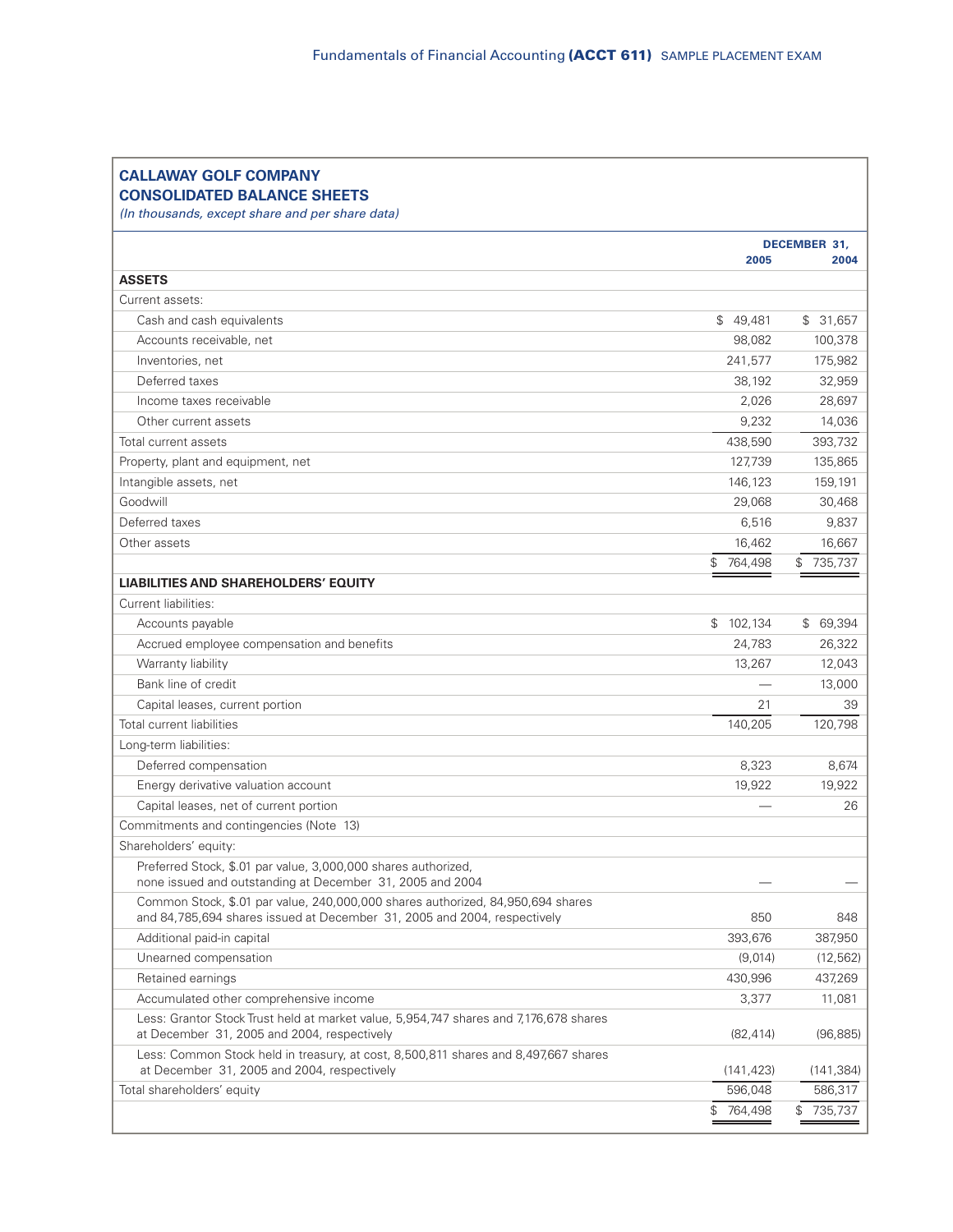# **CALLAWAY GOLF COMPANY CONSOLIDATED STATEMENTS OF OPERATIONS**

*(In thousands, except per share data)*

|                                           |              |          |       |              |           | <b>YEAR ENDED DECEMBER 31.</b> |              |         |      |
|-------------------------------------------|--------------|----------|-------|--------------|-----------|--------------------------------|--------------|---------|------|
|                                           |              |          | 2005  |              |           | 2004                           |              | 2003    |      |
| Net sales                                 | \$           | 998,093  | 100%  | $\mathbb{S}$ | 934,564   | 100%                           | $\mathbb{S}$ | 814,032 | 100% |
| Cost of sales                             |              | 583,679  | 58%   |              | 575,742   | 62%                            |              | 445,417 | 55%  |
| Gross profit                              |              | 414,414  | 42%   |              | 358,822   | 38%                            |              | 368.615 | 45%  |
| Selling expenses                          |              | 290,074  | 29%   |              | 263,089   | 28%                            |              | 207,783 | 26%  |
| General and administrative expenses       |              | 80,145   | 8%    |              | 89,878    | 10%                            |              | 65,448  | 8%   |
| Research and development expenses         |              | 26,989   | 3%    |              | 30,557    | 3%                             |              | 29,529  | 4%   |
| Total operating expenses                  |              | 397,208  | 40%   |              | 383,524   | 41%                            |              | 302,760 | 37%  |
| Income (loss) from operations             |              | 17,206   | 2%    |              | (24, 702) | $(3)$ %                        |              | 65,855  | 8%   |
| Interest and other income (expense), net  |              | (390)    |       |              | 1,934     |                                |              | 3,550   |      |
| Interest expense                          |              | (2, 279) |       |              | (945)     |                                |              | (1,522) |      |
| Income (loss) before income taxes         |              | 14,537   | $1\%$ |              | (23, 713) | $(3)$ %                        |              | 67,883  | 8%   |
| Provision for (benefit from) income taxes |              | 1,253    |       |              | (13, 610) |                                |              | 22,360  |      |
| Net income (loss)                         | $\mathbb{S}$ | 13,284   | $1\%$ | S.           | (10, 103) | $(1) \%$                       | \$.          | 45,523  | 6%   |
| Earnings (loss) per common share:         |              |          |       |              |           |                                |              |         |      |
| <b>Basic</b>                              | \$           | 0.19     |       | \$           | (0.15)    |                                | \$           | 0.69    |      |
| Diluted                                   | \$           | 0.19     |       | \$           | (0.15)    |                                | \$           | 0.68    |      |
| Common equivalent shares:                 |              |          |       |              |           |                                |              |         |      |
| <b>Basic</b>                              |              | 68,646   |       |              | 67,721    |                                |              | 66,027  |      |
| Diluted                                   |              | 69,239   |       |              | 67,721    |                                |              | 66,471  |      |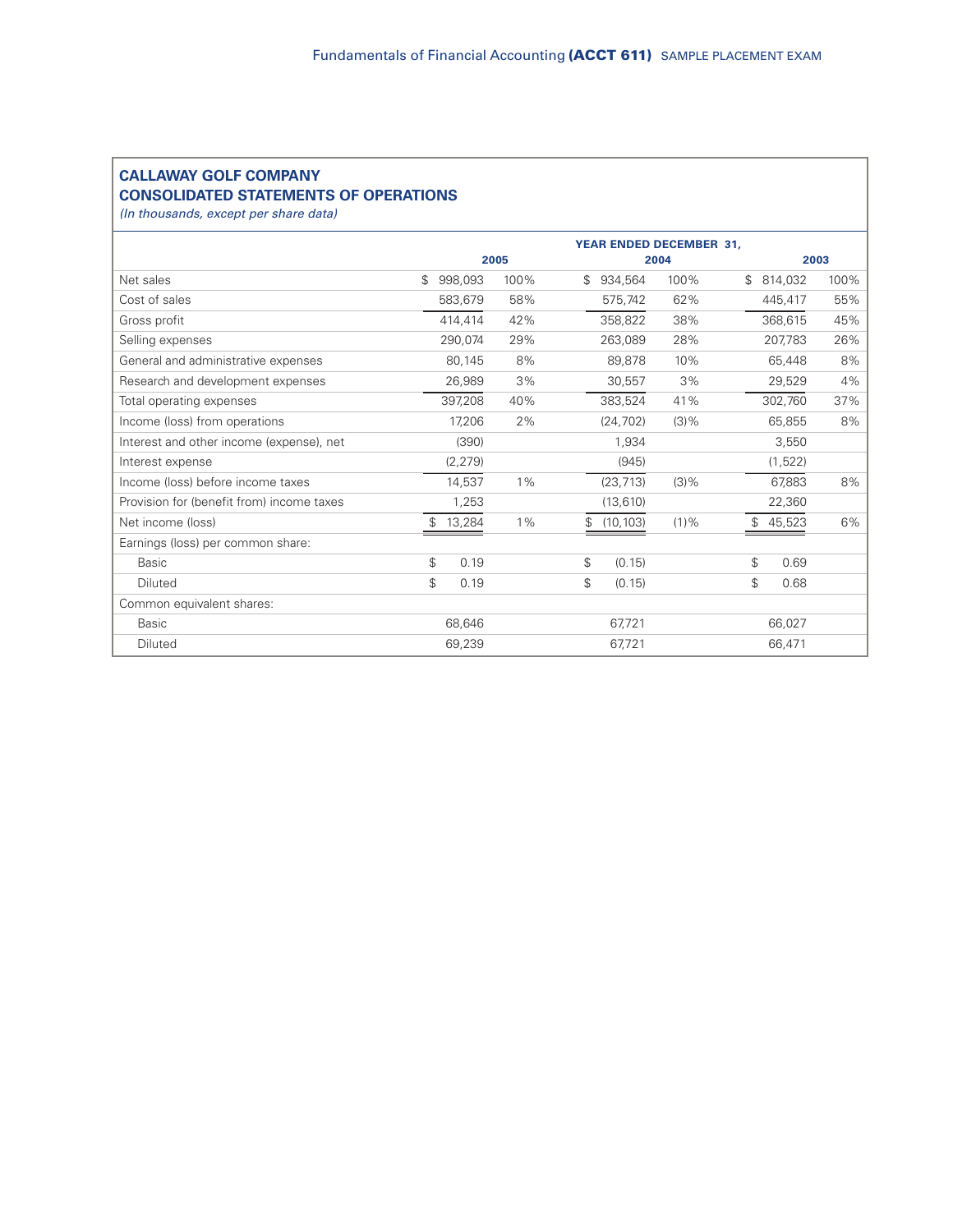#### **CALLAWAY GOLF COMPANY CONSOLIDATED STATEMENTS OF CASH FLOWS** *(In thousands)*

**YEAR ENDED DECEMBER 31, 2005 2004 2003 CASH FLOWS FROM OPERATING ACTIVITIES:** Net income (loss) \$ 45,523 \$ (10,103) \$ 45,523 Adjustments to reconcile net income (loss) to net cash provided by operating activities: Depreciation and amortization 38,260 51,154 44,496 Loss on disposal of long-lived assets the contraction of the contraction of the 4,031 and 4,031 and 4,031 and 7,669 and 24,163 Tax benefit (reversal of benefit) from exercise of stock options 2,408 2,161 (982) Noncash compensation and the compensation compensation compensation compensation compensation compensation compensation compensation compensation compensation compensation compensation compensation compensation compensatio Net noncash foreign currency hedging loss  $-$  1,811 2,619 Net loss from sale of marketable securities example and the securities and the securities of the securities of the securities of the securities of the securities of the securities of the securities of the securities of the Deferred taxes (3,906) 7,707 (8,320) Changes in assets and liabilities, net of effects from acquisitions: Accounts receivable 2,296 (1,048) 12,698 Inventories (65,595) 10,299 4,897 Other assets (4,743) (4,743) Accounts payable 32,740 (16,945) (2,561) Accrued employee compensation and benefits 6,121 (5,895) (3,898) Warranty liability 1,224 (584) (838) Income taxes receivable and payable 26,676 (40,711) 4,004 Deferred compensation (351) (273) 1,572 Net cash provided by operating activities The Contract Contract Contract Contract Contract Contract Contract Contract Contract Contract Contract Contract Contract Contract Contract Contract Contract Contract Contract Contr **CASH FLOWS FROM INVESTING ACTIVITIES:** Capital expenditures on PP&E (34,259) (25,986) (7,810) Proceeds from sale of long-lived assets 1,363 431 178 Acquisitions, net of cash acquired **Acquisitions**, net of cash acquired **Acquisitions**, net of cash acquired Proceeds from sale of marketable securities and the securities and the securities and the securities of the securities and the securities of the securities and the securities of the securities of the securities of the secu Net cash used in investing activities (32,896) (34,759) (167,929) **CASH FLOWS FROM FINANCING ACTIVITIES:** Issuance of Common Stock 17,994 Acquisition of Treasury Stock (39) (6,298) (4,755) Proceeds from (payments on) Line of Credit, net (13,000) (13,000 = 13,000 Dividends paid (19,557) (19,069) (18,536) Other financing activities (44) (8,117) Net cash (used in) provided by financing activities (17,828) (17,828) 7,944 (13,414) Effect of exchange rate changes on cash and cash equivalents (1,750) 2,595 1,488 Net increase (decrease) in cash and cash equivalents 17,824 (15,683) (61,112) Cash and cash equivalents at beginning of year 31,657 31,657 47,340 108,452 Cash and cash equivalents at end of year **\$ 49,481** \$ 49,481 \$ 31,657 \$ 47,340 **Supplemental disclosures (See Note 3 for acquisition-related disclosures):** Cash paid for interest and fees \$ (2,096) \$ (1,384) \$ (835) Cash paid for income taxes \$ (24,837) \$ (17,379) \$ (30,925)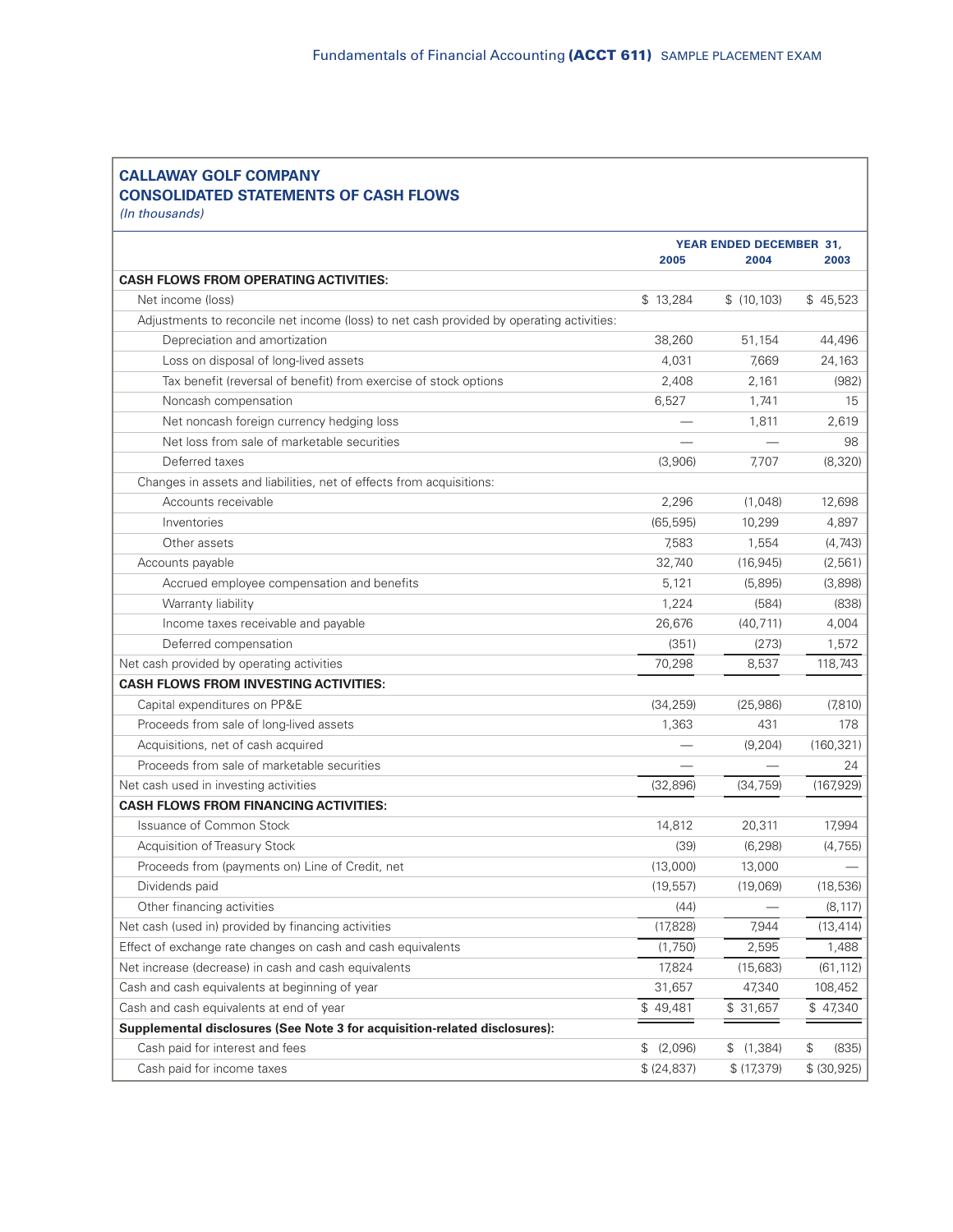# **Accounting ACCT 611 SAMPLE WAIVER EXAM – PART 1**

*NOTE: The questions in SAMPLE WAIVER EXAM – Part 1 combined with the questions in SAMPLE WAIVER EXAM – Part 2 together comprise a good example of the knowledge needed to waive ACCT 611. SAMPLE WAIVER EXAM – Part 1 covers the topics of accounts receivable, inventory, long-lived assets, and long-term debt. SAMPLE WAIVER EXAM – Part 2 covers the topics of leases, taxes, shareholders' equity, and inter-corporate investments.*

| <b>NAME</b> |      |            |          |
|-------------|------|------------|----------|
| (Print)     | ∟ast | $r_{irst}$ | Nickname |

#### **PENN ID NUMBER**

*(8 middle digits)*

# **Instructions**

**1.** Please PRINT your name and Penn ID number on THIS PAGE AND THE NEXT PAGE. USE THE FIRST NAME UNDER WHICH YOU ARE REGISTERED. SEPARATELY LIST YOUR NICKNAME IF YOU USE ONE. Please circle your instructor's name and your class time.

Please PRINT your name and Penn ID number on the first page of the financial statement packet.

- **2.** This is an 82 point exam. Budget your time to achieve maximum points.
- **3.** This exam consists of a question packet and a separate financial statement packet. The question packet consists of 17 pages. The financial statement packet consists of 10 pages. Make sure you have all of the pages in each packet.
- **4.** Answer the problems **only in the space indicated. Answers placed elsewhere will not be graded.** Present your work in an orderly fashion to facilitate the awarding of partial credit. Partial credit can only be given for answers that are presented in a manner which is clear, logical, and easily read.
- **5.** The exam is closed book and closed notes.
- **6.** Hand in both the question packet and the financial statement packet when you are done.

| <b>Question</b> | <b>Points Assigned</b> | <b>Points Scored</b> |
|-----------------|------------------------|----------------------|
| Question 1      | 18                     |                      |
| Question 2      | 20                     |                      |
| Question 3      | 23                     |                      |
| Question 4      | 21                     |                      |
| <b>Total</b>    | 82                     |                      |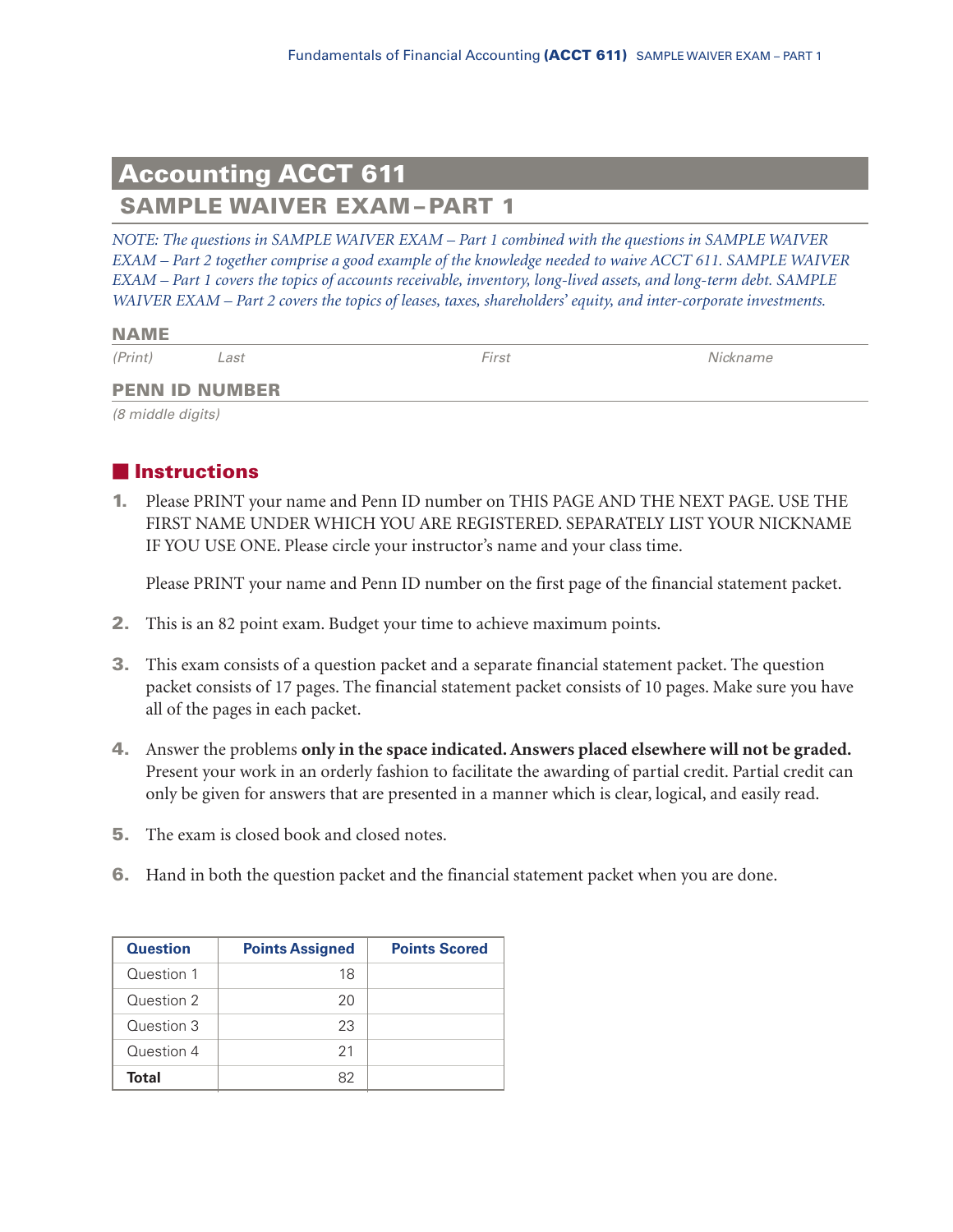Questions 1 – 3 are based on the financial statement of Carter's Inc. **for the period ending Jan. 1, 2005 (referred to as fiscal 2004)**. Carter's Inc. is the largest branded marketer of apparel for babies and young children in the department store, national chain, outlet, specialty store, and off-price sales channels, with 8.2% of the market in 2004, up from 7.1% in 2003.

#### **QUESTION I: ACCOUNTS RECEIVABLES AND INVENTORIES**

*(18 pts assigned) (\_\_\_\_\_ pts scored)*

Assume that Carter's treats Bad Debt Expense as a contra-revenue account, i.e., it is deducted from Sales Revenue to determine Net Sales.

- **1.** *(3 pts)* What was the amount of Bad Debt Expense which Carter's recognized in fiscal 2004?
- **2.** *(3 pts)* By how much would Carter's Inc. net income before taxes have been increased or decreased if they had used the Direct Write-Off method rather than the Allowance method to account for its bad debt? Indicate the amount and whether it would have been an increase or decrease.
	- $\circ$ *(circle one)* INCREASED DECREASED
- **3.** *(4 pts)* What was the net effect of business acquisitions, business divestitures and foreign currency translation adjustments on Accounts Receivables for fiscal 2004? Indicate the amount and whether the net effect resulted in an increase, decrease or no change in Accounts Receivables. **To receive credit you must show the work behind your answer.**
	- \$\_\_\_\_\_\_\_\_\_\_\_\_\_\_\_\_\_\_\_\_\_\_\_\_\_\_\_\_\_\_\_\_\_\_\_\_\_\_\_\_\_\_\_\_\_\_\_\_\_\_\_\_\_\_\_\_\_\_\_\_\_\_\_

*(circle one)* INCREASE DECREASE NO CHANGE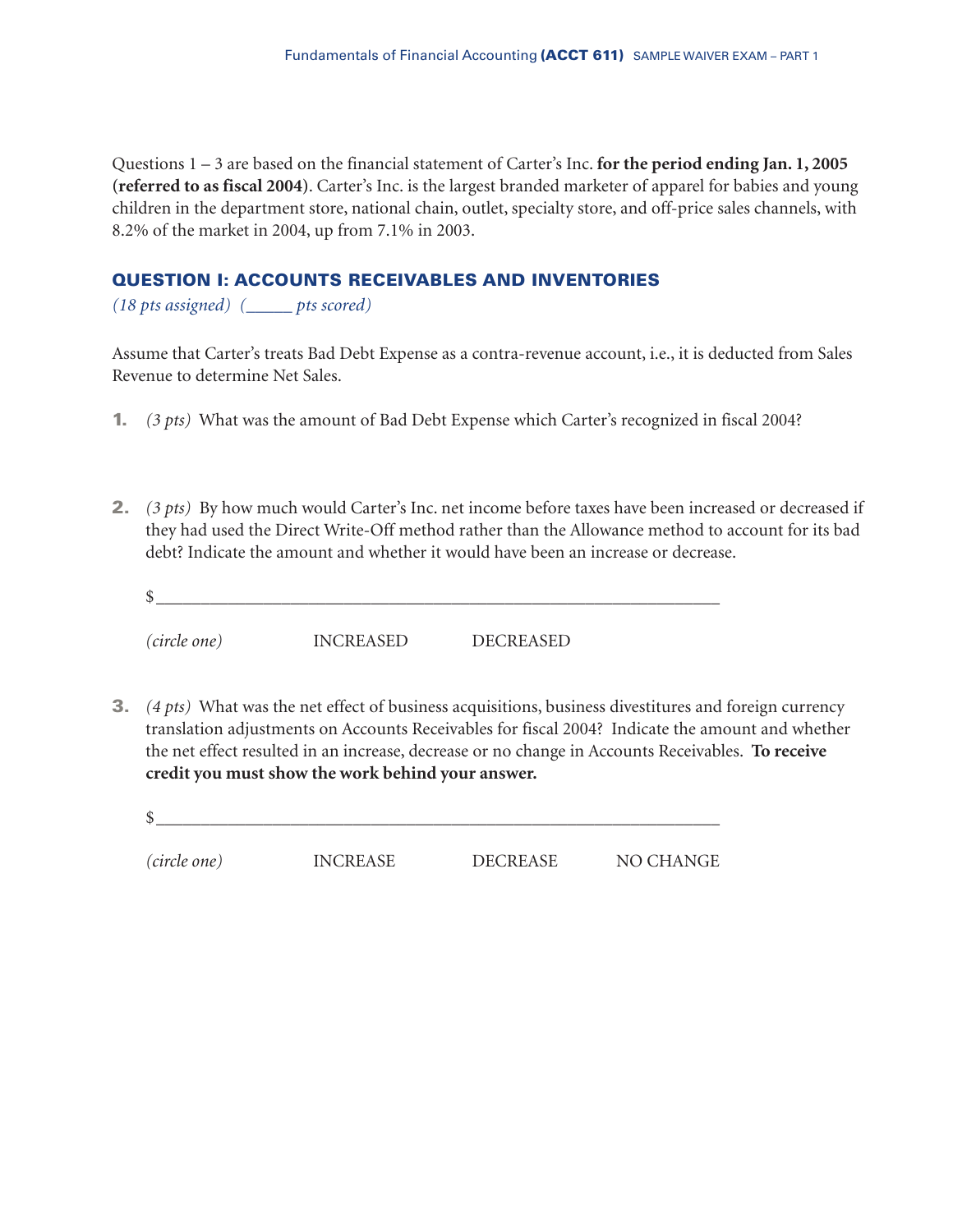- **4.** *(5 pts)* How much in cash did Carter's Inc. collect from its customers in fiscal 2004?
- **5.** *(3 pts)* By how much did Carter's Inc. reduce fiscal 2004's net income before tax as a result of applying Lower of Cost or Market to its inventory?

# **QUESTION II: LONG-LIVED ASSETS** *(20 pts assigned) (\_\_\_\_\_ pts scored)*

Assume:

- **1.** The depreciation and amortization add-back on the Statement of Cash Flows includes depreciation on Property, Plant and Equipment **as well as amortization on other assets**.
- **2.** The Loss (gain) on disposal of assets on the Statement of Cash Flows includes the loss (gain) on the sale of property, plant and equipment **as well as the loss (gain) on the sale of other assets**.
- **3. All depreciation on property, plant and equipment is expensed**.
- **4.** All property, plant and equipment acquired during fiscal 2004 was acquired for cash and all property, plant and equipment sold during fiscal 2004 was sold for cash.
- **5.** Long-lived assets were not affected in fiscal 2004 by any business acquisitions, business divestitures or foreign currency translation adjustments.
- **1.** *(3 pts)* How much depreciation expense on property, plant and equipment did Carter's Inc. recognize in fiscal 2004?
- **2.** *(3 pts)* What was the amount of property, plant and equipment which Carter's Inc. purchased during fiscal 2004?
- **3.** *(4 pts)* What was the net book value of the property, plant and equipment which Carter's Inc. sold (disposed of) during fiscal 2004.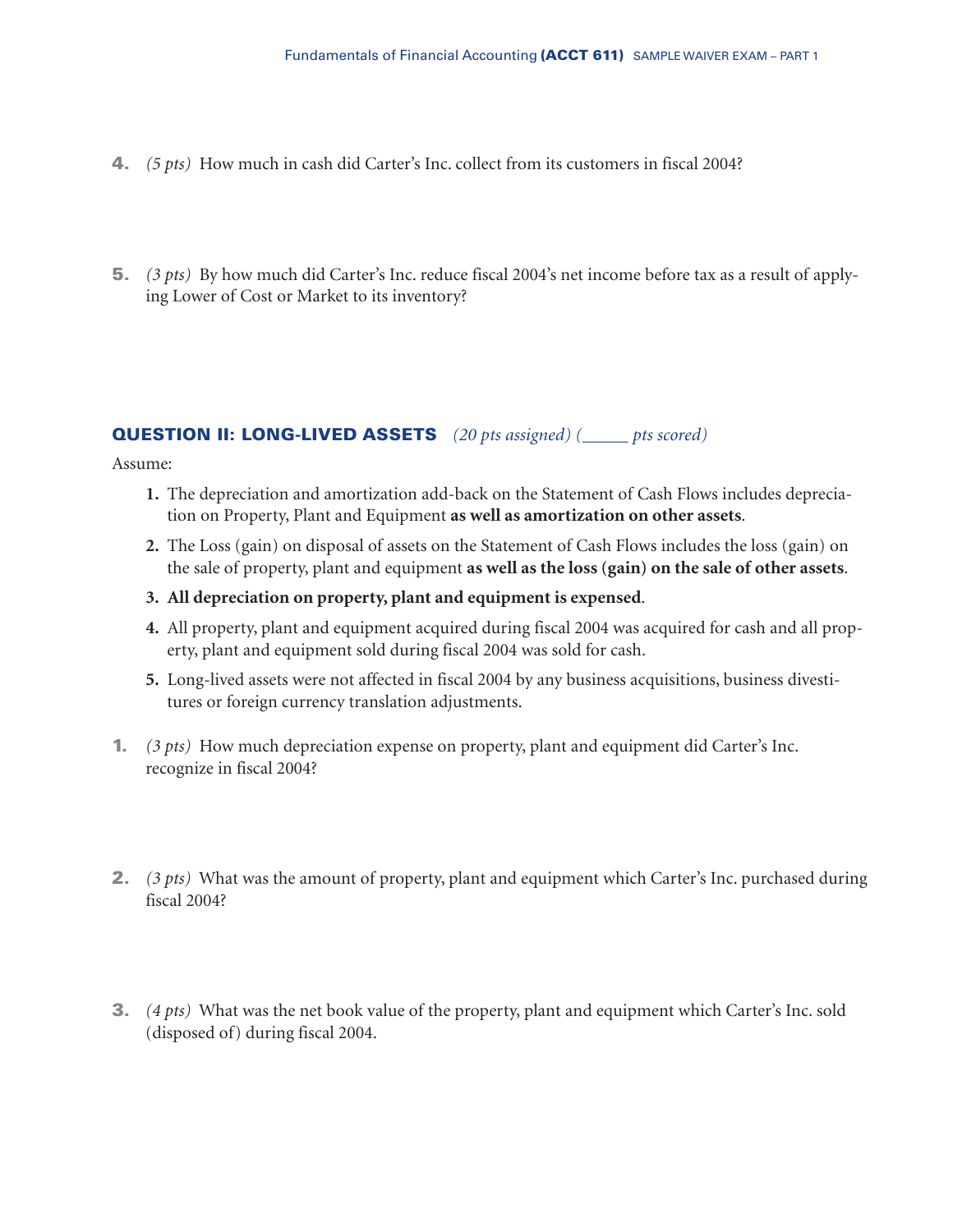**4.** *(4 pts)* What was the gain or loss which Carter's Inc. recognized on its sale of property, plant and equipment in fiscal 2004?

| \$           |             |             |                 |
|--------------|-------------|-------------|-----------------|
| (circle one) | <b>GAIN</b> | <b>LOSS</b> | NO GAIN OR LOSS |

**5.** *(3 pts)* Refer to the long-lived asset, Trade name. Does Carter's Inc. treat this asset as one that has a definite life (and is therefore amortizable) or as one that has an indefinite life (and therefore not amortizable)? **You must present your reasoning in order to receive any points.**

- **6.** *(3 pts)* In the fiscal year ending December 28, 2002, Carter's Inc. recorded a Write-down of longlived assets. If that write-down had not been taken, how much greater or less would Carter's Inc. fiscal 2002 Cash from Operating Activities have been?
	- $\frac{12}{2}$

*(circle one)* GREATER LESS NO EFFECT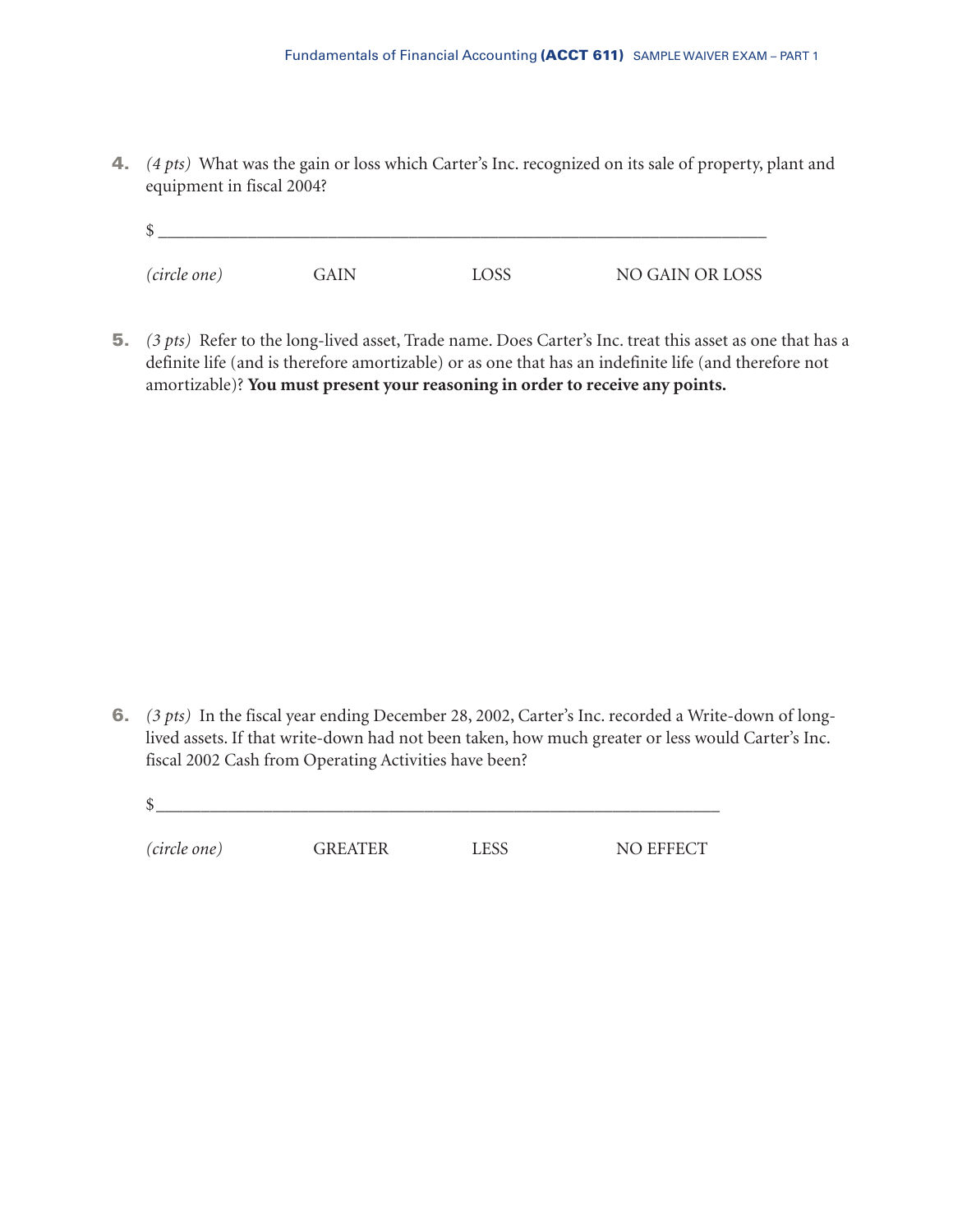#### **QUESTION III: LONG-TERM DEBT** *(23 pts assigned) (\_\_\_\_\_ pts scored)*

Assume:

- **1.** The beginning and ending balances in Current maturities of long-term debt consist entirely of debt that was **issued at par.**
- **2.** All the debt in the fiscal 2004 beginning balance of Current maturities of long-term debt was retired in fiscal 2004.
- **3.** All long-term debt issued in fiscal 2004 was issued for cash.
- **4.** All long-term debt retired during fiscal 2004 was retired with cash.
- **1.** *(3 pts)* What was the amount of long-term debt discount amortized by Carter's Inc. during fiscal 2004?
- **2.** *(2 pts)* What was the amount of long-term debt issued by Carter's Inc. in fiscal 2004?
- **3a.** *(3 pts)* What was the net book value of long-term debt retired **at maturity** by Carter's Inc. in fiscal 2004?
- **3b.** *(3 pts)* What was the gain or loss on the long-term debt which Carter's Inc. retired **at maturity** in fiscal 2004?

| \$           |      |      |                 |
|--------------|------|------|-----------------|
| (circle one) | GAIN | LOSS | NO GAIN OR LOSS |

**4a.** *(5 pts)* What was the cash paid by Carter's Inc. in fiscal 2004 to retire long-term debt **prior to maturity?**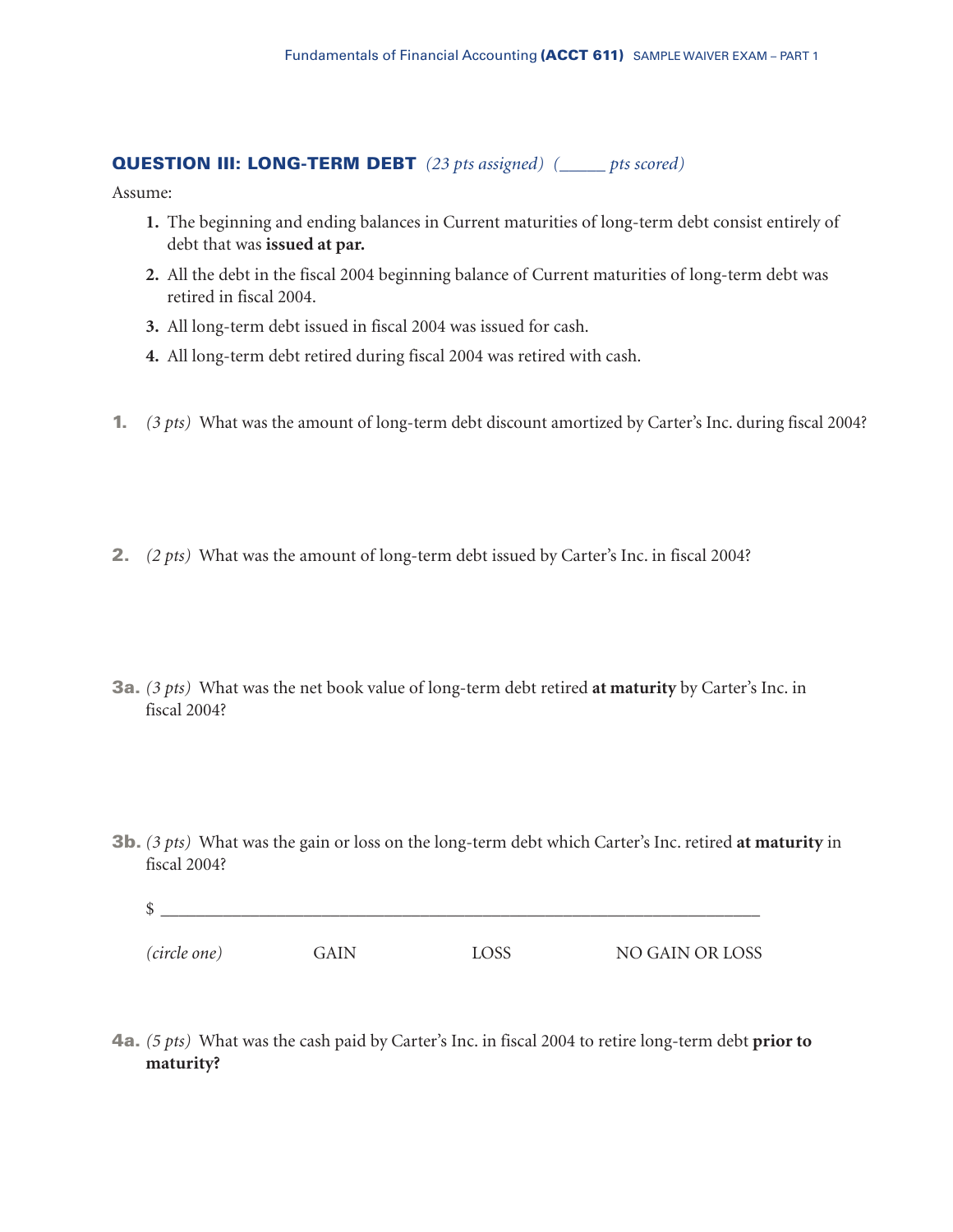- **4b.** *(4 pts)* What was the **net book value** of long-term debt retired **prior to maturity** by Carter's Inc. in fiscal 2004?
- **5.** *(3 pts)* Consider Carter's Inc. senior subordinated debt. As of the end of fiscal 2004 is the yield to maturity (i.e., the market rate of interest) higher, lower, or the same as it was on the date the senior subordinated debt was issued (i.e., the historical yield to maturity)?

| \$           |        |       |          |
|--------------|--------|-------|----------|
| (circle one) | HIGHER | LOWER | THE SAME |

#### **QUESTION IV: INVENTORY** *(21 pts assigned) (\_\_\_\_\_ pts scored)*

Question IV refers to the 2005 financial statements of AK Steel. Assume a 35% tax rate.

**1.** *(4 pts)* How much greater or less would AK Steel's **2005** cost of goods sold have been if it had always used FIFO for all of its inventory?

| <sup>\$</sup>       |                |             |
|---------------------|----------------|-------------|
|                     |                |             |
| <i>(circle one)</i> | <b>GREATER</b> | <b>LESS</b> |

- **2.** *(5 pts)* What was the dollar effect of input price inflation or deflation on AK Steel's LIFO Reserve during 2005?
- **3.** *(4 pts)* The following statement is made in AK Steel's Management Discussion and Analysis:

**"As a result of the progressively increasing cost of raw materials, the Company recorded LIFO charges in both 2005 and 2004, although those charges decreased to \$60.1 from \$200.7, year over year."**

What was AK Steel's LIFO Reserve as of the end of 2003?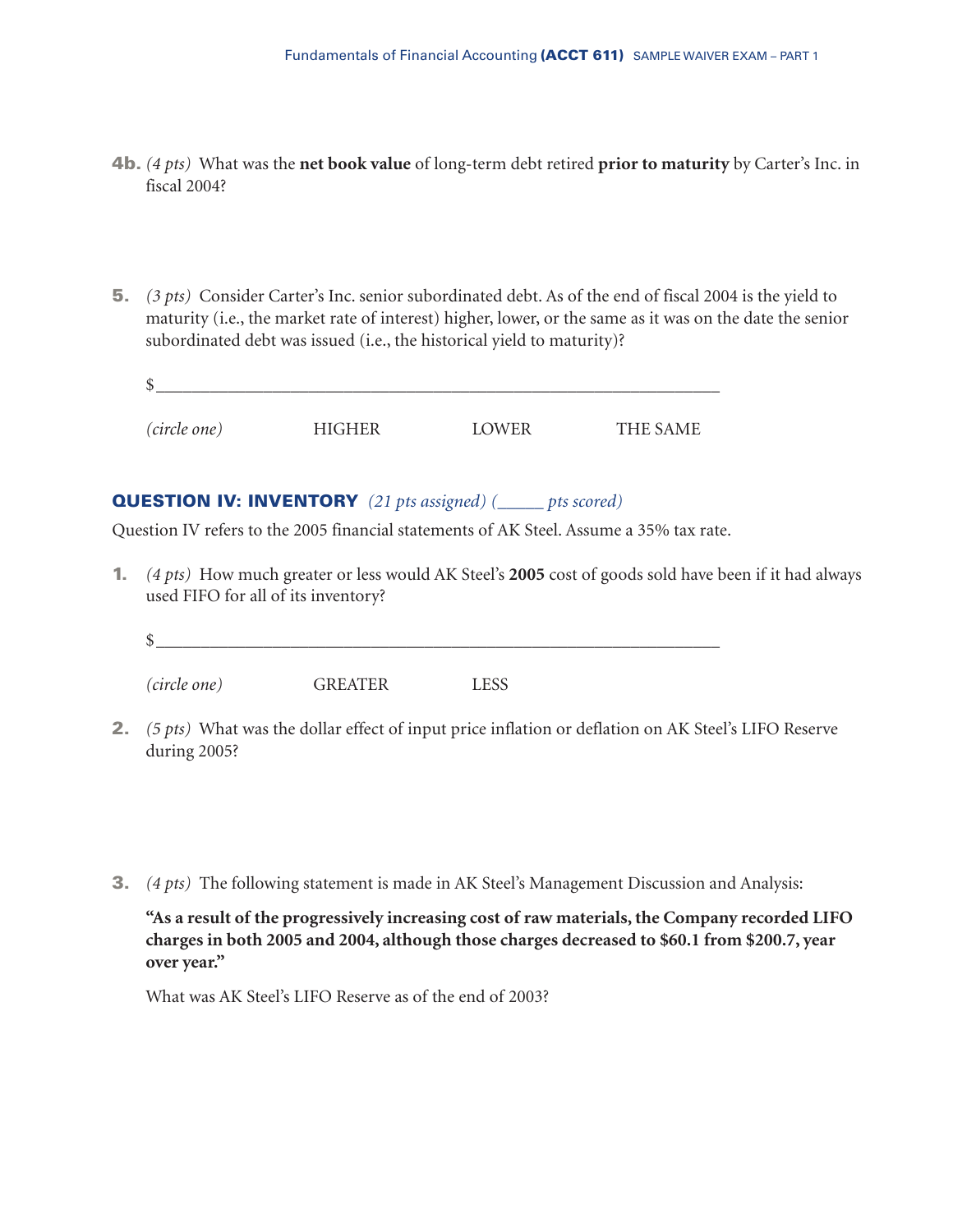**4.** *(8 pts)* Assume that AK Steel had always used FIFO rather than LIFO for **both** financial reporting and tax reporting purposes. This would have affected its Statement of Cash Flows in each year. Below are several line items from AK Steel's **2005** Operating Activities section of its Statement of Cash Flows. Indicate the effect on the line items in the Cash flows from operating activities that would be different (both the amount of the difference and the sign) if AK Steel had always used FIFO rather than LIFO for financial and tax reporting purposes. **Note that we are just asking for the one-period effect on AK Steel's 2005 Operating Activities section of its Statement of Cash Flows of AK Steel using FIFO vs. LIFO.** Assume that any additional taxes (to be paid or refunded) in 2005 arising from the use of FIFO rather than LIFO have not yet been paid or received. Assume a 35% tax rate.

| Name of "Cash flows from operating activities"<br>line item          | <b>Amount and direction of effect</b><br>(use +/- to indicate increase/decrease) |
|----------------------------------------------------------------------|----------------------------------------------------------------------------------|
| Net Income                                                           |                                                                                  |
| Adjustments to reconcile net income (loss)<br>to cash flows          |                                                                                  |
| Changes in Inventory                                                 |                                                                                  |
| Changes in Other Assets                                              |                                                                                  |
| Changes in Other liabilities                                         |                                                                                  |
| Net cash flows from operating activities of<br>continuing operations |                                                                                  |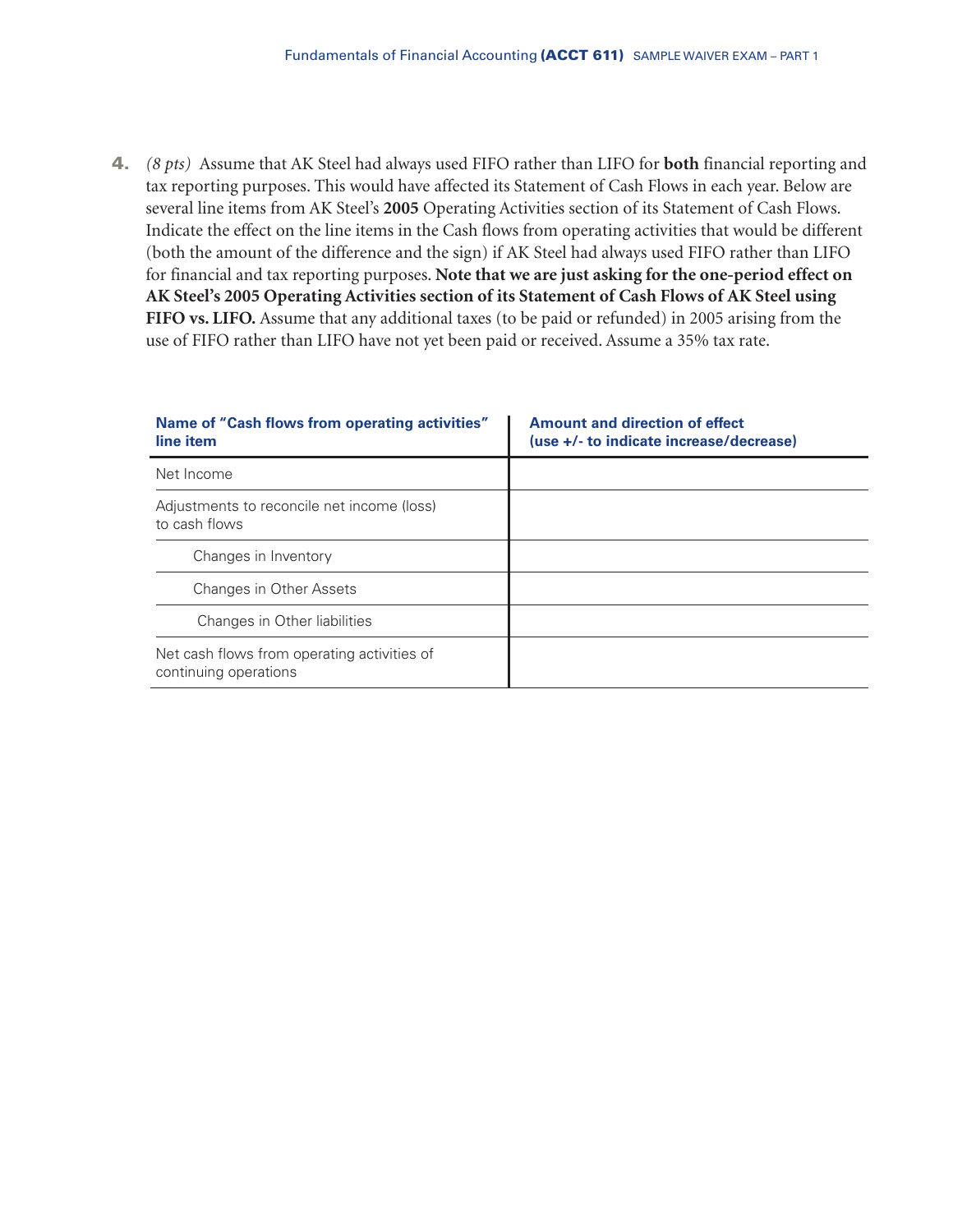#### **CARTER'S, INC. AND THE WILLIAM CARTER COMPANY CONSOLIDATED BALANCE SHEETS**

*(dollars in thousands, except for share data)*

|                                                                                                                                                                                                                                                                                                                                                                                                  | <b>January 1, 2005</b>   | <b>January 3, 2004</b>  |
|--------------------------------------------------------------------------------------------------------------------------------------------------------------------------------------------------------------------------------------------------------------------------------------------------------------------------------------------------------------------------------------------------|--------------------------|-------------------------|
| <b>ASSETS</b>                                                                                                                                                                                                                                                                                                                                                                                    |                          |                         |
| Current assets:                                                                                                                                                                                                                                                                                                                                                                                  |                          |                         |
| Cash and cash equivalents                                                                                                                                                                                                                                                                                                                                                                        | $\mathfrak{L}$<br>33,265 | $\mathbb{S}$<br>36,061  |
| Accounts receivable, net of reserve for doubtful accounts of \$2,878 in fiscal<br>2004 and \$2,363 in fiscal 2003                                                                                                                                                                                                                                                                                | 80,440                   | 65,318                  |
| Inventories, net                                                                                                                                                                                                                                                                                                                                                                                 | 120.792                  | 104,760                 |
| Prepaid expenses and other current assets                                                                                                                                                                                                                                                                                                                                                        | 4,499                    | 6,625                   |
| Deferred income taxes                                                                                                                                                                                                                                                                                                                                                                            | 12,571                   | 9,045                   |
| Total current assets                                                                                                                                                                                                                                                                                                                                                                             | 251,567                  | 221,809                 |
| Property, plant, and equipment, net                                                                                                                                                                                                                                                                                                                                                              | 53,187                   | 50,502                  |
| Tradename                                                                                                                                                                                                                                                                                                                                                                                        | 220,233                  | 220,233                 |
| Cost in excess of fair value of net assets acquired                                                                                                                                                                                                                                                                                                                                              | 139,282                  | 139,282                 |
| Other assets                                                                                                                                                                                                                                                                                                                                                                                     | 2.829                    | 3,485                   |
| Total assets                                                                                                                                                                                                                                                                                                                                                                                     | \$ 672,965               | \$ 646,102              |
| <b>LIABILITIES AND STOCKHOLDERS' EQUITY</b>                                                                                                                                                                                                                                                                                                                                                      |                          |                         |
| Current liabilities:                                                                                                                                                                                                                                                                                                                                                                             |                          |                         |
| Current maturities of long-term debt                                                                                                                                                                                                                                                                                                                                                             | $\mathcal{L}$<br>724     | $\mathfrak{L}$<br>3,336 |
| Accounts payable                                                                                                                                                                                                                                                                                                                                                                                 | 26.453                   | 30,436                  |
| Other current liabilities                                                                                                                                                                                                                                                                                                                                                                        | 40,696                   | 37,405                  |
| Total current liabilities                                                                                                                                                                                                                                                                                                                                                                        | 67,873                   | 71,177                  |
| Long-term debt                                                                                                                                                                                                                                                                                                                                                                                   | 183,778                  | 209,377                 |
| Deferred income taxes                                                                                                                                                                                                                                                                                                                                                                            | 83,579                   | 83,196                  |
| Other long-term liabilities                                                                                                                                                                                                                                                                                                                                                                      | 9,802                    | 9,816                   |
| <b>Total liabilities</b>                                                                                                                                                                                                                                                                                                                                                                         | 345,032                  | 373,566                 |
| Commitments and contingencies                                                                                                                                                                                                                                                                                                                                                                    |                          |                         |
| Stockholders' equity:                                                                                                                                                                                                                                                                                                                                                                            |                          |                         |
| Carter's, Inc., preferred stock; par value \$.01 per share; 100,000 shares authorized;<br>none issued or outstanding at January 1, 2005 and January 3, 2004                                                                                                                                                                                                                                      |                          |                         |
| Carter's, Inc., common stock, voting; par value \$.01 per share; 40,000,000 shares authorized;<br>28,432,452 shares issued and outstanding at January 1, 2005; 27,985,360 shares issued and<br>outstanding at January 3, 2004 (TWCC's common stock, voting; par value \$.01 per share; 200,000<br>shares authorized, 1,000 shares issued and outstanding at January 1, 2005 and January 3, 2004) | 284                      | 280                     |
| Additional paid-in capital                                                                                                                                                                                                                                                                                                                                                                       | 247,610                  | 241,780                 |
| Deferred compensation                                                                                                                                                                                                                                                                                                                                                                            | (95)                     |                         |
| Retained earnings                                                                                                                                                                                                                                                                                                                                                                                | 80,134                   | 30,476                  |
| Total stockholders' equity                                                                                                                                                                                                                                                                                                                                                                       | 327.933                  | 272,536                 |
| Total liabilities and stockholders' equity                                                                                                                                                                                                                                                                                                                                                       | \$ 672,965               | \$ 646,102              |
|                                                                                                                                                                                                                                                                                                                                                                                                  |                          |                         |

*The accompanying notes are an integral part of these financial statements.*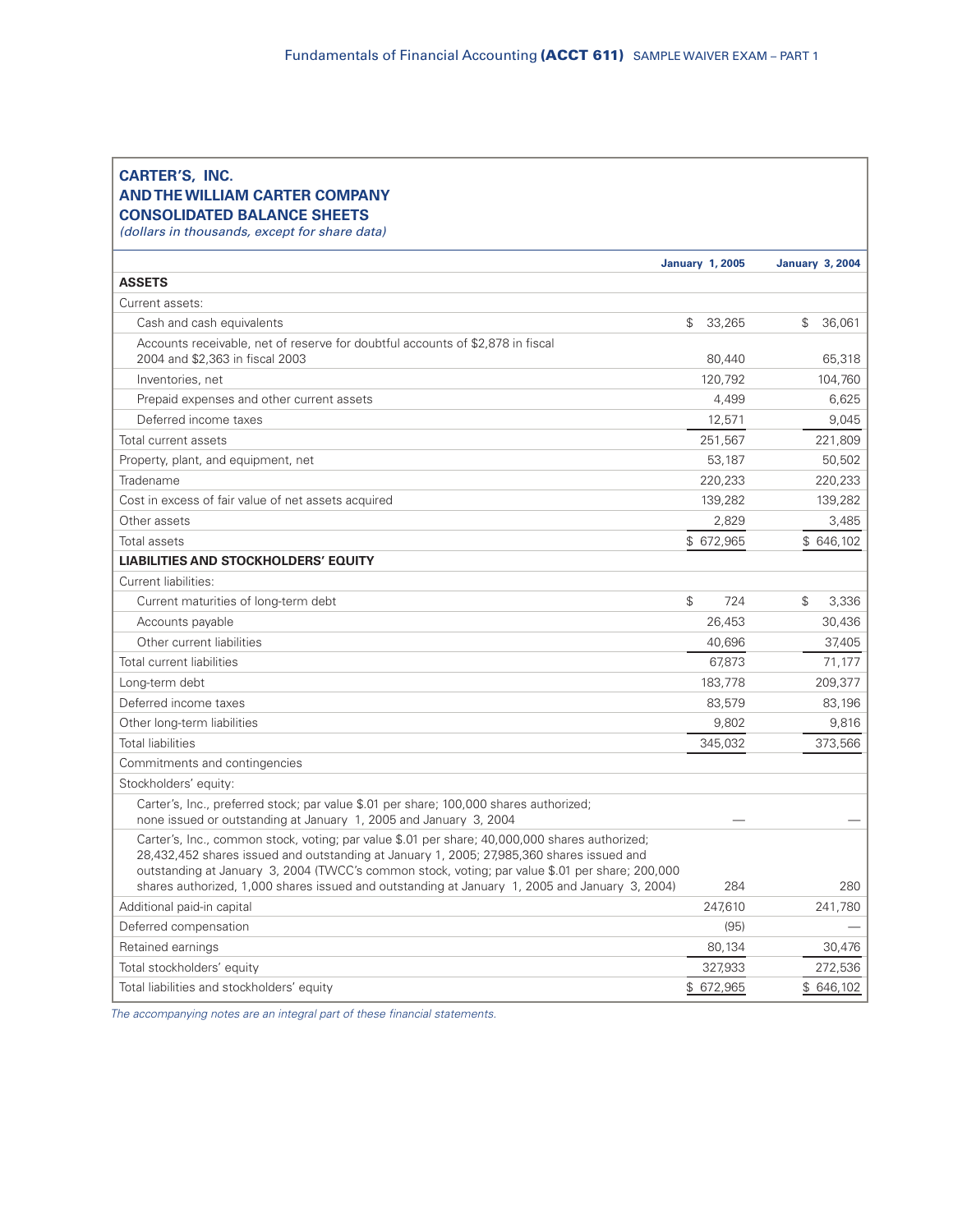# **CARTER'S, INC. AND THE WILLIAM CARTER COMPANY**

#### **CONSOLIDATED STATEMENTS OF OPERATIONS**

*(dollars in thousands, except per share data)*

|                                                       | <b>FOR THE FISCAL YEARS ENDED</b> |                        |    |                        |                          |
|-------------------------------------------------------|-----------------------------------|------------------------|----|------------------------|--------------------------|
|                                                       |                                   | <b>January 1, 2005</b> |    | <b>January 3, 2004</b> | <b>December 28, 2002</b> |
| Net sales                                             | \$                                | 823,121                | \$ | 703,826                | \$<br>579,547            |
| Cost of goods sold                                    |                                   | 525,082                |    | 448,540                | 352,151                  |
| Gross profit                                          |                                   | 298,039                |    | 255,286                | 227,396                  |
| Selling, general, and administrative expenses         |                                   | 208,756                |    | 188,028                | 174,110                  |
| Write-down of long-lived assets                       |                                   |                        |    |                        | 150                      |
| Closure costs                                         |                                   | 620                    |    | 1,041                  |                          |
| Deferred charge write-off                             |                                   |                        |    |                        | 923                      |
| Management fee termination                            |                                   |                        |    | 2,602                  |                          |
| Royalty income                                        |                                   | (12, 362)              |    | (11, 025)              | (8, 352)                 |
| Operating income                                      |                                   | 101,025                |    | 74,640                 | 60,565                   |
| Income before income taxes                            |                                   | 82,508                 |    | 38,926                 | 32,264                   |
| Provision for income taxes                            |                                   | 32,850                 |    | 15,648                 | 13,011                   |
| Net income                                            | \$                                | 49,658                 | \$ | 23,278                 | \$<br>19,253             |
| <b>CARTER'S, INC.</b>                                 |                                   |                        |    |                        |                          |
| Basic net income per common share                     | \$                                | 1.77                   | \$ | 0.99                   | \$<br>0.86               |
| Diluted net income per common share                   | \$                                | 1.66                   | \$ | 0.92                   | \$<br>0.82               |
| Basic weighted average number of shares outstanding   |                                   | 28,125,584             |    | 23,611,372             | 22,453,088               |
| Diluted weighted average number of shares outstanding |                                   | 29,927,957             |    | 25, 187, 492           | 23,544,900               |

*The accompanying notes are an integral part of these financial statements.*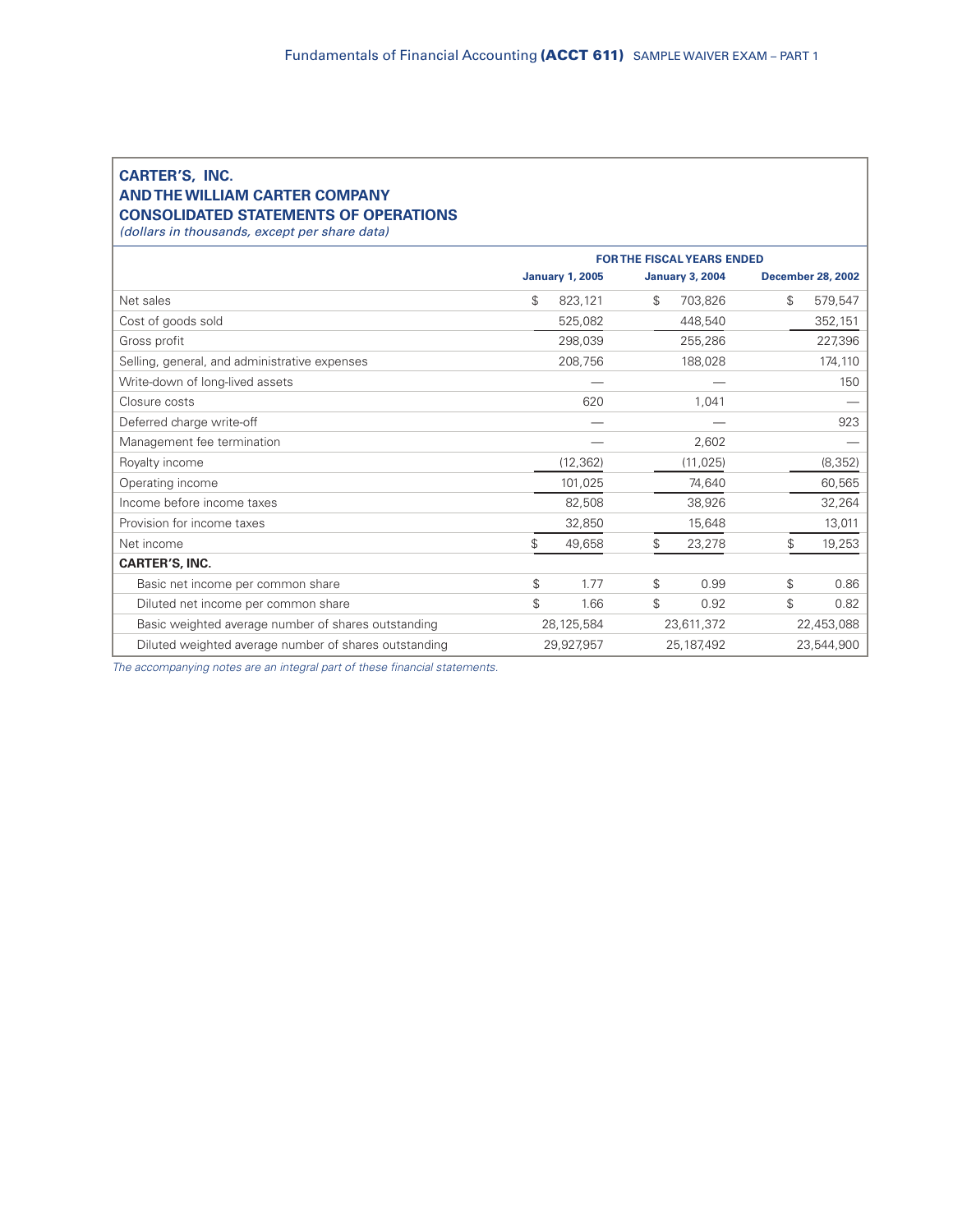#### **CARTER'S, INC. AND THE WILLIAM CARTER COMPANY CONSOLIDATED STATEMENTS OF CASH FLOWS**

*(dollars in thousands)*

|                                                                                      | <b>FOR THE FISCAL YEARS ENDED</b> |                         |                          |
|--------------------------------------------------------------------------------------|-----------------------------------|-------------------------|--------------------------|
|                                                                                      | <b>January 1, 2005</b>            | <b>January 3, 2004</b>  | <b>December 28, 2002</b> |
| <b>CASH FLOWS FROM OPERATING ACTIVITIES:</b>                                         |                                   |                         |                          |
| Net income                                                                           | $\mathcal{L}$<br>49.658           | $\mathcal{L}$<br>23,278 | \$<br>19,253             |
| Loss on extinguishment of debt                                                       | <b>XXXXXXXXX</b>                  | <b>XXXXXXXX</b>         | <b>XXXXXXX</b>           |
| Adjustments to reconcile net income to net cash<br>provided by operating activities: |                                   |                         |                          |
| Depreciation and amortization                                                        | 19,536                            | 22,216                  | 18,693                   |
| Amortization of long-term debt discount                                              | 75                                | 126                     | 130                      |
| Non-cash stock compensation expense                                                  | XXXXXXXXX                         | XXXXXXXXX               | XXXXXXXXX                |
| Non-cash closure costs                                                               |                                   | 184                     |                          |
| Write-down of long-lived assets                                                      |                                   |                         | 150                      |
| Loss (gain) on disposal of assets                                                    | 164                               | 61                      | (9)                      |
| Tax benefit from exercise of stock options                                           | XXXXXXXXX                         | XXXXXXXXX               | XXXXXXXXX                |
| Deferred tax (benefit) provision                                                     | (3, 143)                          | 299                     | (1, 264)                 |
| Effect of changes in operating assets and liabilities:                               |                                   |                         |                          |
| Increase in accounts receivable                                                      | (15, 122)                         | (11, 718)               | (18, 132)                |
| (Increase) decrease in inventories                                                   | (16, 032)                         | 940                     | (16, 631)                |
| Decrease (increase) in prepaid expenses and other assets                             | 2,132                             | (2, 258)                | 2,055                    |
| (Decrease) increase in accounts payable and other liabilities                        | (575)                             | (4, 339)                | 20,660                   |
| Net cash provided by operating activities                                            | 42,676                            | 40,506                  | 27,304                   |
| <b>CASH FLOWS FROM INVESTING ACTIVITIES:</b>                                         |                                   |                         |                          |
| Purchase of Property, plant and equipment                                            | (20, 481)                         | (17, 347)               | (18,009)                 |
| Proceeds from sale of property, plant, and equipment                                 | 1,304                             | 275                     | 955                      |
| Collections on loan                                                                  | 600                               | 600                     | 1,500                    |
| Net cash used in investing activities                                                | (18, 577)                         | (16, 472)               | (15, 554)                |
| <b>CASH FLOWS FROM FINANCING ACTIVITIES:</b>                                         |                                   |                         |                          |
| Payments of term loan                                                                | (28, 286)                         | (24, 138)               | (1, 250)                 |
| Redemption of 10.875% Senior Subordinated Notes                                      |                                   | (61, 250)               |                          |
| Payment of debt redemption premium                                                   |                                   | (6,661)                 |                          |
| Payment of dividend                                                                  |                                   | (24, 893)               |                          |
| Payments of debt issuance costs                                                      |                                   | (799)                   |                          |
| Proceeds from stock option exercises                                                 | 1,555                             |                         |                          |
| Proceeds from sale of common stock                                                   |                                   | 600                     | 1,000                    |
| Net cash used in financing activities                                                | (26, 895)                         | (23, 535)               | (880)                    |
| Net (decrease) increase in cash and cash equivalents                                 | (2,796)                           | 499                     | 10,870                   |
| Cash and cash equivalents at beginning of period                                     | 36,061                            | 35,562                  | 24,692                   |
| Cash and cash equivalents at end of period                                           | \$<br>33,265                      | \$<br>36,061            | \$<br>35,562             |

*The accompanying notes are an integral part of these financial statements.*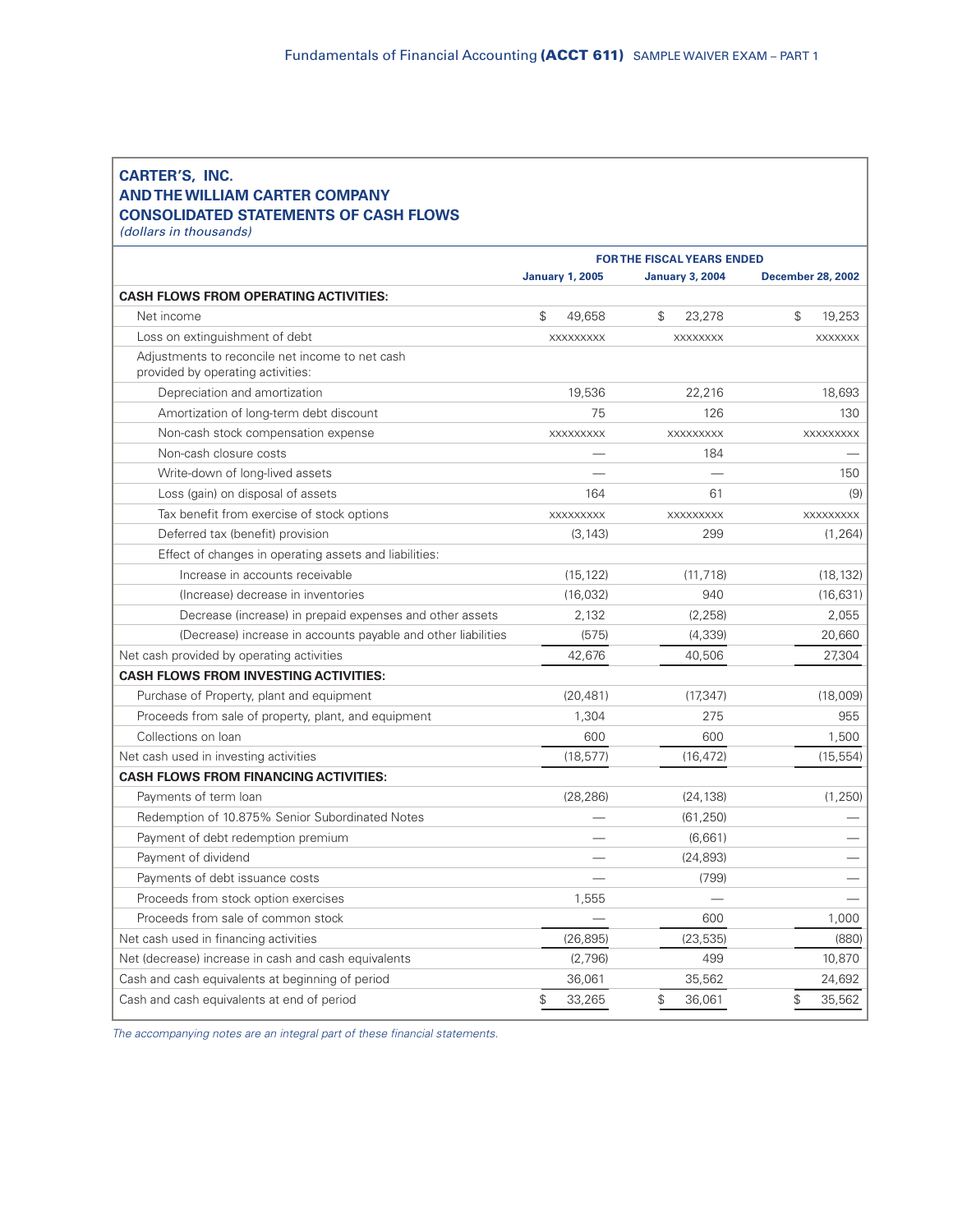#### **NOTE 2: Summary of Significant Accounting Policies**

#### **Fiscal Year**

Our fiscal year ends on the Saturday in December or January nearest to the last day of December. The accompanying consolidated financial statements reflect our financial position as of January 1, 2005 and January 3, 2004 and results of operations for the fiscal years ended January 1, 2005, January 3, 2004, and December 28, 2002. The fiscal year ended January 3, 2004 (fiscal 2003) contains 53 weeks. The fiscal years ended January 1, 2005 (fiscal 2004) and December 28, 2002 (fiscal 2002), each contain 52 weeks.

#### **Property, Plant, and Equipment**

Property, plant, and equipment are stated at cost, less accumulated depreciation. When fixed assets are sold or otherwise disposed, the accounts are relieved of the original costs of the assets, and the related accumulated depreciation and any resulting profit or loss is credited or charged to income. For financial reporting purposes, depreciation and amortization are computed on the straight-line method over the estimated useful lives of the assets as follows: buildings—15 to 26 years and machinery and equipment—3 to 10 years. We capitalize the cost of our fixtures designed and purchased for use at major wholesale and mass channel accounts. The cost of these fixtures is amortized over a three-year period.

**Cost in Excess of Fair Value of Net Assets Acquired and Other Intangible Assets** Cost in excess of fair value of net assets acquired ("goodwill") represents the excess of the cost of the Acquisition over the fair value of the net assets acquired.

In connection with the Acquisition, we adopted the provisions of Statements of Financial Accounting Standards ("SFAS") No. 141, "Business Combinations" ("SFAS 141"), and applied the required provisions of SFAS No. 142, "Goodwill and other Intangible Assets" ("SFAS 142"). Accordingly, our tradename and goodwill are deemed to have indefinite lives and are not being amortized. Our licensing agreements, however, recognized in the allocation of the Acquisition purchase price, were amortized over the average three-year life of such agreements, as it was determined that these agreements have finite lives. Amortization expense on our licensing agreements was \$3.1 million for fiscal 2004 and \$5.0 million in fiscal 2003 and fiscal 2002. The licensing agreements were fully amortized as of August 15, 2004.

We adopted the remaining provisions of SFAS 142 as of the beginning of fiscal 2002. In accordance with this statement, we identified our reporting units, and have completed the required assessments for impairment of goodwill (by comparing the fair values of our reporting units to their respective carrying values, including allocated goodwill) and our tradename and found that there was no impairment of either asset, either at the initial adoption date or at the most recent assessment performed as of January 1, 2005.

We measure our goodwill and tradename for impairment on at least an annual basis or if events or changes in circumstances so dictate.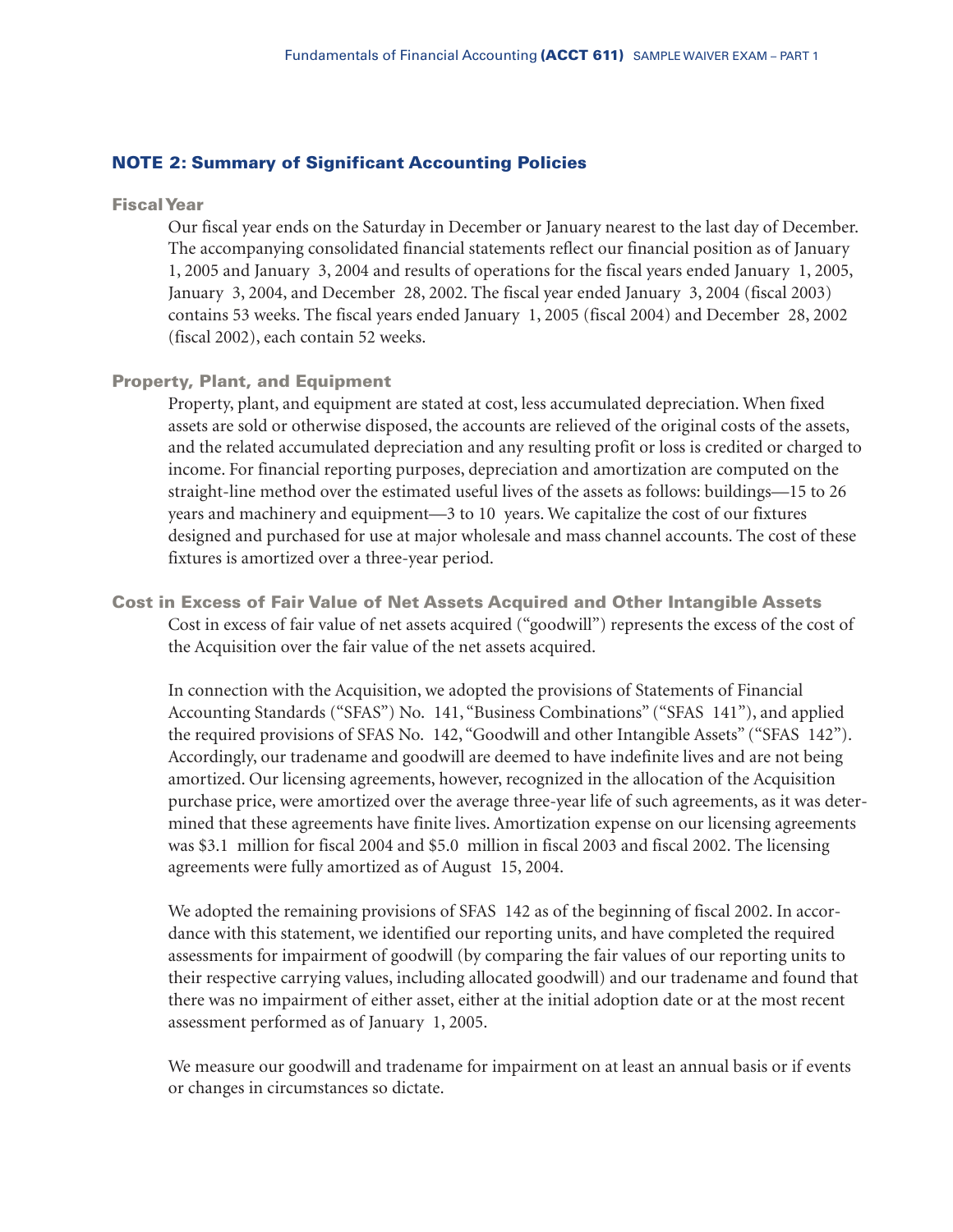# **NOTE 4: Property, Plant, and Equipment**

**Property, plant, and equipment consisted of the following:**

*(dollars in thousands)*

|                                           | <b>January 1, 2005</b> | <b>January 3, 2004</b> |
|-------------------------------------------|------------------------|------------------------|
| Land, buildings, and improvements         | 27,333<br>\$           | 26,326<br>S            |
| Machinery and equipment                   | 53,863                 | 41,766                 |
| Marketing fixtures                        | 11,301                 | 14,686                 |
| Construction in progress                  | 2.064                  | 676                    |
|                                           | 94.561                 | 83,454                 |
| Accumulated depreciation and amortization | (41, 374)              | (32, 952)              |
| <b>Total</b>                              | 53,187                 | 50,502                 |

Depreciation expense on property, plant and equipment was \$16,411,000 for the fiscal year ended January 1, 2005, \$17,216,000 for the fiscal year ended January 3, 2004, and \$13,693,000 for the fiscal year ended December 28, 2002.

#### **NOTE 5: Long-term Debt**

#### **Long-term debt consisted of the following:**

*(dollars in thousands)*

|                                                                                              | <b>January 1, 2005</b> | January 3, 2004 |
|----------------------------------------------------------------------------------------------|------------------------|-----------------|
| Senior credit facility term loan                                                             | \$71,326               | 99,612<br>\$.   |
| 10.875% Series B Senior Subordinated Notes<br>due 2011, net of unamortized discount of \$574 |                        |                 |
| in fiscal 2004 and \$649 in fiscal 2003                                                      | 113,176                | 113,101         |
|                                                                                              | 184.502                | 212,713         |
| l Current maturities                                                                         | (724)                  | (3,336)         |
| <b>Total</b>                                                                                 | 183,778                | 209,37          |

The fair value of our senior subordinated notes was approximately \$13.7 million greater than the book value as of January 1, 2005 and \$17.6 million greater than the book value as of January 3, 2004. The fair values were estimated based on similar issues or on current rates offered to us for debt of the same remaining maturity.

#### **NOTE 12: Valuation and Qualifying Accounts**

#### **Information regarding accounts receivable and inventory reserves is as follows:**

*(dollars in thousands)*

|                               | <b>Accounts receivable reserves</b> | <b>Inventory reserves</b> |
|-------------------------------|-------------------------------------|---------------------------|
| Balance, December 29, 2001    | \$<br>1,673                         | S<br>1,681                |
| Additions, charged to expense | 2,578                               | 1,177                     |
| Write-offs                    | (2, 371)                            |                           |
| Balance, December 28, 2002    | 1.880                               | 2,858                     |
| Additions, charged to expense | 2,161                               | 6,682                     |
| Write-offs                    | (1,678)                             | (4,508)                   |
| Balance, January 3, 2004      | 2,363                               | 5,032                     |
| Additions, charged to expense | 3,520                               | 11,119                    |
| Write-offs                    | (3,005)                             | (6, 267)                  |
| Balance, January 1, 2005      | 2.878                               | 9.884                     |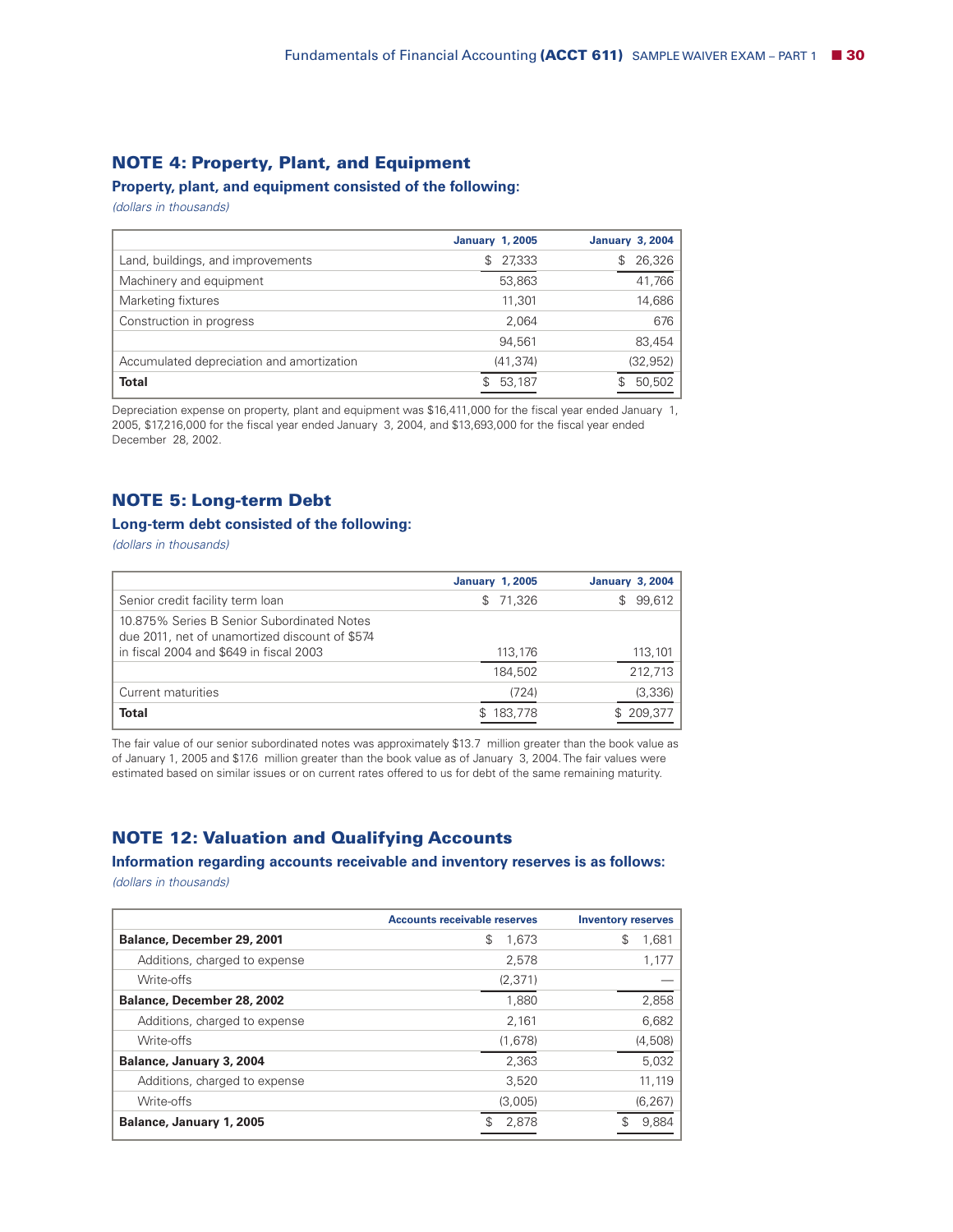# **AK STEEL HOLDING CORPORATION NOTES TO CONSOLIDATED FINANCIAL STATEMENTS**

*(dollars in thousands, except per share data)*

**Inventories**

Inventories are valued at the lower of cost or market. The cost of the majority of inventories is measured on the last in, first out ("LIFO") method. Other inventories are measured principally at FIFO and consist mostly of foreign inventories and certain raw materials.

|                                               | 2005    | 2004    |
|-----------------------------------------------|---------|---------|
| Finished and semifinished                     | \$776.3 | 738.7   |
| Raw materials and supplies                    | 3444    | 229.4   |
| Adjustment to state inventories at LIFO value | (351.7) | (291.6) |
| Total                                         | 769.0   | 6765    |

During 2005, 2004 and 2003, liquidation of LIFO layers increased net income before taxes of \$9.0, 25.1 and \$11.1, respectively.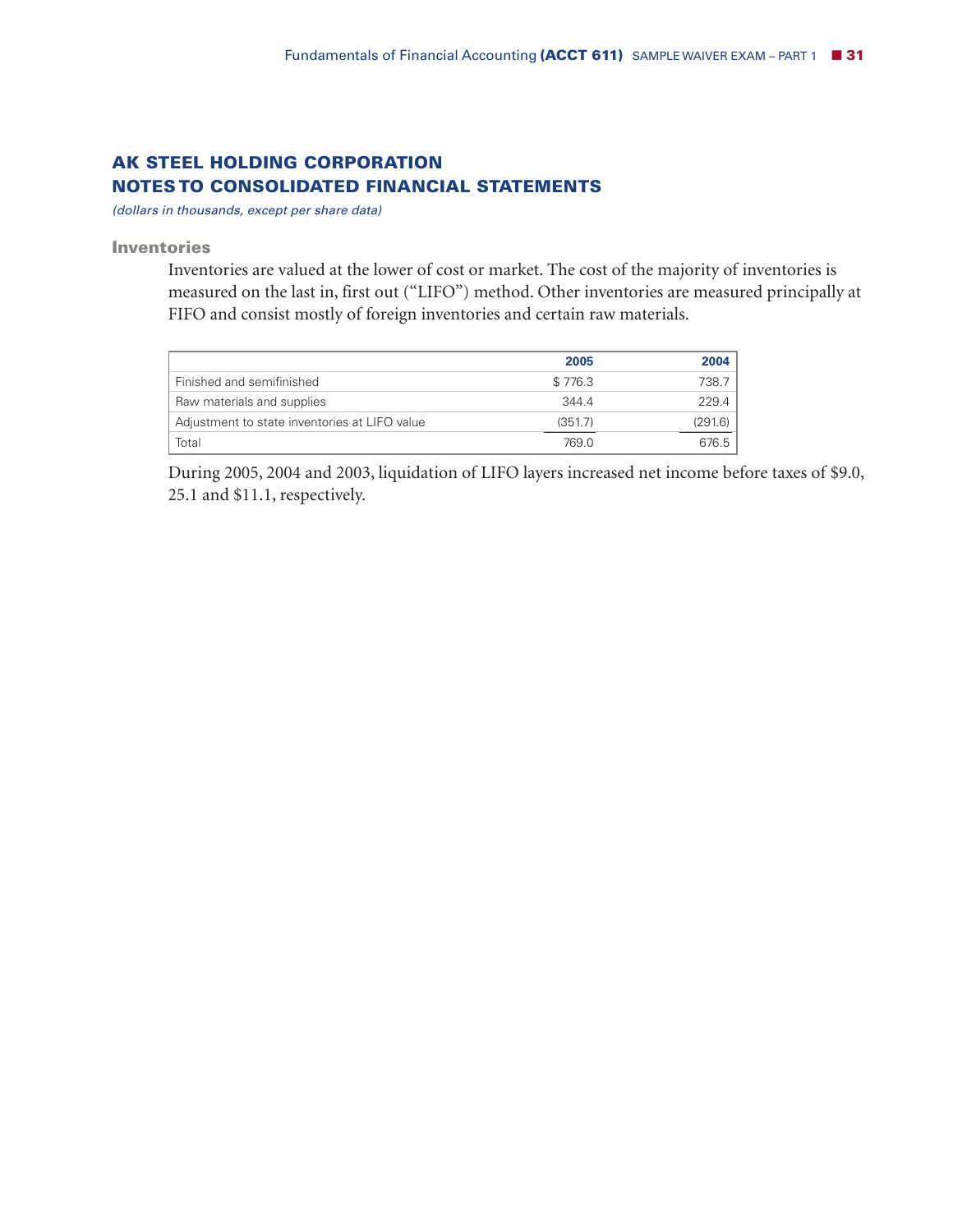# **Accounting ACCT 611 SAMPLE WAIVER EXAM – PART 2**

**NAME**

*(Print) Last First Nickname*

#### **PENN ID NUMBER**

*(8 middle digits)*

# **Instructions**

- **1.** Please PRINT your Penn ID number **on this page and every page of the exam**. Please circle your instructor's name and your class time.
- **2.** This is a 99 point exam. Budget your time to achieve maximum points.
- **3.** This exam consists of a question packet and a separate financial statement packet. The question packet consists of 19 pages. The financial statement packet consists of 13 pages. Make sure you have all of the pages in each packet.
- **4.** Answer the problems **only in the space indicated.Answers placed elsewhere will not be graded**. Present your work in an orderly fashion to facilitate the awarding of partial credit. Partial credit can only be given for answers that are presented in a manner which is clear, logical, and easily read.
- **5.** The exam is closed book and closed notes.
- **6.** Hand in both the question packet and the excerpts from the financial statements when you are done.

| <b>Question</b> | <b>Points Assigned</b> | <b>Points Scored</b> |
|-----------------|------------------------|----------------------|
| Question 1      | 35                     |                      |
| Question 2      | 20                     |                      |
| Question 3      | 15                     |                      |
| Question 4      | 29                     |                      |
| Total           | 99                     |                      |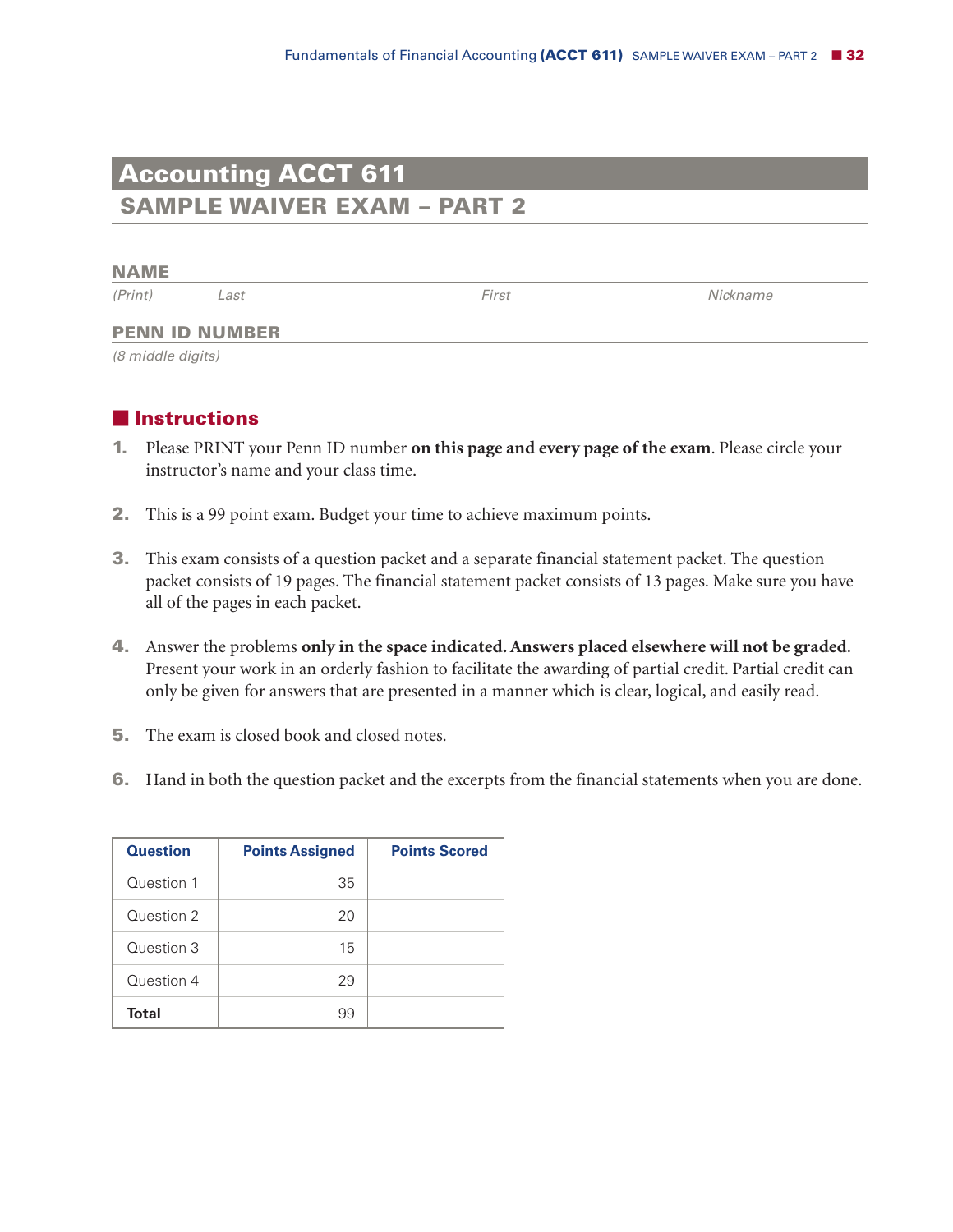Questions 1, 2 and 3 are based on the financial statement of Health Net Inc.

Health Net, Inc. is an integrated managed care organization that delivers managed health care services. We are among the nation's largest publicly traded managed health care companies. Our health plans and government contracts subsidiaries provide health benefits through our health maintenance organizations (HMOs), insured preferred provider organizations (PPOs) and point of service (POS) plans to approximately 6.3 million individuals in 27 states and the District of Columbia through group, individual, Medicare, Medicaid and TRICARE programs.

# **QUESTION I: TAXES** *(35 pts assigned) (\_\_\_\_\_ pts scored)*

**1.** *(3 pts)* What was the journal entry to record income tax expense in 2005? You may record a "net" Deferred Tax Asset or Liability – you do not need to distinguish between the two.

| <b>Account</b> | <b>Debit</b> | <b>Credit</b> |
|----------------|--------------|---------------|
|                |              |               |
|                |              |               |
|                |              |               |
|                |              |               |
|                |              |               |

- **2.** *(4 pts)* What was the company's income **before** tax in 2005? Note that the Income Statement has not been provided.
- **3.** *(3 pts)* The company has a valuation allowance for deferred tax assets. What would be the impact on 2006 income **after taxes** if the company reduced the valuation allowance to \$16.5 million in 2006?

| (circle one) | <b>INCREASE</b> | <b>DECREASE</b> | NO CHANGE |
|--------------|-----------------|-----------------|-----------|

**4.** *(3 pts)* Assume the balance in income taxes payable at January 1, 2005 was \$20.3 million. What was the balance in income taxes payable at December 31, 2005?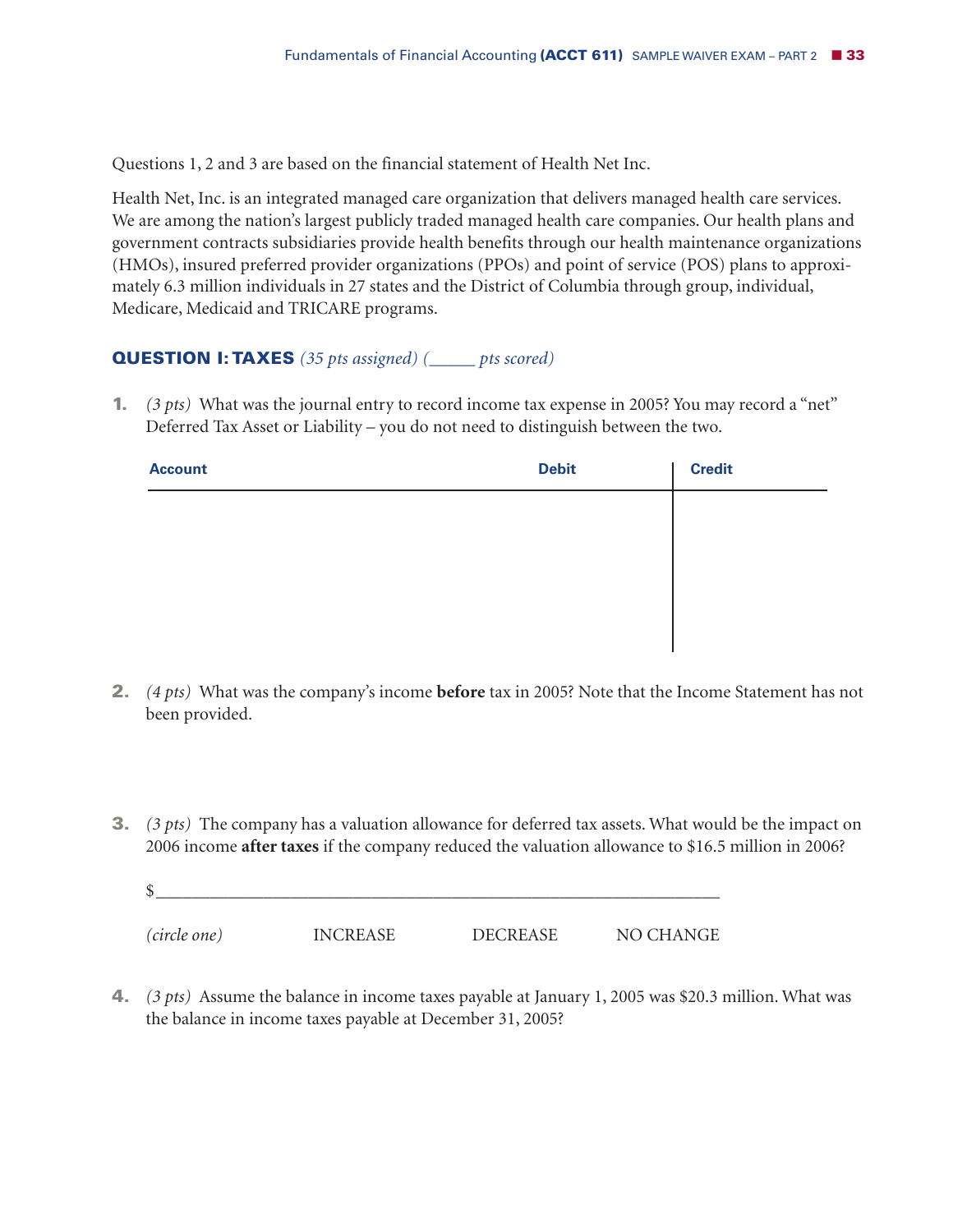All the parts of Question 5 pertain to the tax exempt interest income the company earned in 2005.

**5a.** *(2 pts)* Indicate whether the tax exempt interest income resulted in an INCREASE, DECREASE or NO CHANGE to the statutory tax rate during 2005:

*(circle one)* INCREASE DECREASE NO CHANGE

**5b.** *(2 pts)* Indicate whether the tax exempt interest income resulted in an INCREASE, DECREASE or NO CHANGE to the effective tax rate during 2005:

*(circle one)* INCREASE DECREASE NO CHANGE

**5c.** *(2 pts)* Indicate whether the tax exempt interest income resulted in an INCREASE, DECREASE or NO CHANGE to the deferred tax expense during 2005:

| (circle one) | <b>INCREASE</b> | <b>DECREASE</b> | NO CHANGE |
|--------------|-----------------|-----------------|-----------|
|--------------|-----------------|-----------------|-----------|

**5d.** *(2 pts)* Indicate whether the tax exempt interest income resulted in an INCREASE, DECREASE or NO CHANGE to Net Deferred Tax Assets at December 31, 2005:

*(circle one)* INCREASE DECREASE NO CHANGE

All the parts of Question 6 pertain only to the **Unearned (or Deferred) Revenue** the company recorded in 2005.

**6a.** *(3 pts)* The company recorded greater revenue for tax purposes than for financial reporting purposes in 2005. Indicate TRUE or FALSE.

*(circle one)* TRUE FALSE

**6b.** *(3 pts)* The company has cumulatively recorded greater revenue for tax purposes than for financial reporting purposes as of Dec. 31, 2005. Indicate TRUE or FALSE.

*(circle one)* TRUE FALSE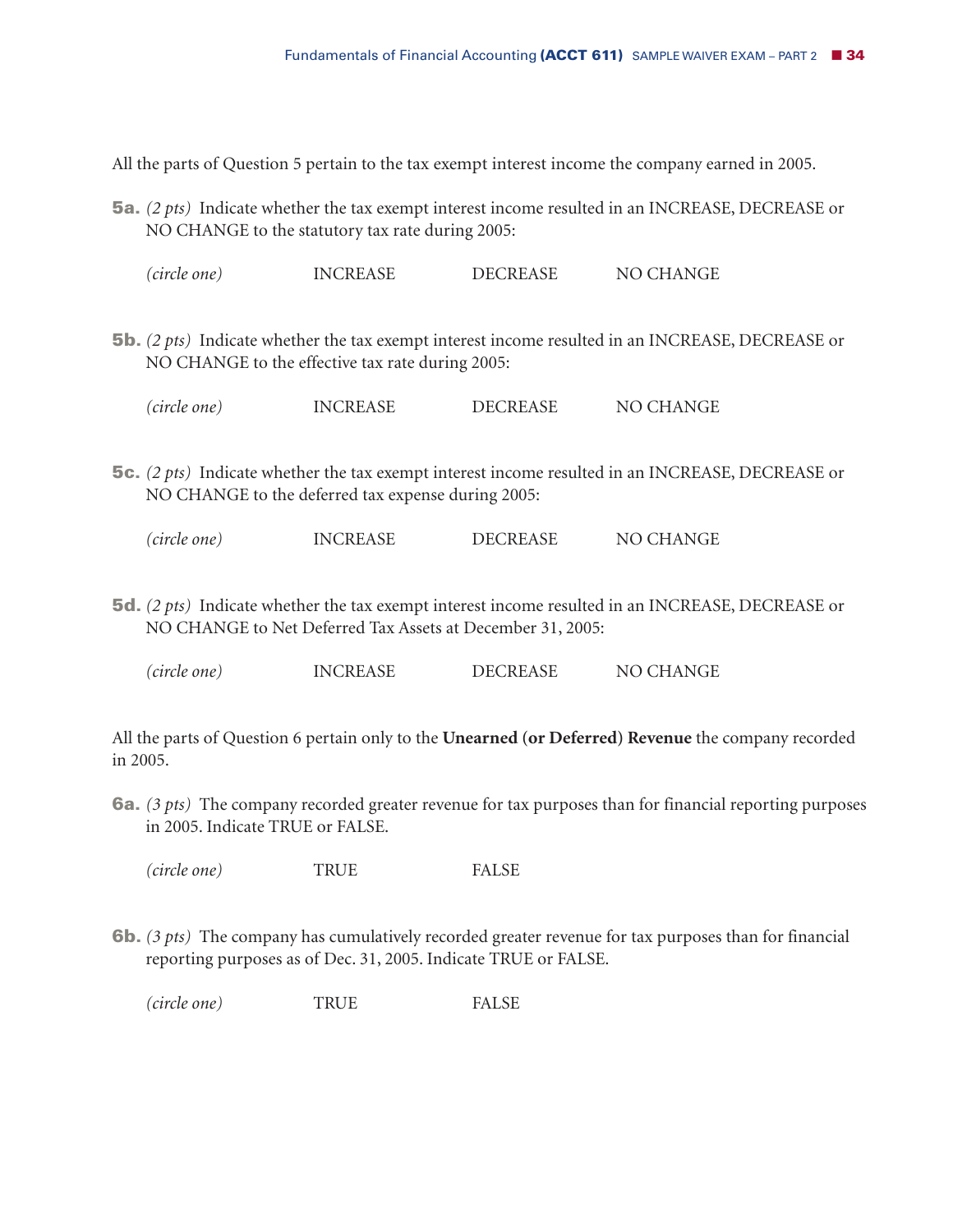**6c.** *(4 pts)* For this question only, assume that deferred taxes are recorded at 29%.

How much was the difference between the revenues recognized in 2005 for financial reporting purposes and for tax reporting purposes?

|           | a. 27.7 | d. 6.9    |
|-----------|---------|-----------|
|           | b. 58.3 | e. 3.3    |
| $c_{-}$ 2 |         | f. $16.9$ |

**7.** *(4 pts)* Note that Health Net has net Deferred Tax Assets (Deferred Tax Assets are greater than Deferred Tax Liabilities). Suppose Congress announced a tax rate increase commencing in 2006. What effect would this increase in expected future tax rates have on the following for the end of 2005. Indicate whether it would result in an: INCREASE, DECREASE, or NO EFFECT

| Net Deferred Tax Asset |  |  |
|------------------------|--|--|
| Income Taxes Payable   |  |  |
|                        |  |  |

## **QUESTION II: INTERCORPORATE INVESTMENTS** *(20 pts assigned) (\_\_\_\_\_ pts scored)*

Assume:

**1.** All of Health Net's intercorporate investments are classified as Available for Sale

Income Tax Expense \_\_\_\_\_\_\_\_\_\_\_\_\_\_\_\_\_\_\_\_\_\_\_\_\_\_\_\_\_\_\_\_\_\_\_\_\_\_\_\_\_\_\_\_\_\_\_\_\_\_\_\_\_\_\_

- **2.** There were no business acquisitions, business divestitures, foreign currency translation adjustments or impairments which affected Health Net's intercorporate investments during 2005
- **3.** All purchases of intercorporate investments were for cash and all sales were for cash.
- **1.** *(4 pts)* What was the journal entry to record Health Net's overall adjustment to its cumulative unrealized holding gains and losses in 2005 arising either from increases or decreases in the market prices of investments or from the sales of investments for 2005? There is no need to distinguish between a Deferred Tax Asset and Deferred Tax Liability.

| <b>Account</b> | <b>Debit</b> | <b>Credit</b> |
|----------------|--------------|---------------|
|                |              |               |
|                |              |               |
|                |              |               |
|                |              |               |
|                |              |               |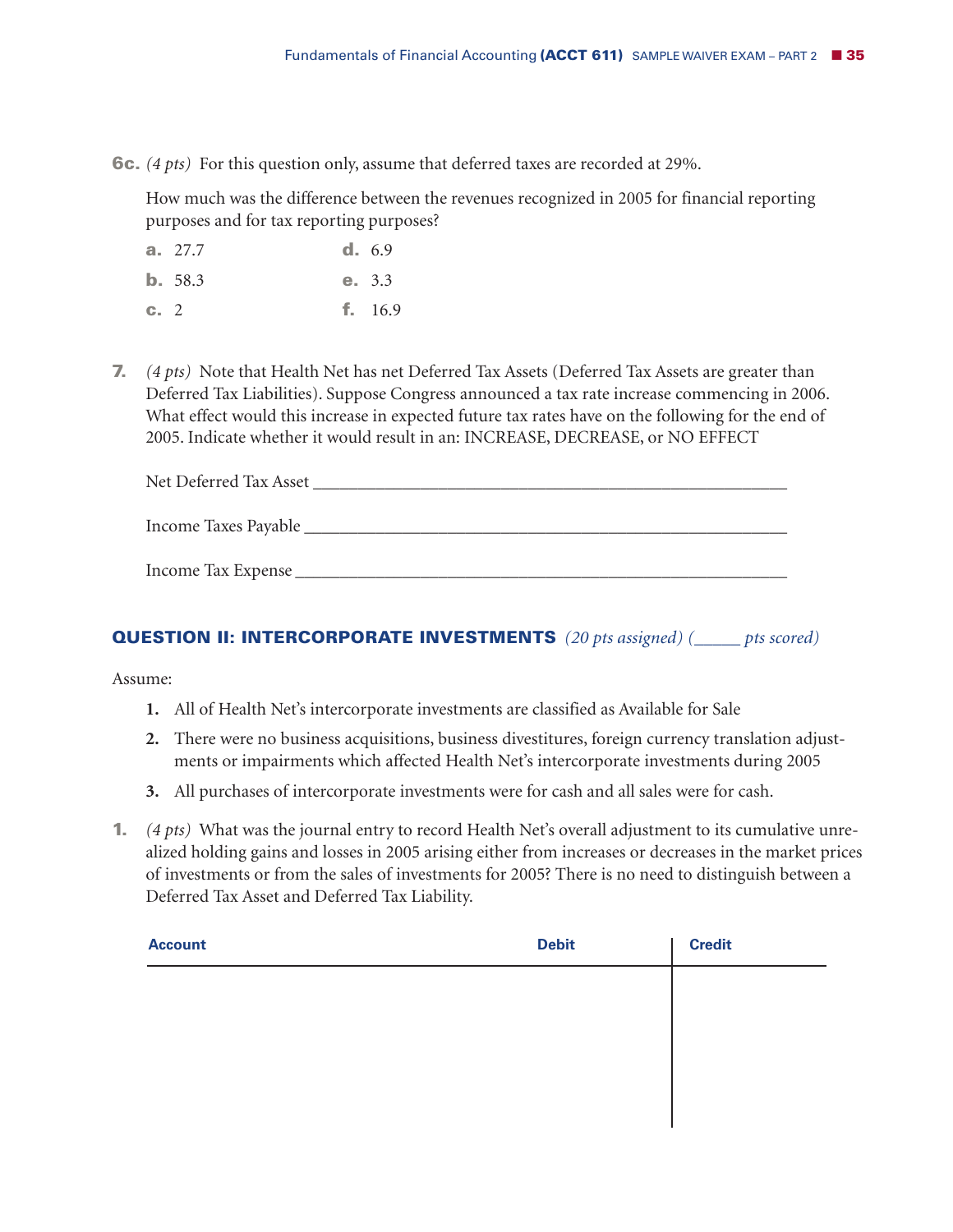- **2.** *(4 pts)* What was the historical cost of the Available for Sale securities which Health Net sold or matured in 2005?
- **3.** *(3 pts)* What was the realized holding or loss that Health Net recognized in 2005 on the sale of Available for Sale securities? Indicate the amount and whether it was a realized holding gain or loss.

| S            |                       |                       |
|--------------|-----------------------|-----------------------|
| (circle one) | REALIZED HOLDING GAIN | REALIZED HOLDING LOSS |

**4.** *(3 pts)* How much greater or smaller would Health Net's 2005 income before tax have been if it had always accounted for its Available for Sale securities as Trading Securities? Indicate the amount and whether income before tax would have been greater or smaller.

| \$           |                |                |              |
|--------------|----------------|----------------|--------------|
| (circle one) | <b>GREATER</b> | <b>SMALLER</b> | NO DIFFERENT |

**5.** *(3 pts)* **For this question, ignore information from all other parts of this exam.**

What tax rate is Health Net using in 2005 to account for the Deferred Taxes arising from the unrealized holding gain and loss of its Available for Sale securities?

**6.** *(3 pts)* Assume that Health Net had sold all of its Available for Sale securities on Dec. 31, 2005. How much greater or less would its net income after tax have been? Assume a 40% tax rate. Indicate the amount and whether net income after tax would have been greater or smaller.

\_\_\_\_\_\_\_\_\_\_\_\_\_\_\_\_\_\_\_\_\_\_\_\_\_\_\_\_\_\_\_\_\_\_\_\_\_\_\_\_\_\_\_\_\_\_\_\_\_\_\_\_\_\_\_\_\_\_\_\_\_\_\_\_\_\_\_\_\_\_\_\_\_

| (circle one) | <b>GREATER</b> | <b>SMALLER</b> | NO DIFFERENT |
|--------------|----------------|----------------|--------------|
|--------------|----------------|----------------|--------------|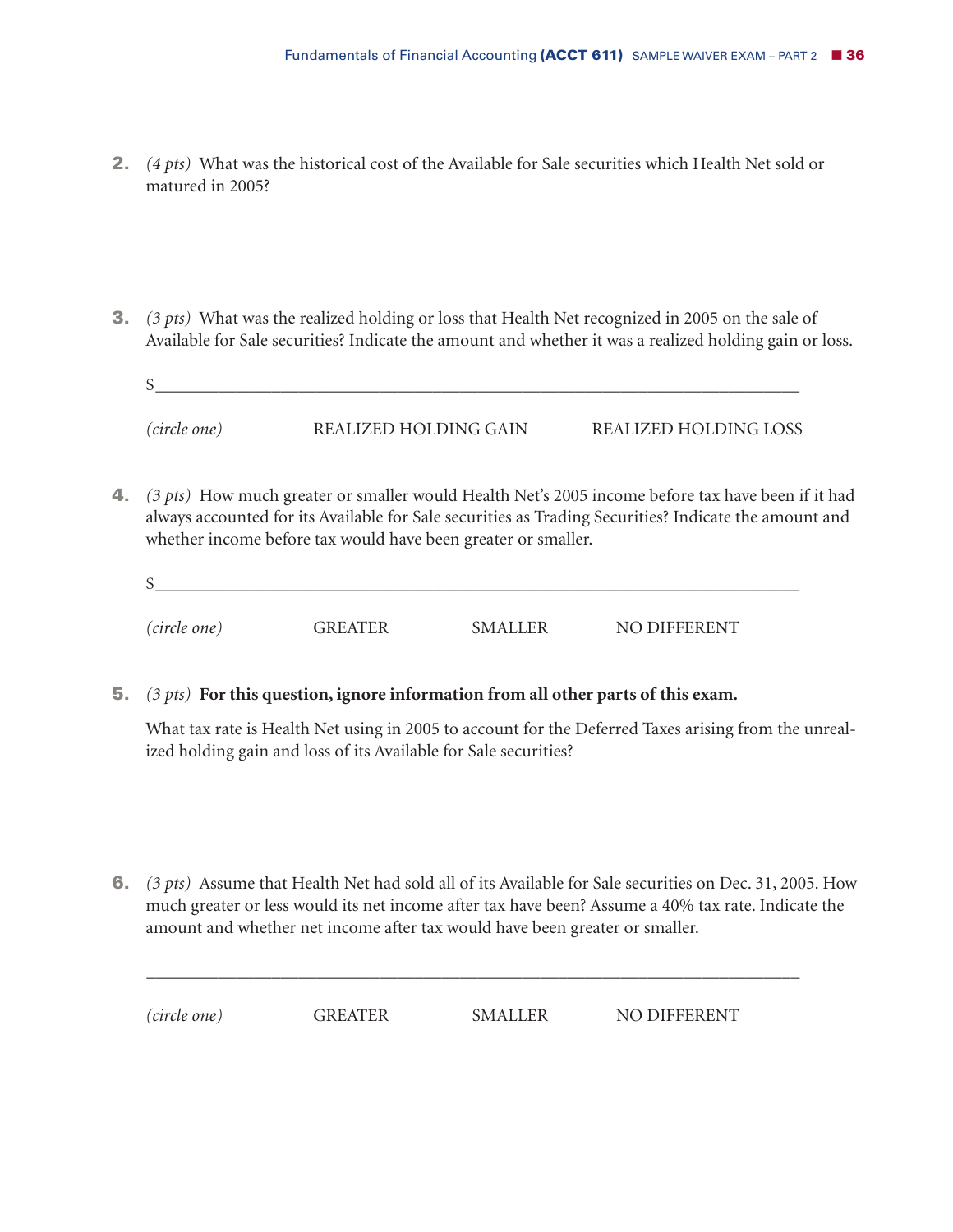# **QUESTION III: SHAREHOLDERS' EQUITY** *(15 pts assigned) (\_\_\_\_\_ pts scored)*

Please refer to the 2005 financial statements and footnote disclosures of Health Net Inc.

- **1.** *(3 pts)* How many common shares does Health Net have outstanding at Fiscal year-end 2005?
- **2.** Refer to the Treasury Stock that Health Net held at Fiscal year-end 2005. Assume that all of these shares had been repurchased at the same stock price.
	- **a.** *(3 pts)* What is the average price per share that Health Net paid for its treasury shares held as of Fiscal year-end 2005?
	- **b.** *(3 pts)* Provide the journal entry that Health Net would have recorded if it had decided to reissue all of the treasury shares held at Fiscal year-end 2005 for \$750 million.

| <b>Account</b> | <b>Debit</b> | <b>Credit</b> |
|----------------|--------------|---------------|
|                |              |               |
|                |              |               |
|                |              |               |
|                |              |               |
|                |              |               |

**3.** Consider the following information disclosed by Health Net:

## **Earnings Per Share**

Diluted earnings per share is based upon the weighted average shares of common stock and dilutive common stock equivalents (this reflects the potential dilution that could occur if stock options were exercised and restricted stocks were vested) outstanding during the periods presented.

For the year ended December 31, 2004, common stock equivalents arising from dilutive stock options and restricted common stock amounted to 6,179 shares (thousands).

Health Net's  $2004$  Basic EPS =  $$0.38$ 

Weighted average number of shares used in Health Net's 2004 Diluted EPS = 118,038 shares (thousands

**a.** *(3 pts)* What is Health Net's 2004 Net Income?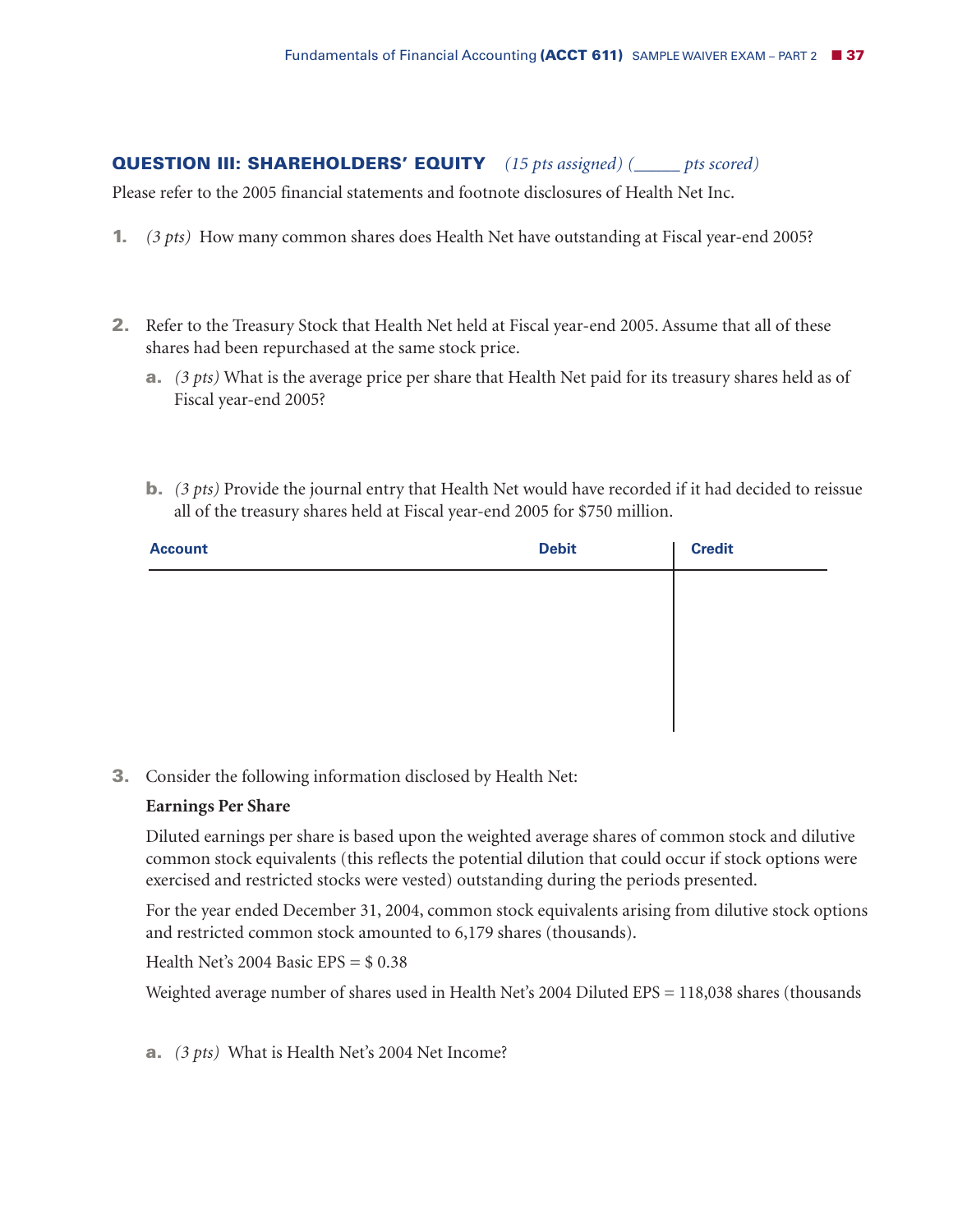**b.** *(3 pts)* For this question only, assume Health Net's 2004 net income is \$50 million. Also, assume Health Net had paid \$10 million in preferred dividends in 2004 (in reality, they paid no preferred dividends in 2004). Compute diluted earnings per share in 2004 under this assumption.

## **QUESTION IV: LEASES** *(29 pts assigned) (\_\_\_\_\_ pts scored)*

Please refer to the 2005 financial statements and footnote disclosures of Safeway Inc.

Safeway Inc. is one of the largest food and drug retailers in North America, with 1,775 stores at year-end 2005. The Company's U.S. retail operations are located principally on the West Coast. The Company's Canadian retail operations are located principally in British Columbia.

Assume that there were no business acquisitions, business divestitures, foreign currency translation adjustments or impairments associated with Safeway's leases during 2005. Further assume that all required payments on all leases are made on the last day of the fiscal year.

**1.** *(2 pts)* Safeway is considering a new noncancelable lease. The asset to be leased is worth \$65,000 and has a useful life of 7 years. The lease would require the firm to pay \$11,000 per year for 5 years. There would be no bargain purchase option or transfer of ownership at the end of the lease. Would Safeway categorize this lease as capital or operating?

*(circle one)* CAPITAL OPERATING

**2.** *(3 pts)* Record the journal entry that Safeway expects to make in 2006 related to obligations under capital leases. Assume that no leases are prematurely canceled in 2006 and no new leases are entered into in 2006. You are not required to record the journal entry for the capital leased assets (i.e., you are only required to record the entry for the capital lease liabilities).

| <b>Account</b> | <b>Debit</b> | <b>Credit</b> |
|----------------|--------------|---------------|
|                |              |               |
|                |              |               |
|                |              |               |
|                |              |               |
|                |              |               |

**3.** *(3 pts)* Estimate the average interest rate that Safeway is using to determine the net book value of its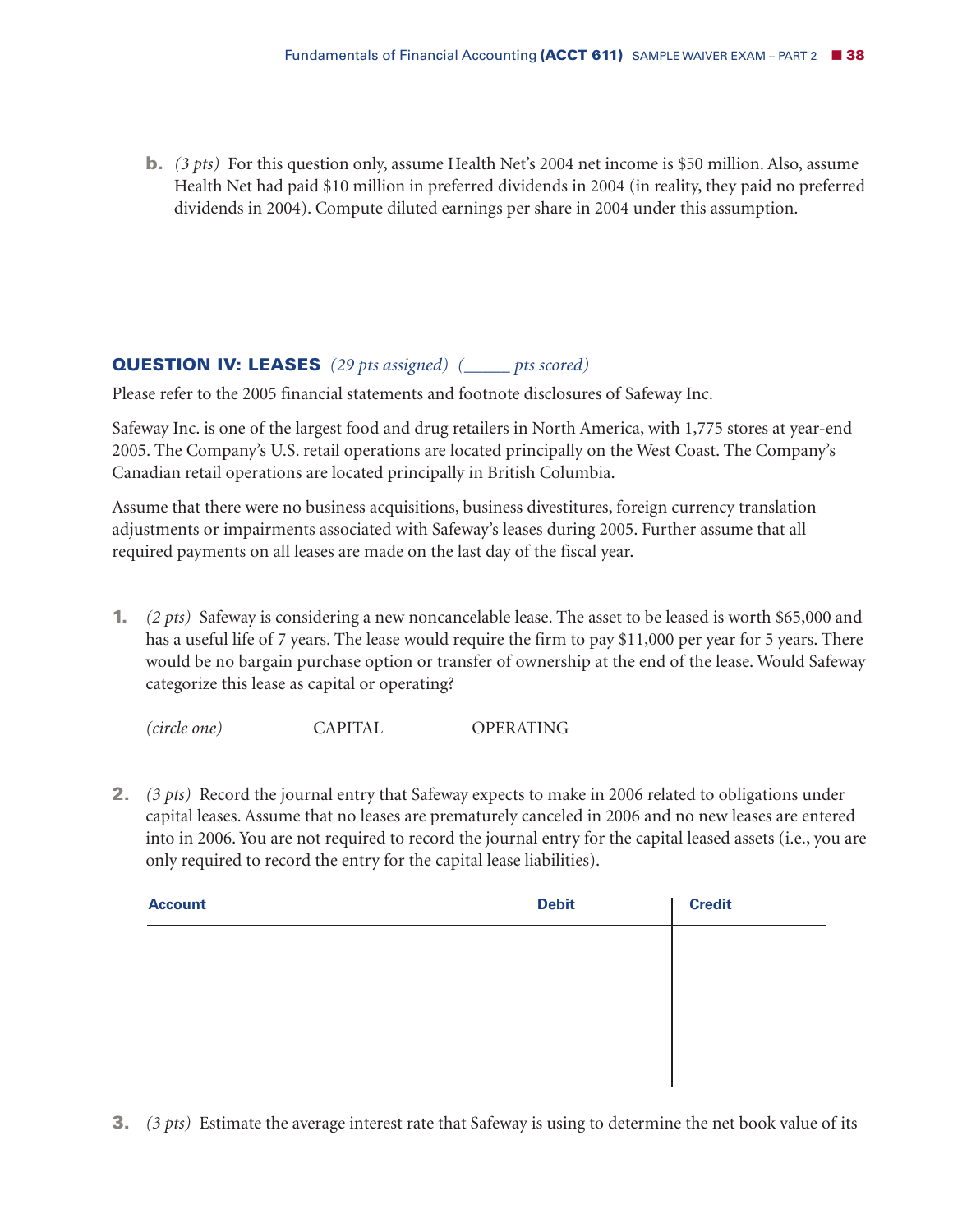capital lease liabilities as of fiscal year-end 2005?

**4.** *(2 pts)* Relative to having no leases, what will be the total effect of Safeway's operating and capital leases on Cash Flow from Operations in 2006? Assume no leases are prematurely canceled in 2006 and no new leases are entered into in 2006.

| (circle one) | NO EFFECT | <b>GREATER</b> | <b>SMALLER</b> |
|--------------|-----------|----------------|----------------|
| $by$ \$      |           |                |                |

**5.** *(2 pts)* Relative to having no leases, what will be the total effect of Safeway's operating and capital leases on Cash Flow from Investing Activities in 2006? Assume no leases are prematurely canceled in 2006 and no new leases are entered into in 2006.

| <i>(circle one)</i> | NO EFFECT | <b>GREATER</b> | <b>SMALLER</b> |
|---------------------|-----------|----------------|----------------|
| $by$ \$             |           |                |                |

**6.** *(2 pts)* Relative to having no leases, what will be the total effect of Safeway's operating and capital leases on Cash Flow from Financing Activities in 2006? Assume no leases are prematurely canceled in 2006 and no new leases are entered into in 2006.

| (circle one) | NO EFFECT | <b>GREATER</b> | <b>SMALLER</b> |
|--------------|-----------|----------------|----------------|
| $by$ \$      |           |                |                |

**7.** *(5 pts)* Safeway did cancel capital leases early in 2005. What was the net book value of the assets under capital leases that were cancelled in 2005?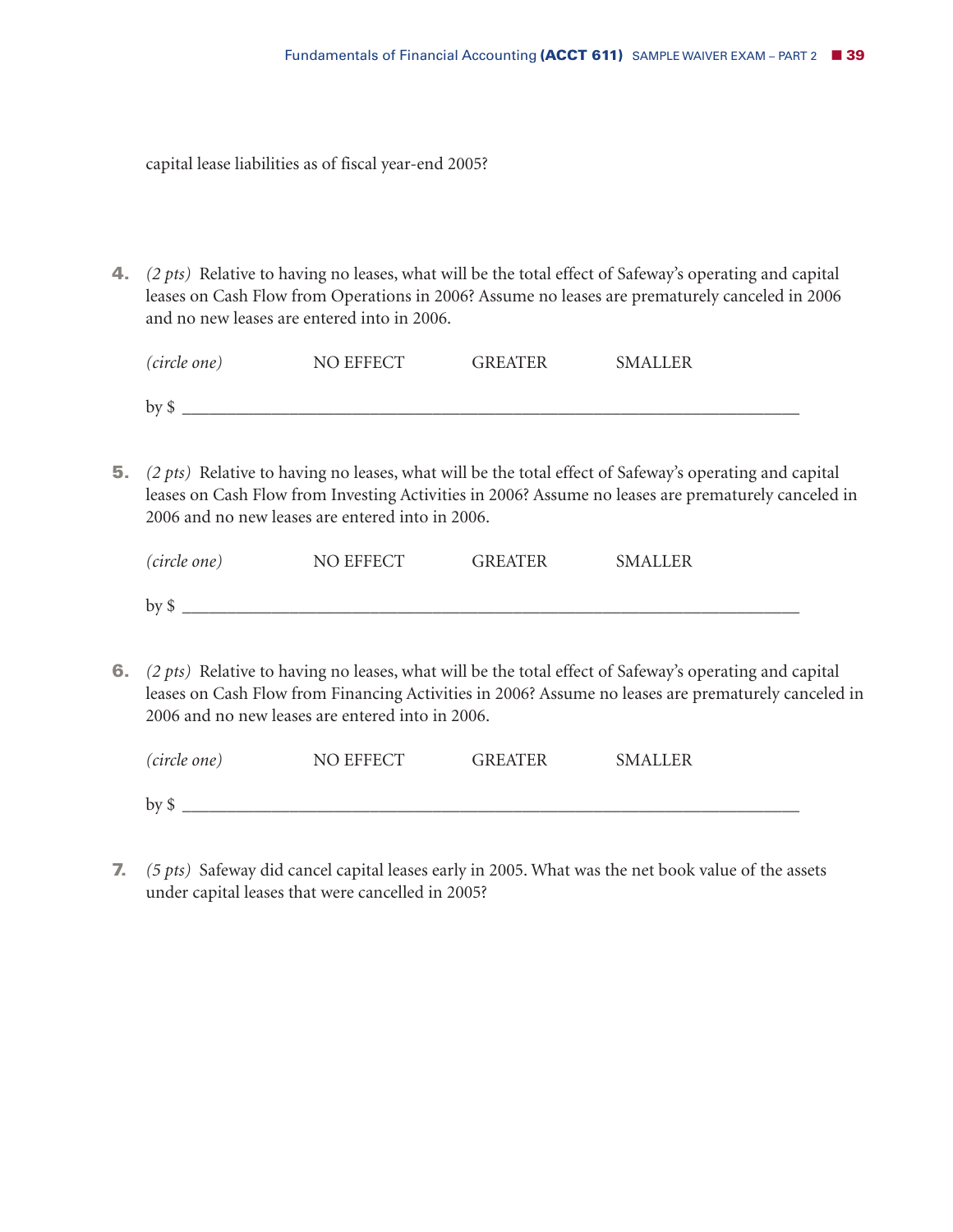- **8.** *(7 pts)* Assume Safeway were to capitalize its operating leases on January 1, 2006. Further assume that the present value of the operating lease cash flows — using a discount rate of 10% — is \$3,589 (millions) and that any resulting assets are amortized straight-line with no salvage value over 10 years.
	- **a.** Give the all journal entries for the fiscal year 2006 related to these leases.

| <b>Account</b> | <b>Debit</b> | <b>Credit</b> |
|----------------|--------------|---------------|
|                |              |               |
|                |              |               |
|                |              |               |
|                |              |               |
|                |              |               |

**b.** *(3 pts)* How would Safeway's 2006 Cash Flow from Operations be different as a result of capitalizing its operating leases. You need to provide only the direction of the difference — not the dollar value. Assume no leases are prematurely canceled in 2006 and no new leases are entered into in 2006.

| <b>NO CHANGE</b><br>(circle one) | <b>GREATER</b> | <b>SMALLER</b> |
|----------------------------------|----------------|----------------|
|----------------------------------|----------------|----------------|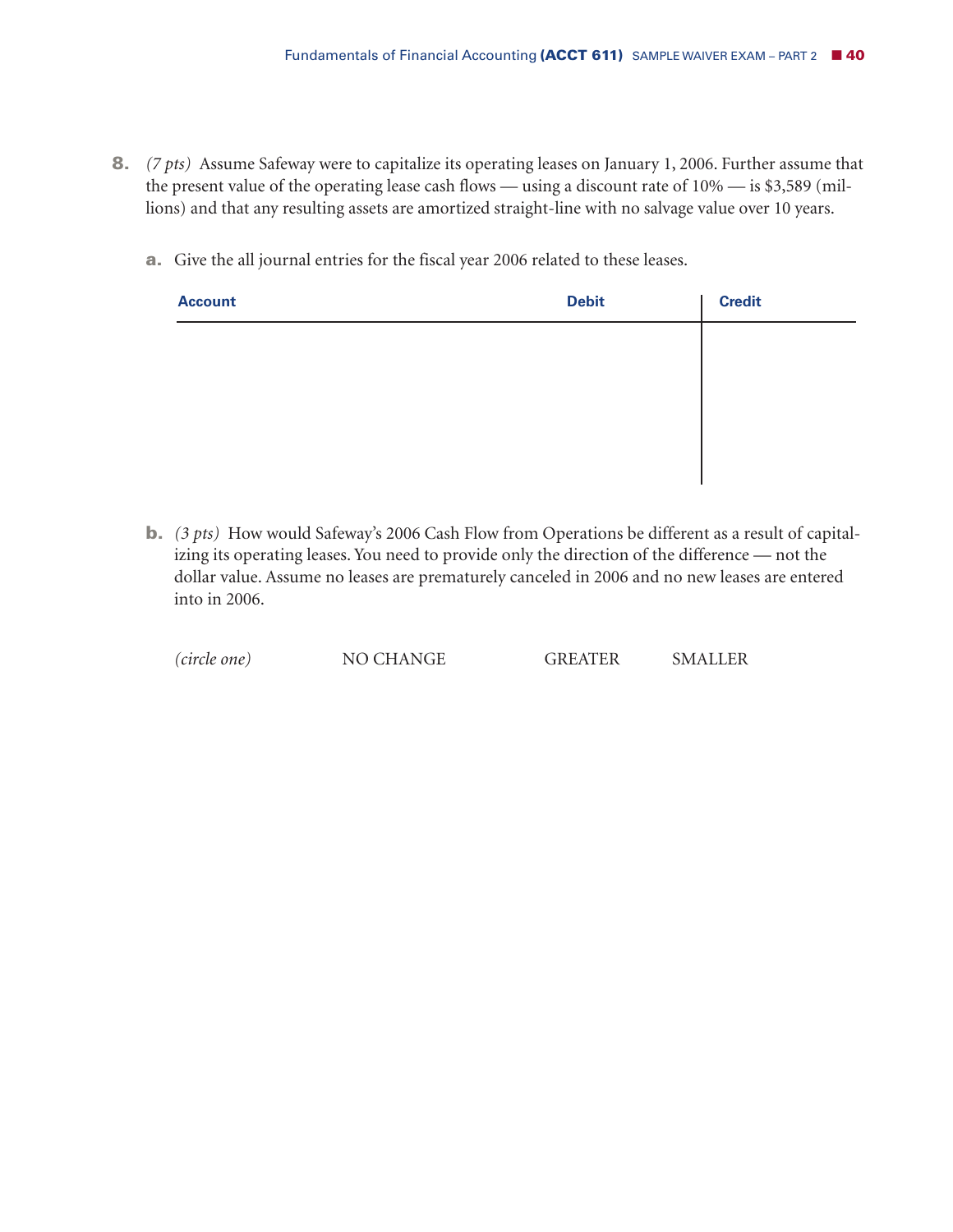| <b>HEALTH NET, INC.</b> |                                    |
|-------------------------|------------------------------------|
|                         | <b>CONSOLIDATED BALANCE SHEETS</b> |

*(Amounts in thousands)*

|                                                                                                                 |               | <b>DECEMBER 31,</b> |
|-----------------------------------------------------------------------------------------------------------------|---------------|---------------------|
|                                                                                                                 | 2005          | 2004                |
| <b>ASSETS</b>                                                                                                   |               |                     |
| Current Assets:                                                                                                 |               |                     |
| Cash and cash equivalents                                                                                       | \$<br>742,485 | \$722,102           |
| Investments-available for sale                                                                                  | 1,363,800     | 1,060,000           |
| Premiums receivable, net of allowance for doubtful accounts (2005–\$7,204, 2004–\$9,016)                        | 132,019       | 118,521             |
| Amounts receivable under government contracts                                                                   | 122,796       | 129,483             |
| Other assets                                                                                                    | 111,512       | 97,163              |
| Total current assets                                                                                            | 2,911,618     | 2,492,314           |
| Property and equipment, net                                                                                     | 125,773       | 184,643             |
| Goodwill, net                                                                                                   | 723,595       | 723,595             |
| Other noncurrent assets                                                                                         | 130,267       | 207,050             |
| <b>Total Assets</b>                                                                                             | \$3,940,722   | \$3,653,194         |
| <b>LIABILITIES AND STOCKHOLDERS EQUITY</b>                                                                      |               |                     |
| <b>Current Liabilities:</b>                                                                                     |               |                     |
| Reserves for claims and other settlements                                                                       | \$1,040,171   | \$1,169,297         |
| Health care and other costs payable under government contracts                                                  | 62,536        | 119,219             |
| IBNR health care costs payable under TRICARE North contract                                                     | 265,517       | 173,951             |
| Unearned premiums                                                                                               | 106,586       | 139,766             |
| Accounts payable and other liabilities                                                                          | 364,266       | 258,923             |
| Total current liabilities                                                                                       | 1,839,076     | 1,861,156           |
| Senior notes payable                                                                                            | 387,954       | 397,760             |
| Other noncurrent liabilities                                                                                    | 124,617       | 121,398             |
| <b>Total Liabilities</b>                                                                                        | 2,351,647     | 2,380,314           |
| Commitments and contingencies                                                                                   |               |                     |
| Stockholders Equity:                                                                                            |               |                     |
| Preferred stock (\$0.001 par value, 10,000 shares authorized, none issued and outstanding)                      |               |                     |
| Common stock (\$0.001 par value, 350,000 shares authorized; issued 2005-137,898 shares;<br>2004-134,450 shares) | 137           | 134                 |
| Restricted common stock                                                                                         | 6,883         | 7,188               |
| Unearned compensation                                                                                           | (2, 137)      | (4, 110)            |
| Additional paid-in capital                                                                                      | 906,789       | 811,292             |
| Treasury common stock, at cost (2005-23, 182 shares; 2004-23, 173 shares)                                       | (633, 375)    | (632, 926)          |
| Retained earnings                                                                                               | 1,324,165     | 1,094,380           |
| Accumulated other comprehensive loss                                                                            | (13, 387)     | (3,078)             |
| <b>Total Stockholders Equity</b>                                                                                | 1,589,075     | 1,272,880           |
| <b>Total Liabilities and Stockholders Equity</b>                                                                | \$ 3,940,722  | \$3,653,194         |

*See accompanying notes to consolidated financial statements.*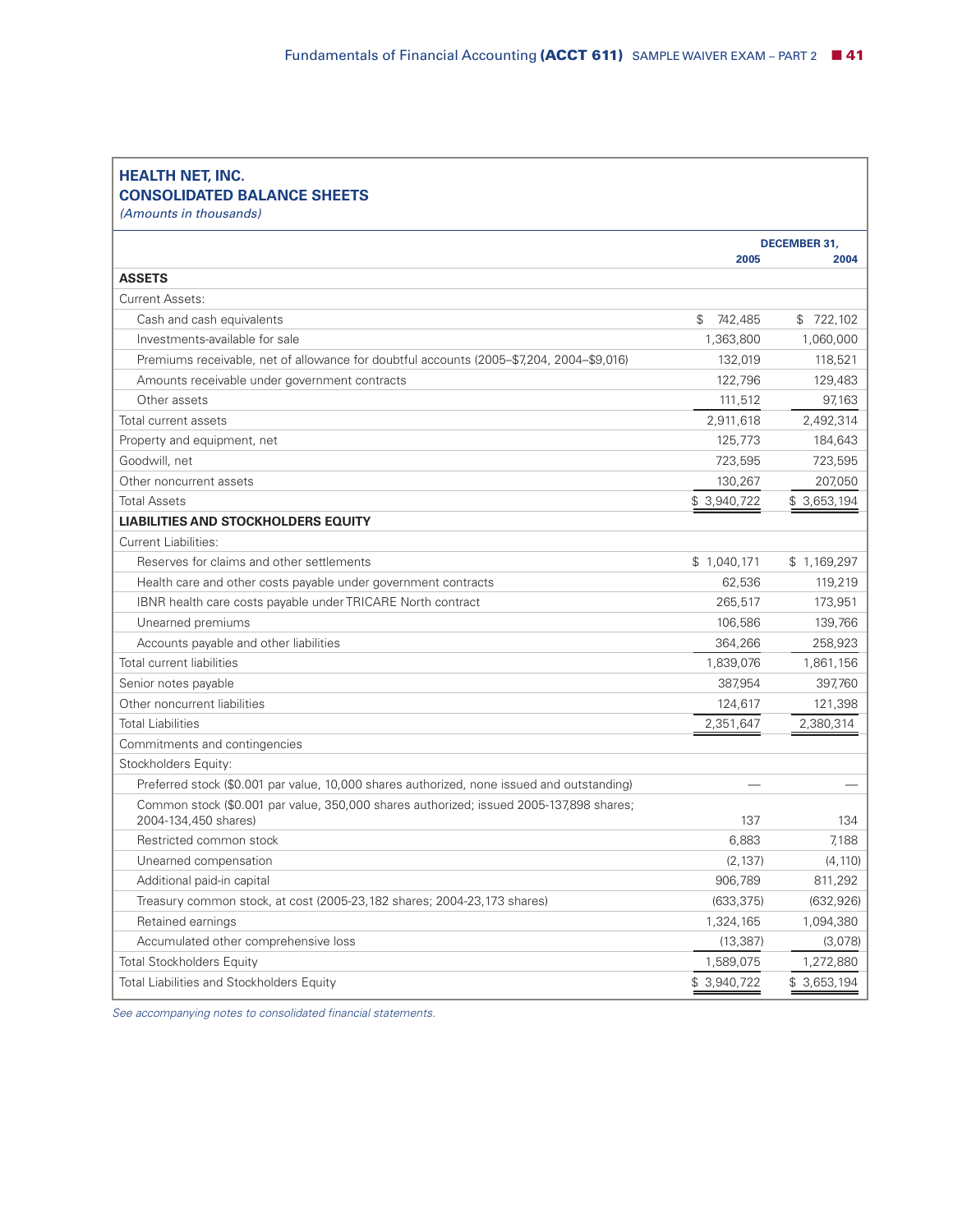|                                                    | Total<br>Comprehensive<br>(Loss) Income<br>Accumulated<br><b>Other</b> |                   | 1,272,880<br>.<br>.<br>(3.078)                           | (10,341)<br>94,109<br>(449)<br>219,476<br>2,497<br>562<br>\$1,589,075<br>(10,341)<br>$\frac{$(13,387)}{2}$                                                                                                                                                                                      |
|----------------------------------------------------|------------------------------------------------------------------------|-------------------|----------------------------------------------------------|-------------------------------------------------------------------------------------------------------------------------------------------------------------------------------------------------------------------------------------------------------------------------------------------------|
|                                                    | Earnings<br>Retained                                                   |                   | .<br>1,094,380                                           | \$1,324,165                                                                                                                                                                                                                                                                                     |
|                                                    | Amount<br>Common Stock<br>Held in Treasury<br><b>Shares</b>            |                   | (632, 926)<br>.<br>(23, 173)<br>.                        | (449)<br>\$(633,375)<br>ව<br>(23.182)                                                                                                                                                                                                                                                           |
|                                                    | Additional<br>Paid-In<br>Capital                                       |                   | .<br>811,292                                             | 94,106<br><b>829</b><br>562<br>\$906,789                                                                                                                                                                                                                                                        |
|                                                    | Compensation<br>Unearned                                               |                   | (4,110)                                                  | (869)<br>345<br>5(2,137)<br>2,497                                                                                                                                                                                                                                                               |
| (Amounts in thousands)<br>HEALTH NET, INC.         | Restricted<br>Common<br><b>Stock</b>                                   |                   | 7,188                                                    | 869<br>(345)<br>(829)<br>56.883                                                                                                                                                                                                                                                                 |
|                                                    | Amount<br><b>Common Stock</b><br>Shares                                |                   | 134<br>134,450                                           | ŗ<br>$\frac{5137}{2}$<br>$\frac{30}{2}$<br>3,411<br>20<br>137,898                                                                                                                                                                                                                               |
| NSOLIDATED STATEMENTS OF STOCKHOLDERS' EQUITY<br>ర |                                                                        | $\tau_{\rm crit}$ | Balance as of December 31, 2004<br>Comprehensive income: | See accompanying notes to consolidated financial statements.<br>.<br><br>.<br><br>.<br>.<br>.<br>.<br>Exercise of stock options including related tax benefit<br>Amortization of restricted stock grants<br>Lapse of restrictions of restricted stock grants<br>Balance as of December 31, 2005 |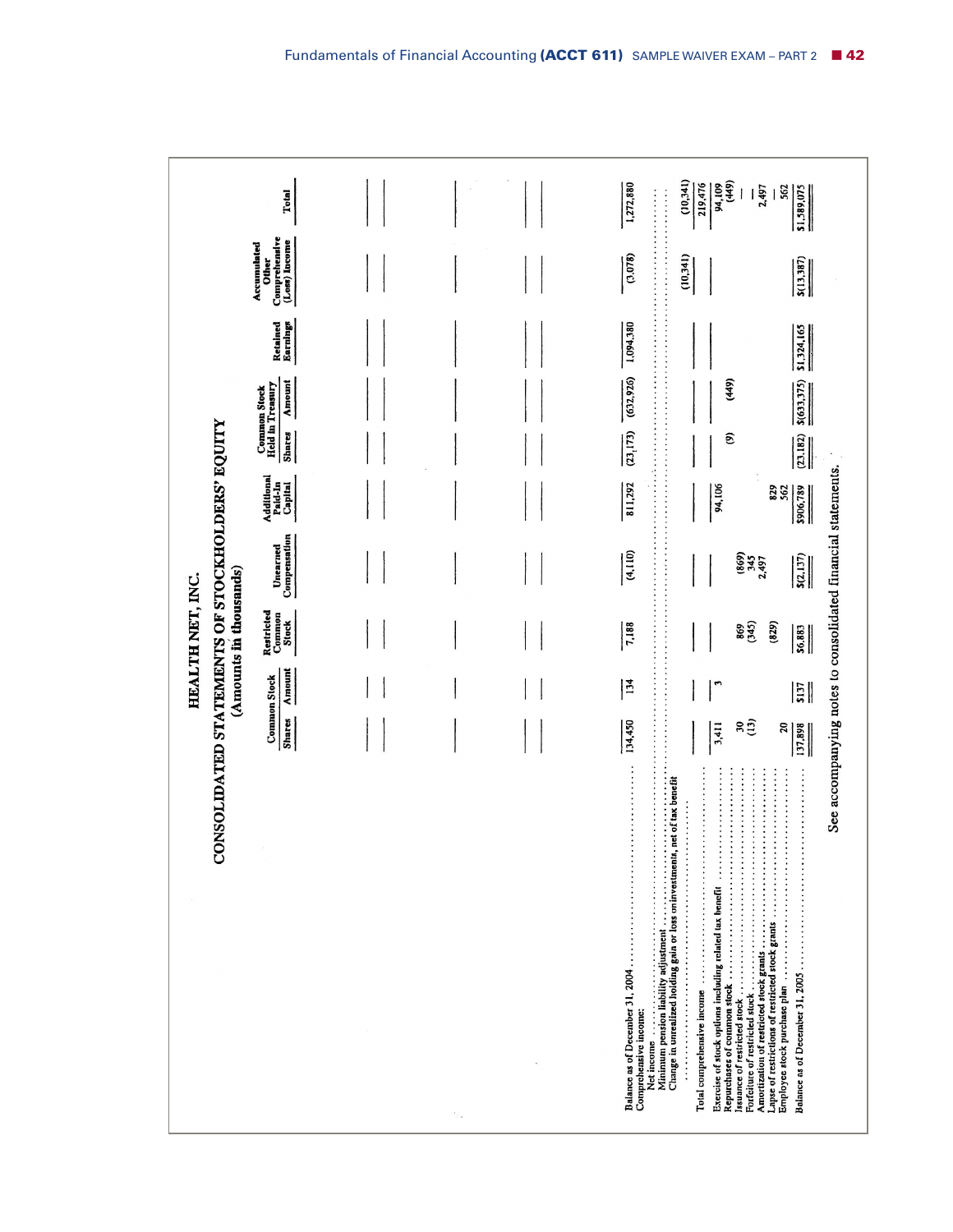#### **HEALTH NET, INC. CONSOLIDATED STATEMENTS OF CASH FLOWS**

*(amounts in thousands)*

|                                                                                             | <b>YEAR ENDED DECEMBER 31.</b> |                               |                              |
|---------------------------------------------------------------------------------------------|--------------------------------|-------------------------------|------------------------------|
|                                                                                             | 2005                           | 2004                          | 2003                         |
| <b>CASH FLOWS FROM OPERATING ACTIVITIES:</b>                                                |                                |                               |                              |
| Net income                                                                                  | \$<br><b>XXXXX</b>             | $\mathcal{L}$<br><b>XXXXX</b> | $\mathbb{S}$<br><b>XXXXX</b> |
| Adjustments to reconcile net income to net cash provided by (used in) operating activities: |                                |                               |                              |
| Other changes                                                                               | 12,550                         | 3,969                         | 5,138                        |
| Changes in assets and liabilities, net of effects of dispositions:                          |                                |                               |                              |
| Premiums receivable and unearned premiums                                                   | (46, 678)                      | (18, 402)                     | 20,163                       |
| Other current assets, receivables and noncurrent assets                                     | 2,356                          | (86, 499)                     | 35,915                       |
| Amounts receivable/payable under government contracts                                       | (49,996)                       | (175, 345)                    | 23,596                       |
| Reserves for claims and other settlements                                                   | (129, 126)                     | 143,012                       | 2,737                        |
| Accounts payable and other liabilities                                                      | 117,556                        | (15,749)                      | (13,686)                     |
| Net cash provided by (used in) operating activities                                         | 191,394                        | (54, 912)                     | 379,772                      |
| <b>CASH FLOWS FROM INVESTING ACTIVITIES:</b>                                                |                                |                               |                              |
| Proceeds from Sales and Maturities of investments                                           | 513,640                        | 556,774                       | 867,221                      |
| Purchases of investments                                                                    | (833, 593)                     | (498, 355)                    | (977, 266)                   |
| Sales of property and equipment                                                             | 79,845                         | 9,670                         | 37                           |
| Purchases of property and equipment                                                         | (48, 846)                      | (47,616)                      | (54, 952)                    |
| Cash received from the sale of businesses and properties                                    | 1,949                          | 11,112                        | 90,316                       |
| Other                                                                                       |                                |                               |                              |
| Net cash used in investing activities                                                       | (244, 046)                     | (14, 242)                     | (105, 522)                   |
| <b>CASH FLOWS FROM FINANCING ACTIVITIES:</b>                                                |                                |                               |                              |
| Proceeds from exercise of stock options and employee stock purchases                        | 73,484                         | 19,091                        | 42,330                       |
| Proceeds from issuance of notes payable and other financing arrangements                    |                                |                               | 5,680                        |
| Repurchases of common stock                                                                 | (449)                          | (88, 706)                     | (288, 318)                   |
| Repayment of debt and other noncurrent liabilities                                          |                                |                               | (5,864)                      |
| Net cash provided by (used in) financing activities                                         | 73,035                         | (69, 615)                     | (246, 172)                   |
| Net increase (decrease) in cash and cash equivalents                                        | 20,383                         | (138, 769)                    | 28,078                       |
| Cash and cash equivalents, beginning of year                                                | 722,102                        | 860,871                       | 832,793                      |
| Cash and cash equivalents, end of year                                                      | 742,485                        | \$722,102                     | \$860,871                    |
| <b>SUPPLEMENTAL CASH FLOWS DISCLOSURE:</b>                                                  |                                |                               |                              |
| Interest paid                                                                               | \$41,120                       | \$30,722                      | \$ 36,296                    |
| Income taxes paid                                                                           | 96,324                         | 110,316                       | 126,709                      |

*See accompanying notes to consolidated financial statements.*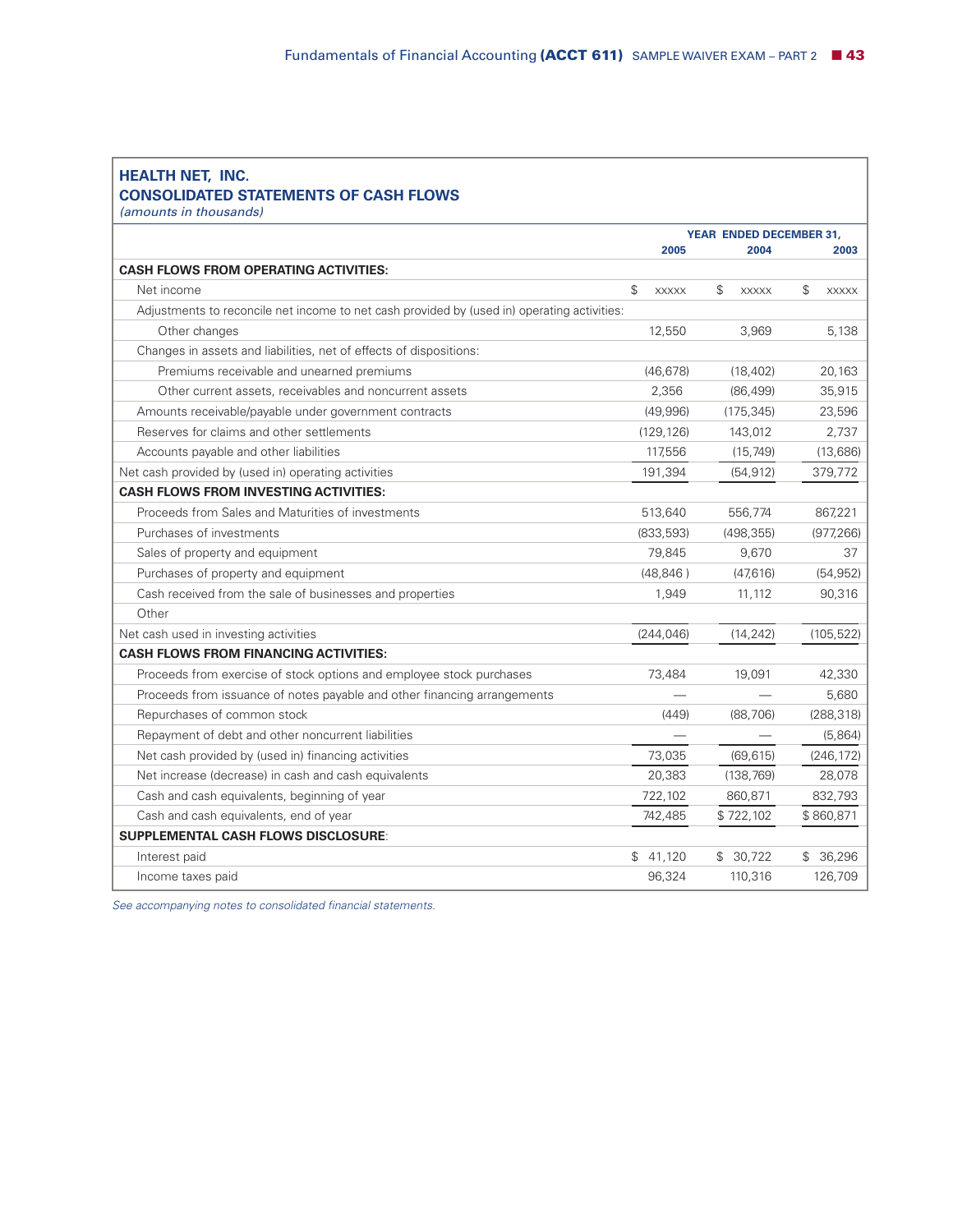# **HEALTH NET, INC. NOTES TO CONSOLIDATED FINANCIAL STATEMENTS**

### **NOTE 2: Significant Accounting Policies**

#### **Cash and Cash Equivalents**

Cash equivalents include all highly liquid investments with a maturity of three months or less when purchased.

#### **Investments**

Investments classified as available-for-sale are reported at fair value based on quoted market prices, with unrealized gains and losses excluded from earnings and reported as other comprehensive income, net of income tax effects. The cost of investments sold is determined in accordance with the specific identification method and realized gains and losses are included in net investment income.

#### **NOTE 4: Investments**

As of December 31, 2005 and 2004, the cost, gross unrealized holding gains and losses, and fair value of our available-for-sale investments were as follows:

|                                                        |                       |             |                                                 |     | 2005                                             |           |                       |           |
|--------------------------------------------------------|-----------------------|-------------|-------------------------------------------------|-----|--------------------------------------------------|-----------|-----------------------|-----------|
|                                                        |                       | <b>COST</b> | <b>GROSS UNREALIZED</b><br><b>HOLDING GAINS</b> |     | <b>GROSS UNREALIZED</b><br><b>HOLDING LOSSES</b> |           | <b>CARRYING VALUE</b> |           |
|                                                        | (Dollars in millions) |             |                                                 |     |                                                  |           |                       |           |
| Mortgage-backed securities                             | \$                    | 368.1       | \$                                              | 0.4 | \$                                               | (7.2)     | \$                    | 361.3     |
| U.S. government and agencies                           |                       | 371.6       |                                                 |     |                                                  | (8.7)     |                       | 362.9     |
| Obligations of states and other political subdivisions |                       | 462.8       |                                                 | 1.3 |                                                  | (2.4)     |                       | 461.7     |
| Corporate debt securities                              |                       | 182.6       |                                                 |     |                                                  | (4.9)     |                       | 177.7     |
| Other securities                                       |                       | 0.2         |                                                 |     |                                                  |           |                       | 0.2       |
|                                                        |                       | \$1,385.3   | \$                                              | 1.7 |                                                  | \$ (23.2) |                       | \$1,363.8 |
|                                                        |                       |             |                                                 |     |                                                  |           |                       |           |

|                                                        |                       |                                                 |     | 2004                                             |       |                       |           |
|--------------------------------------------------------|-----------------------|-------------------------------------------------|-----|--------------------------------------------------|-------|-----------------------|-----------|
|                                                        | <b>COST</b>           | <b>GROSS UNREALIZED</b><br><b>HOLDING GAINS</b> |     | <b>GROSS UNREALIZED</b><br><b>HOLDING LOSSES</b> |       | <b>CARRYING VALUE</b> |           |
|                                                        | (Dollars in millions) |                                                 |     |                                                  |       |                       |           |
| Mortgage-backed securities                             | \$<br>379.1           | \$.                                             | 0.8 | \$                                               | (2.9) | \$.                   | 377.0     |
| U.S. government and agencies                           | 446.0                 |                                                 | 0.7 |                                                  | (2.9) |                       | 443.8     |
| Obligations of states and other political subdivisions | 34.8                  |                                                 | 0.3 |                                                  | (0.1) |                       | 35.0      |
| Corporate debt securities                              | 204.6                 |                                                 | 1.0 |                                                  | (1.4) |                       | 204.2     |
|                                                        | \$1,064.5             |                                                 | 2.8 |                                                  | (7.3) |                       | \$1,060.0 |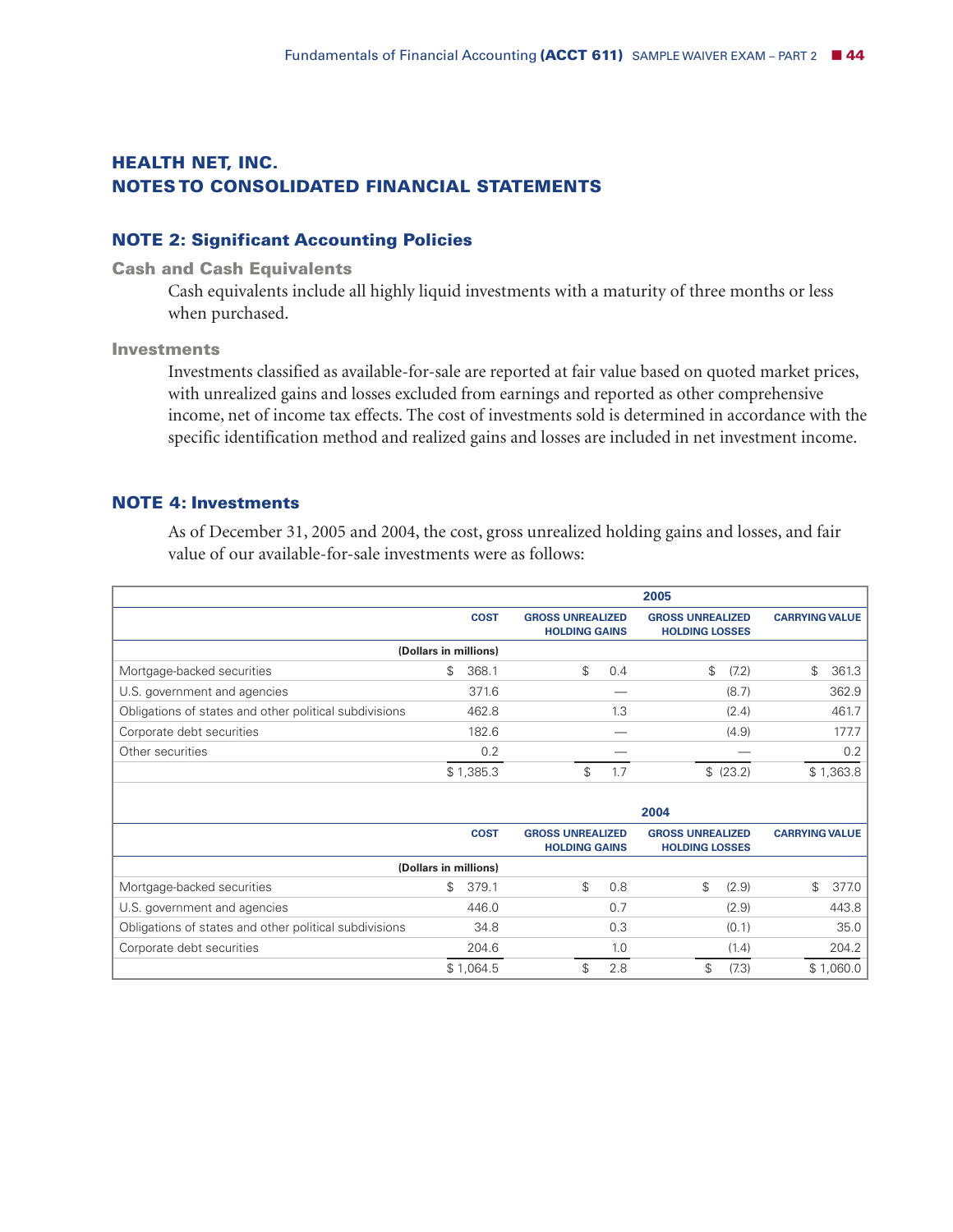As of December 31, 2005, the contractual maturities of our available-for-sale investments were as follows:

|                                        | <b>COST</b> | <b>ESTIMATED FAIR VALUE</b> |
|----------------------------------------|-------------|-----------------------------|
|                                        |             | (Dollars in millions)       |
| Due in one year or less                | 94.7<br>S   | 93.9<br>\$                  |
| Due after one year through five years  | 546.3       | 533.7                       |
| Due after five years through ten years | 224.1       | 222.2                       |
| Due after ten years                    | 152.1       | 152.7                       |
| Mortgage-backed securities             | 368.1       | 361.3                       |
| Total available for sale               | \$1,385.3   | \$1,363.8                   |

### **NOTE 10: IncomeTaxes**

Significant components of the provision for income taxes are as follows for the years ended December 31:

|                            | 2005                  |
|----------------------------|-----------------------|
|                            | (Dollars in millions) |
| <b>CURRENT:</b>            |                       |
| Federal                    | \$111.4               |
| State                      | 31.0                  |
| Total current              | 142.4                 |
| <b>DEFERRED:</b>           |                       |
| Federal                    | 3.6                   |
| State                      | 0.5                   |
| Total deferred             | 4.1                   |
| Total income tax provision | \$146.5               |
|                            |                       |

A reconciliation of the statutory federal income tax rate and the effective income tax rate on income is as follows for the years ended December 31:

|                                                         | 2005  | 2004  | 2003  |
|---------------------------------------------------------|-------|-------|-------|
| Statutory federal income tax rate                       | 35.0% | 35.0% | 35.0% |
| State and local taxes, net of federal income tax effect | 5.4   | 4.1   | 3.6   |
| Tax exempt interest income                              | (0.5) | (0.3) | (0.1) |
| Goodwill and intangible assets amortization             | 0.1   | 0.5   | 0.1   |
| Examination settlements                                 |       | (2.7) | (1.9) |
| Other, net                                              | (1.1) | 0.2   | 0.8   |
| Effective income tax rate                               | 38.9% | 36.8% | 37.5% |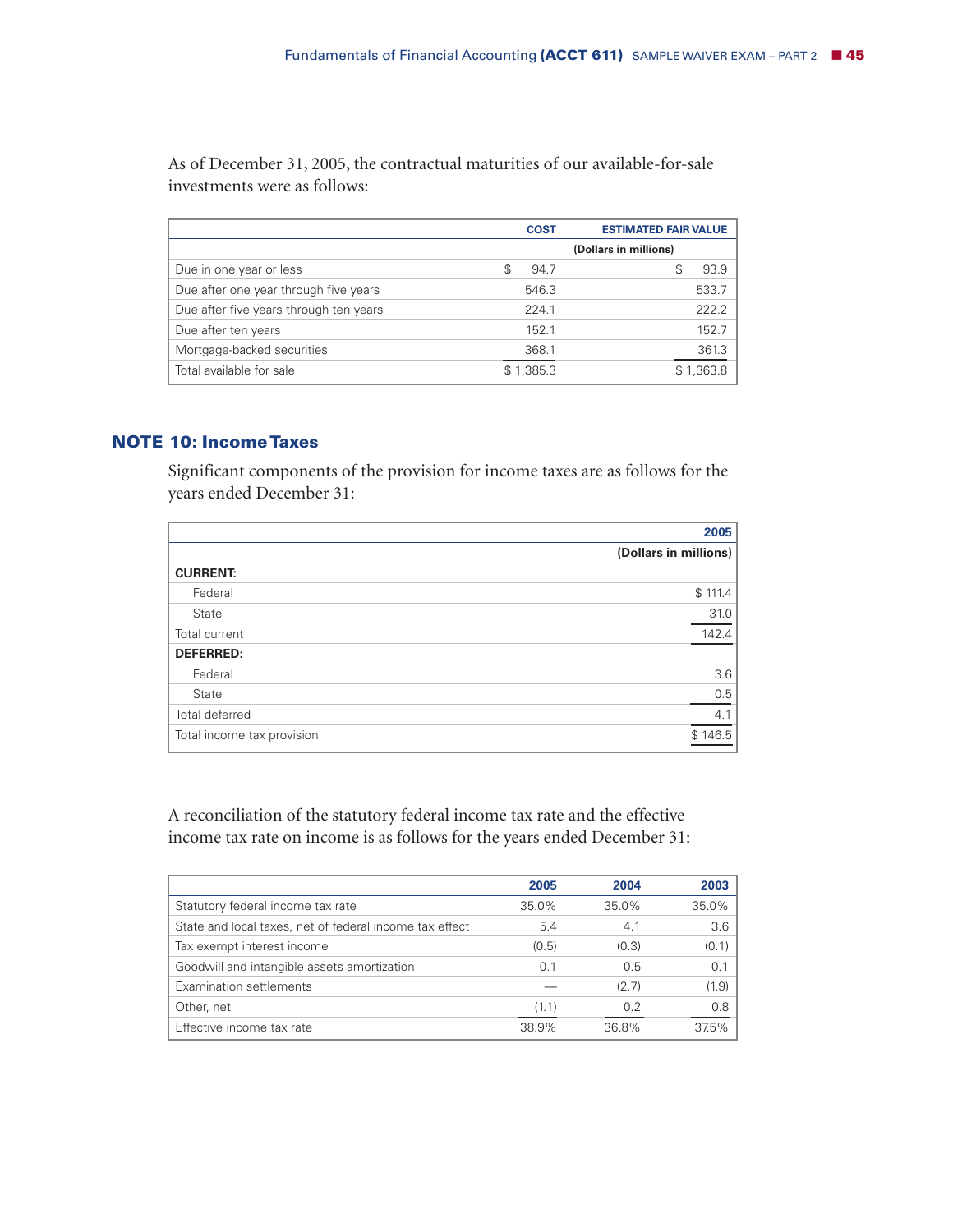|                                                | 2005        | 2004                  |
|------------------------------------------------|-------------|-----------------------|
|                                                |             | (Dollars in millions) |
| <b>DEFERRED TAX ASSETS:</b>                    |             |                       |
| Accrued liabilities                            | \$100.9     | \$101.0               |
| Unearned (or Deferred) Revenues                | 16.9        | 18.9                  |
| Tax credit carryforwards                       | 0.5         | 0.8                   |
| Accrued compensation and benefits              | 38.1        | 32.6                  |
| Net operating loss carryforwards               | 57.8        | 54.6                  |
| Other                                          | 9.1         | 2.9                   |
| Deferred tax assets before valuation allowance | 223.3       | 210.8                 |
| Valuation allowance                            | (19.7)      | (19.8)                |
| Net deferred tax assets                        | \$203.6     | \$191.0               |
| <b>DEFERRED TAX LIABILITIES:</b>               |             |                       |
| Depreciable and amortizable property           | \$.<br>45.5 | \$.<br>44.1           |
| Deferred revenue                               | 19.0        | 15.1                  |
| Other                                          | 14.2        | 9.4                   |
| Deferred tax liabilities                       | 78.7        | \$<br>68.6            |

Significant components of our deferred tax assets and liabilities as of December 31 are as follows:

The net deferred tax assets and liabilities are reported as current and noncurrent deferred tax assets in our consolidated balance sheets for the years ended December 31, 2005 and 2004 based on when the amounts are expected to be realized.

As of December 31, 2005, we had federal and state net operating loss carryforwards of approximately \$119.4 million and \$282.0 million, respectively. The net operating loss carryforwards expire between 2007 and 2026. Limitations on utilization may apply to approximately \$36.4 million and \$126.0 million of the federal and state net operating loss carryforwards, respectively. Accordingly, valuation allowances have been provided to account for the potential limitations on utilization of these tax benefits.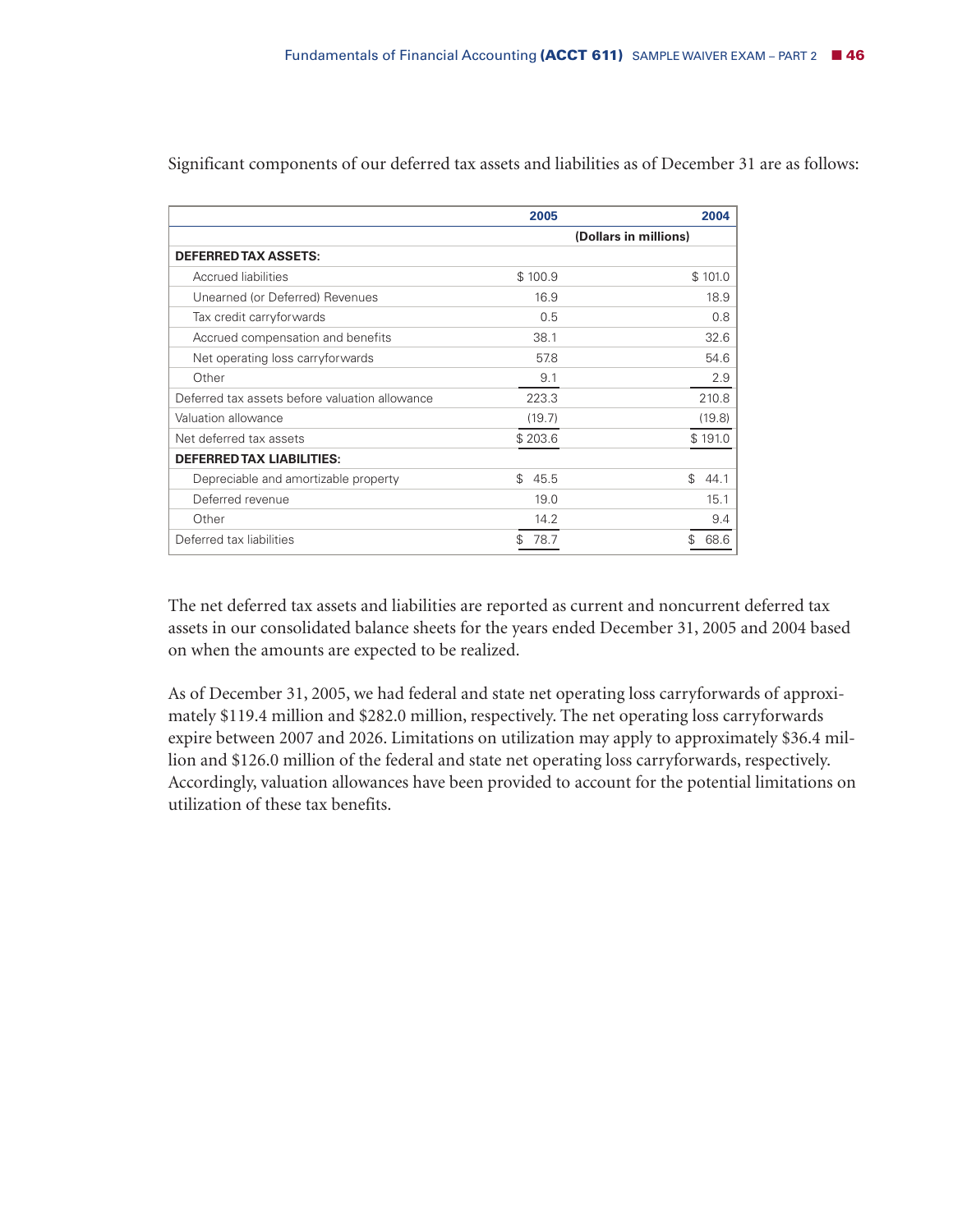#### **SAFEWAY INC. AND SUBSIDIARIES CONSOLIDATED BALANCE SHEETS**

*(In millions, except per-share amounts)*

| <b>ASSETS</b><br>Current assets:<br>$\mathfrak{P}$<br>373.3<br>\$<br>266.8<br>Cash and equivalents<br>Receivables<br>350.6<br>339.0<br>Merchandise inventories, net of LIFO reserve of \$48.4 and \$48.6<br>2,766.0<br>2,740.7<br>Prepaid expenses and other current assets<br>212.5<br>251.2<br>3,597.7<br>Total current assets<br>3,702.4<br>Property:<br>Land<br>1,413.9<br>1,396.0<br><b>Buildings</b><br>4,419.1<br>4,269.7<br>Leasehold improvements<br>2,958.0<br>2,621.9<br>Fixtures and equipment<br>6,558.7<br>5,981.3<br>Property under capital leases<br>779.1<br>773.8<br>16,128.8<br>15,042.7<br>Less accumulated depreciation and amortization<br>(7,031.7)<br>(6,353.3)<br>9,097.1<br>8,689.4<br>Total property, net<br>Goodwill<br>2,402.4<br>2,406.6<br>Prepaid pension costs<br>179.4<br>321.0<br>Investments in unconsolidated affiliates<br>201.8<br>187.6<br>Other assets<br>173.8<br>175.1<br>\$15,756.9<br>Total assets<br>\$15,377.4<br><b>LIABILITIES AND STOCKHOLDERS' EQUITY</b><br>Current liabilities:<br>Current maturities of notes and debentures<br>$\mathbb S$<br>714.2<br>\$<br>596.9<br>39.1<br>Current obligations under capital leases<br>42.8<br>Accounts payable<br>2,151.5<br>1,759.4<br>Accrued salaries and wages<br>526.1<br>426.4<br>124.2<br>270.3<br>Income taxes<br>Other accrued liabilities<br>708.8<br>696.3<br>4,263.9<br>3,792.1<br>Total current liabilities<br>Long-term debt:<br>Notes and debentures<br>4.961.2<br>5,469.7<br>644.1<br>654.0<br>Obligations under capital leases<br>5,605.3<br>6,123.7<br>Total long-term debt<br>Deferred income taxes<br>223.1<br>463.6<br>Accrued claims and other liabilities<br>744.9<br>691.1<br><b>Total liabilities</b><br>10,837.2<br>11,070.5<br>Commitments and contingencies<br>Stockholders' equity:<br>Total stockholders' equity<br>4,919.7<br>4,306.9<br>Total liabilities and stockholders' equity<br>\$15,756.9<br>\$15,377.4 | YEAR-END 2005 | YEAR-END 2004 |
|-------------------------------------------------------------------------------------------------------------------------------------------------------------------------------------------------------------------------------------------------------------------------------------------------------------------------------------------------------------------------------------------------------------------------------------------------------------------------------------------------------------------------------------------------------------------------------------------------------------------------------------------------------------------------------------------------------------------------------------------------------------------------------------------------------------------------------------------------------------------------------------------------------------------------------------------------------------------------------------------------------------------------------------------------------------------------------------------------------------------------------------------------------------------------------------------------------------------------------------------------------------------------------------------------------------------------------------------------------------------------------------------------------------------------------------------------------------------------------------------------------------------------------------------------------------------------------------------------------------------------------------------------------------------------------------------------------------------------------------------------------------------------------------------------------------------------------------------------------------------------------------------------------------------------------------------|---------------|---------------|
|                                                                                                                                                                                                                                                                                                                                                                                                                                                                                                                                                                                                                                                                                                                                                                                                                                                                                                                                                                                                                                                                                                                                                                                                                                                                                                                                                                                                                                                                                                                                                                                                                                                                                                                                                                                                                                                                                                                                           |               |               |
|                                                                                                                                                                                                                                                                                                                                                                                                                                                                                                                                                                                                                                                                                                                                                                                                                                                                                                                                                                                                                                                                                                                                                                                                                                                                                                                                                                                                                                                                                                                                                                                                                                                                                                                                                                                                                                                                                                                                           |               |               |
|                                                                                                                                                                                                                                                                                                                                                                                                                                                                                                                                                                                                                                                                                                                                                                                                                                                                                                                                                                                                                                                                                                                                                                                                                                                                                                                                                                                                                                                                                                                                                                                                                                                                                                                                                                                                                                                                                                                                           |               |               |
|                                                                                                                                                                                                                                                                                                                                                                                                                                                                                                                                                                                                                                                                                                                                                                                                                                                                                                                                                                                                                                                                                                                                                                                                                                                                                                                                                                                                                                                                                                                                                                                                                                                                                                                                                                                                                                                                                                                                           |               |               |
|                                                                                                                                                                                                                                                                                                                                                                                                                                                                                                                                                                                                                                                                                                                                                                                                                                                                                                                                                                                                                                                                                                                                                                                                                                                                                                                                                                                                                                                                                                                                                                                                                                                                                                                                                                                                                                                                                                                                           |               |               |
|                                                                                                                                                                                                                                                                                                                                                                                                                                                                                                                                                                                                                                                                                                                                                                                                                                                                                                                                                                                                                                                                                                                                                                                                                                                                                                                                                                                                                                                                                                                                                                                                                                                                                                                                                                                                                                                                                                                                           |               |               |
|                                                                                                                                                                                                                                                                                                                                                                                                                                                                                                                                                                                                                                                                                                                                                                                                                                                                                                                                                                                                                                                                                                                                                                                                                                                                                                                                                                                                                                                                                                                                                                                                                                                                                                                                                                                                                                                                                                                                           |               |               |
|                                                                                                                                                                                                                                                                                                                                                                                                                                                                                                                                                                                                                                                                                                                                                                                                                                                                                                                                                                                                                                                                                                                                                                                                                                                                                                                                                                                                                                                                                                                                                                                                                                                                                                                                                                                                                                                                                                                                           |               |               |
|                                                                                                                                                                                                                                                                                                                                                                                                                                                                                                                                                                                                                                                                                                                                                                                                                                                                                                                                                                                                                                                                                                                                                                                                                                                                                                                                                                                                                                                                                                                                                                                                                                                                                                                                                                                                                                                                                                                                           |               |               |
|                                                                                                                                                                                                                                                                                                                                                                                                                                                                                                                                                                                                                                                                                                                                                                                                                                                                                                                                                                                                                                                                                                                                                                                                                                                                                                                                                                                                                                                                                                                                                                                                                                                                                                                                                                                                                                                                                                                                           |               |               |
|                                                                                                                                                                                                                                                                                                                                                                                                                                                                                                                                                                                                                                                                                                                                                                                                                                                                                                                                                                                                                                                                                                                                                                                                                                                                                                                                                                                                                                                                                                                                                                                                                                                                                                                                                                                                                                                                                                                                           |               |               |
|                                                                                                                                                                                                                                                                                                                                                                                                                                                                                                                                                                                                                                                                                                                                                                                                                                                                                                                                                                                                                                                                                                                                                                                                                                                                                                                                                                                                                                                                                                                                                                                                                                                                                                                                                                                                                                                                                                                                           |               |               |
|                                                                                                                                                                                                                                                                                                                                                                                                                                                                                                                                                                                                                                                                                                                                                                                                                                                                                                                                                                                                                                                                                                                                                                                                                                                                                                                                                                                                                                                                                                                                                                                                                                                                                                                                                                                                                                                                                                                                           |               |               |
|                                                                                                                                                                                                                                                                                                                                                                                                                                                                                                                                                                                                                                                                                                                                                                                                                                                                                                                                                                                                                                                                                                                                                                                                                                                                                                                                                                                                                                                                                                                                                                                                                                                                                                                                                                                                                                                                                                                                           |               |               |
|                                                                                                                                                                                                                                                                                                                                                                                                                                                                                                                                                                                                                                                                                                                                                                                                                                                                                                                                                                                                                                                                                                                                                                                                                                                                                                                                                                                                                                                                                                                                                                                                                                                                                                                                                                                                                                                                                                                                           |               |               |
|                                                                                                                                                                                                                                                                                                                                                                                                                                                                                                                                                                                                                                                                                                                                                                                                                                                                                                                                                                                                                                                                                                                                                                                                                                                                                                                                                                                                                                                                                                                                                                                                                                                                                                                                                                                                                                                                                                                                           |               |               |
|                                                                                                                                                                                                                                                                                                                                                                                                                                                                                                                                                                                                                                                                                                                                                                                                                                                                                                                                                                                                                                                                                                                                                                                                                                                                                                                                                                                                                                                                                                                                                                                                                                                                                                                                                                                                                                                                                                                                           |               |               |
|                                                                                                                                                                                                                                                                                                                                                                                                                                                                                                                                                                                                                                                                                                                                                                                                                                                                                                                                                                                                                                                                                                                                                                                                                                                                                                                                                                                                                                                                                                                                                                                                                                                                                                                                                                                                                                                                                                                                           |               |               |
|                                                                                                                                                                                                                                                                                                                                                                                                                                                                                                                                                                                                                                                                                                                                                                                                                                                                                                                                                                                                                                                                                                                                                                                                                                                                                                                                                                                                                                                                                                                                                                                                                                                                                                                                                                                                                                                                                                                                           |               |               |
|                                                                                                                                                                                                                                                                                                                                                                                                                                                                                                                                                                                                                                                                                                                                                                                                                                                                                                                                                                                                                                                                                                                                                                                                                                                                                                                                                                                                                                                                                                                                                                                                                                                                                                                                                                                                                                                                                                                                           |               |               |
|                                                                                                                                                                                                                                                                                                                                                                                                                                                                                                                                                                                                                                                                                                                                                                                                                                                                                                                                                                                                                                                                                                                                                                                                                                                                                                                                                                                                                                                                                                                                                                                                                                                                                                                                                                                                                                                                                                                                           |               |               |
|                                                                                                                                                                                                                                                                                                                                                                                                                                                                                                                                                                                                                                                                                                                                                                                                                                                                                                                                                                                                                                                                                                                                                                                                                                                                                                                                                                                                                                                                                                                                                                                                                                                                                                                                                                                                                                                                                                                                           |               |               |
|                                                                                                                                                                                                                                                                                                                                                                                                                                                                                                                                                                                                                                                                                                                                                                                                                                                                                                                                                                                                                                                                                                                                                                                                                                                                                                                                                                                                                                                                                                                                                                                                                                                                                                                                                                                                                                                                                                                                           |               |               |
|                                                                                                                                                                                                                                                                                                                                                                                                                                                                                                                                                                                                                                                                                                                                                                                                                                                                                                                                                                                                                                                                                                                                                                                                                                                                                                                                                                                                                                                                                                                                                                                                                                                                                                                                                                                                                                                                                                                                           |               |               |
|                                                                                                                                                                                                                                                                                                                                                                                                                                                                                                                                                                                                                                                                                                                                                                                                                                                                                                                                                                                                                                                                                                                                                                                                                                                                                                                                                                                                                                                                                                                                                                                                                                                                                                                                                                                                                                                                                                                                           |               |               |
|                                                                                                                                                                                                                                                                                                                                                                                                                                                                                                                                                                                                                                                                                                                                                                                                                                                                                                                                                                                                                                                                                                                                                                                                                                                                                                                                                                                                                                                                                                                                                                                                                                                                                                                                                                                                                                                                                                                                           |               |               |
|                                                                                                                                                                                                                                                                                                                                                                                                                                                                                                                                                                                                                                                                                                                                                                                                                                                                                                                                                                                                                                                                                                                                                                                                                                                                                                                                                                                                                                                                                                                                                                                                                                                                                                                                                                                                                                                                                                                                           |               |               |
|                                                                                                                                                                                                                                                                                                                                                                                                                                                                                                                                                                                                                                                                                                                                                                                                                                                                                                                                                                                                                                                                                                                                                                                                                                                                                                                                                                                                                                                                                                                                                                                                                                                                                                                                                                                                                                                                                                                                           |               |               |
|                                                                                                                                                                                                                                                                                                                                                                                                                                                                                                                                                                                                                                                                                                                                                                                                                                                                                                                                                                                                                                                                                                                                                                                                                                                                                                                                                                                                                                                                                                                                                                                                                                                                                                                                                                                                                                                                                                                                           |               |               |
|                                                                                                                                                                                                                                                                                                                                                                                                                                                                                                                                                                                                                                                                                                                                                                                                                                                                                                                                                                                                                                                                                                                                                                                                                                                                                                                                                                                                                                                                                                                                                                                                                                                                                                                                                                                                                                                                                                                                           |               |               |
|                                                                                                                                                                                                                                                                                                                                                                                                                                                                                                                                                                                                                                                                                                                                                                                                                                                                                                                                                                                                                                                                                                                                                                                                                                                                                                                                                                                                                                                                                                                                                                                                                                                                                                                                                                                                                                                                                                                                           |               |               |
|                                                                                                                                                                                                                                                                                                                                                                                                                                                                                                                                                                                                                                                                                                                                                                                                                                                                                                                                                                                                                                                                                                                                                                                                                                                                                                                                                                                                                                                                                                                                                                                                                                                                                                                                                                                                                                                                                                                                           |               |               |
|                                                                                                                                                                                                                                                                                                                                                                                                                                                                                                                                                                                                                                                                                                                                                                                                                                                                                                                                                                                                                                                                                                                                                                                                                                                                                                                                                                                                                                                                                                                                                                                                                                                                                                                                                                                                                                                                                                                                           |               |               |
|                                                                                                                                                                                                                                                                                                                                                                                                                                                                                                                                                                                                                                                                                                                                                                                                                                                                                                                                                                                                                                                                                                                                                                                                                                                                                                                                                                                                                                                                                                                                                                                                                                                                                                                                                                                                                                                                                                                                           |               |               |
|                                                                                                                                                                                                                                                                                                                                                                                                                                                                                                                                                                                                                                                                                                                                                                                                                                                                                                                                                                                                                                                                                                                                                                                                                                                                                                                                                                                                                                                                                                                                                                                                                                                                                                                                                                                                                                                                                                                                           |               |               |
|                                                                                                                                                                                                                                                                                                                                                                                                                                                                                                                                                                                                                                                                                                                                                                                                                                                                                                                                                                                                                                                                                                                                                                                                                                                                                                                                                                                                                                                                                                                                                                                                                                                                                                                                                                                                                                                                                                                                           |               |               |
|                                                                                                                                                                                                                                                                                                                                                                                                                                                                                                                                                                                                                                                                                                                                                                                                                                                                                                                                                                                                                                                                                                                                                                                                                                                                                                                                                                                                                                                                                                                                                                                                                                                                                                                                                                                                                                                                                                                                           |               |               |
|                                                                                                                                                                                                                                                                                                                                                                                                                                                                                                                                                                                                                                                                                                                                                                                                                                                                                                                                                                                                                                                                                                                                                                                                                                                                                                                                                                                                                                                                                                                                                                                                                                                                                                                                                                                                                                                                                                                                           |               |               |
|                                                                                                                                                                                                                                                                                                                                                                                                                                                                                                                                                                                                                                                                                                                                                                                                                                                                                                                                                                                                                                                                                                                                                                                                                                                                                                                                                                                                                                                                                                                                                                                                                                                                                                                                                                                                                                                                                                                                           |               |               |
|                                                                                                                                                                                                                                                                                                                                                                                                                                                                                                                                                                                                                                                                                                                                                                                                                                                                                                                                                                                                                                                                                                                                                                                                                                                                                                                                                                                                                                                                                                                                                                                                                                                                                                                                                                                                                                                                                                                                           |               |               |
|                                                                                                                                                                                                                                                                                                                                                                                                                                                                                                                                                                                                                                                                                                                                                                                                                                                                                                                                                                                                                                                                                                                                                                                                                                                                                                                                                                                                                                                                                                                                                                                                                                                                                                                                                                                                                                                                                                                                           |               |               |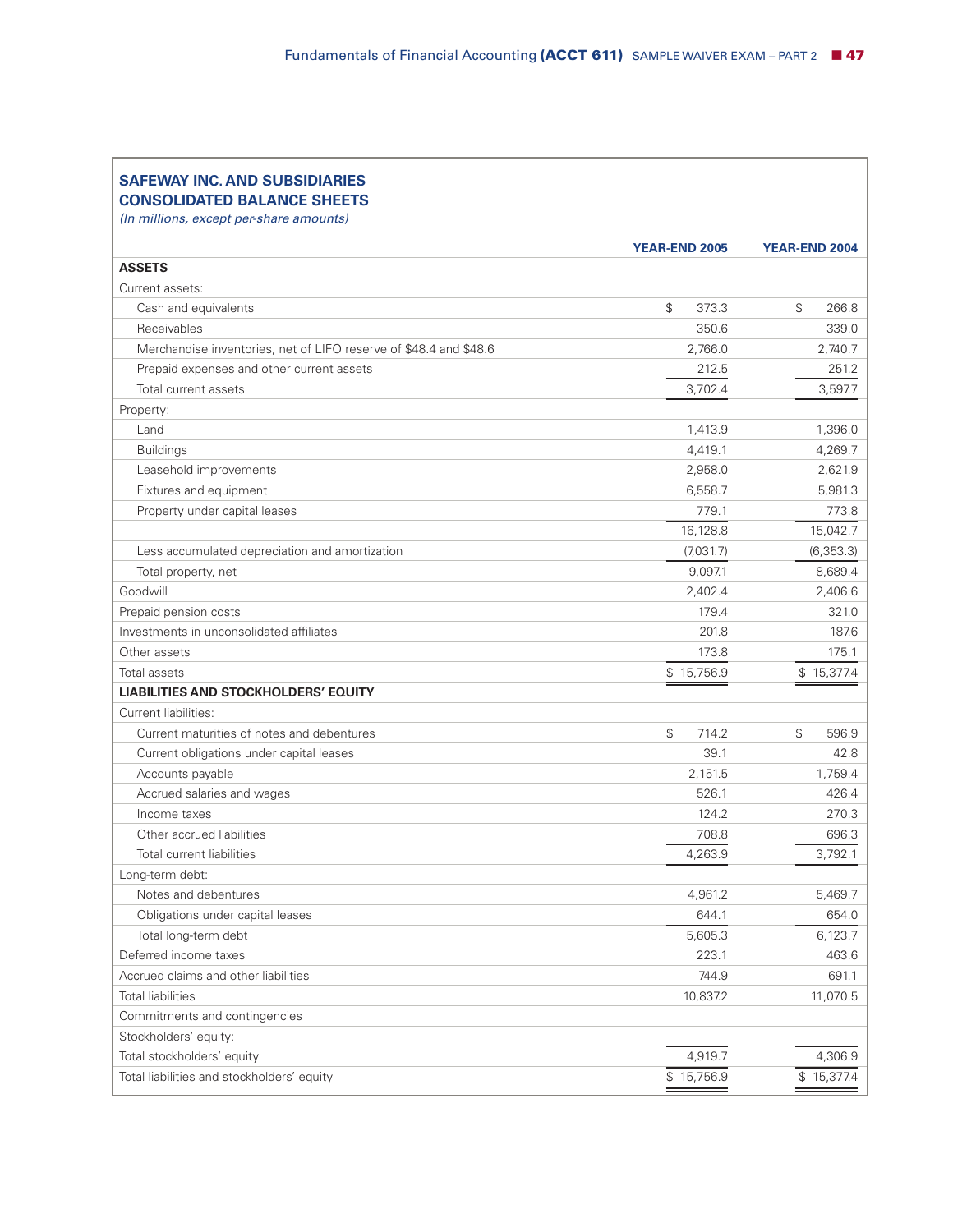| <b>SAFEWAY INC. AND SUBSIDIARIES</b><br><b>CONSOLIDATED STATEMENTS OF CASH FLOWS</b><br>(In millions) |                 |                       |                       |
|-------------------------------------------------------------------------------------------------------|-----------------|-----------------------|-----------------------|
|                                                                                                       | <b>52 WEEKS</b> | <b>52 WEEKS</b>       | <b>53 WEEKS</b>       |
| <b>OPERATING ACTIVITIES:</b>                                                                          | 2005            | 2004                  | 2003                  |
| Net income (loss)                                                                                     | \$561.1         | \$560.2               | \$(169.8)             |
| Reconciliation to net cash flow from operating activities:                                            |                 |                       |                       |
| Net cash flow from operating activities                                                               | 1,881.0         | 2,226.4               | 1,609.6               |
| <b>INVESTING ACTIVITIES:</b>                                                                          |                 |                       |                       |
| Cash paid for property additions                                                                      | (1,383.5)       | (1, 212.5)            | (935.8)               |
| Proceeds from sale of property                                                                        | 105.1           | 194.7                 | 189.0                 |
| Other                                                                                                 | (35.1)          | (52.5)                | (48.2)                |
| Net cash used by investing activities                                                                 | (1, 313.5)      | (1,070.3)             | (795.0)               |
| <b>FINANCING ACTIVITIES:</b>                                                                          |                 |                       |                       |
| Additions to short-term borrowings                                                                    | \$<br>13.0      | $\mathcal{L}$<br>11.2 | $\mathbb S$<br>2.6    |
| Payments on short-term borrowings                                                                     | (23.8)          | (1.5)                 | (3.1)                 |
| Additions on long-term borrowings                                                                     | 754.5           | 1,173.5               | 1,592.0               |
| Payments on long-term borrowings                                                                      | (1, 188.6)      | (2, 278.6)            | (2, 331.0)            |
| Purchase of treasury stock                                                                            | (1.5)           | (0.4)                 |                       |
| Dividends paid                                                                                        | (44.9)          |                       |                       |
| Net proceeds from exercise of stock options                                                           | 18.9            | 24.8                  | 19.1                  |
| Other                                                                                                 | 5.5             | (6.6)                 | (3.6)                 |
| Net cash flow used by financing activities                                                            | (466.9)         | (1,077.6)             | (724.0)               |
| Effect of changes in exchange rates on cash                                                           | 5.9             | 13.5                  | 8.2                   |
| Increase in cash and equivalents                                                                      | 106.5           | 92.0                  | 98.8                  |
| <b>CASH AND EQUIVALENTS:</b>                                                                          |                 |                       |                       |
| Beginning of year                                                                                     | 266.8           | 174.8                 | 76.0                  |
| End of year                                                                                           | \$<br>373.3     | \$266.8               | $\mathbb{S}$<br>174.8 |
| <b>OTHER CASH INFORMATION:</b>                                                                        |                 |                       |                       |
| Cash payments during the year for:                                                                    |                 |                       |                       |
| Interest                                                                                              | \$412.1         | \$434.8               | \$464.2               |
| Income taxes, net of refunds                                                                          | 624.4           | 43.8                  | 361.6                 |
| <b>NON-CASH INVESTING AND FINANCING ACTIVITIES:</b>                                                   |                 |                       |                       |
| Tax benefit from stock options exercised                                                              | \$<br>9.1       | \$<br>17.4            | \$<br>13.6            |
| Capital lease obligations entered into                                                                | 27.1            | 35.9                  | 113.2                 |
| Mortgage notes assumed in property additions                                                          | 3.2             | 5.5                   |                       |

*See accompanying notes to consolidated financial statements.*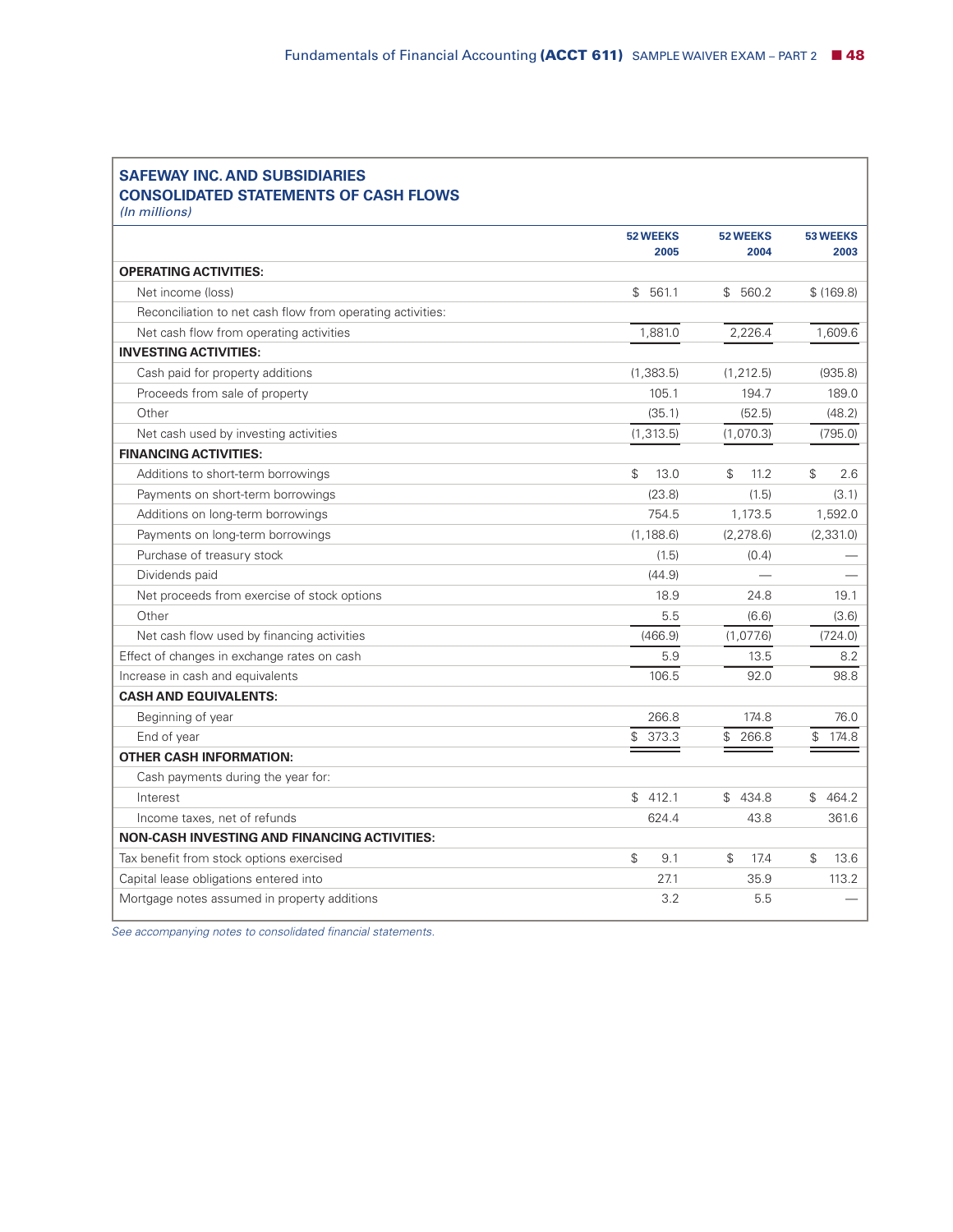#### **NOTE E: Lease Obligations**

Approximately 62% of the premises that the Company occupies are leased. The Company had approximately 1,600 leases at year-end 2005, including approximately 225 that are capitalized for financial reporting purposes. Most leases have renewal options, some with terms and conditions similar to the original lease, others with reduced rental rates during the option periods. Certain of these leases contain options to purchase the property at amounts that approximate fair market value.

As of year-end 2005, future minimum rental payments applicable to non-cancelable capital and operating leases with remaining terms in excess of one year were as follows (in millions):

|                                             | <b>CAPITAL</b><br><b>LEASES</b> | <b>OPERATING</b><br><b>LEASES</b> |
|---------------------------------------------|---------------------------------|-----------------------------------|
| 2006                                        | \$<br>105.7                     | \$<br>426.1                       |
| 2007                                        | 104.3                           | 410.6                             |
| 2008                                        | 103.9                           | 397.3                             |
| 2009                                        | 94.7                            | 359.9                             |
| 2010                                        | 86.1                            | 330.2                             |
| Thereafter                                  | 875.0                           | 2,645.9                           |
| Total minimum lease payments                | 1,369.7                         | \$4,570.0                         |
| Less amounts representing interest          | (686.5)                         |                                   |
| Present value of net minimum lease payments | 683.2                           |                                   |
| Less current obligations                    | (39.1)                          |                                   |
| Long-term obligations                       | 644                             |                                   |

Amortization expense for property under capital leases was \$43.0 million in 2005, \$43.4 million in 2004 and \$35.4 million in 2003. Accumulated amortization of property under capital leases was \$256.7 million at year-end 2005 and \$230.9 million at year-end 2004.

The following schedule shows the composition of total rental expense for all operating leases (in millions).

|                                 | 2005    | 2004    | 2003    |
|---------------------------------|---------|---------|---------|
| Property leases:                |         |         |         |
| Minimum rentals                 | \$422.4 | \$406.9 | \$411.4 |
| Contingent rentals <sup>1</sup> | 10.8    | 9.4     | 11.5    |
| Less rentals from subleases     | (30.2)  | (28.1)  | (31.4)  |
|                                 | 403.0   | 388.2   | 391.5   |
| Equipment leases                | 25.7    | 24.1    | 25.2    |
|                                 | \$428.7 | \$412.3 | \$416.7 |

(1) In general, contingent rentals are based on individual store sales.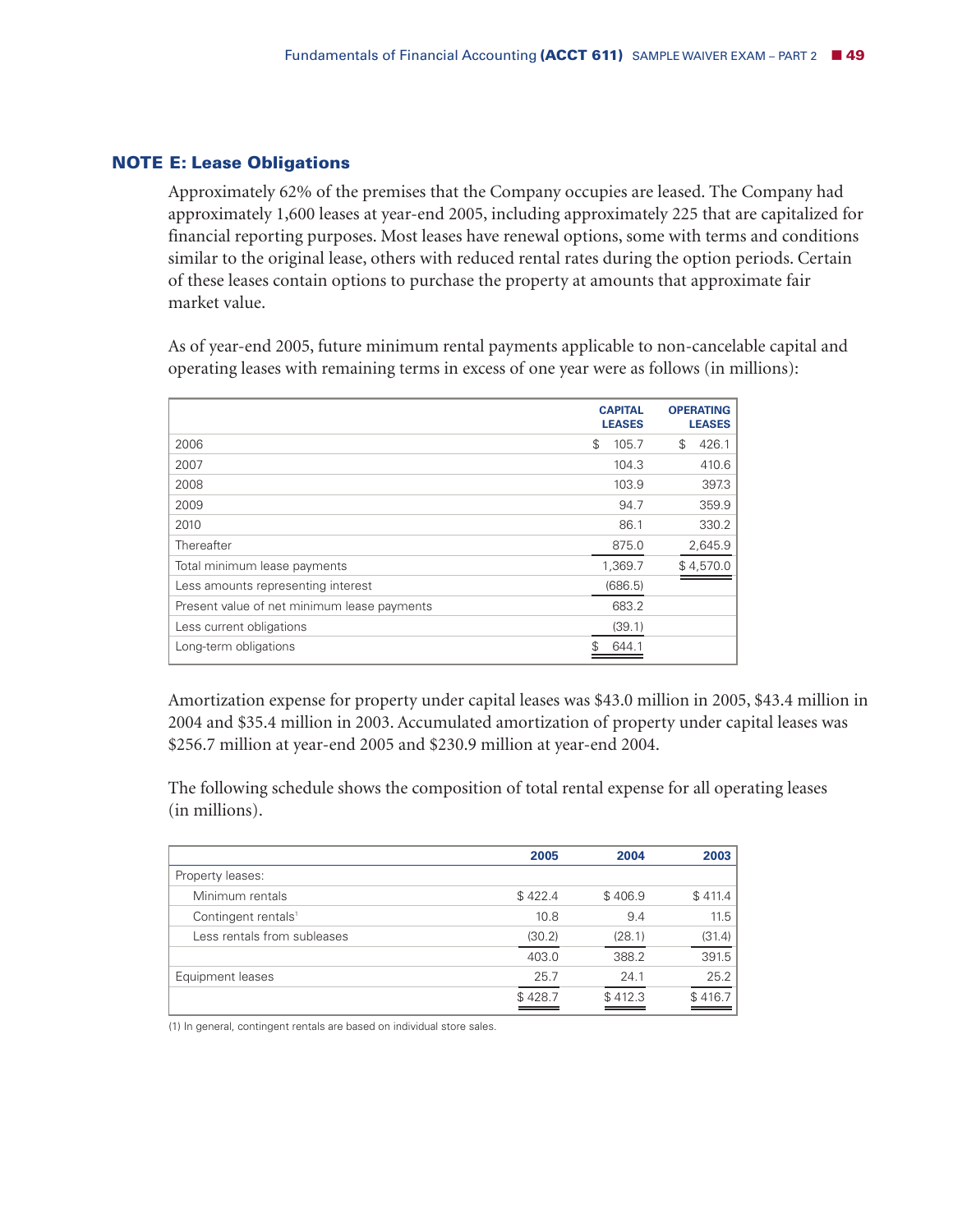# **Sample Placement Exam Answers ACCT 611-**

# **QUESTION I** *(78 pts)*

| 1. | <b>Event/Transactions</b>       |      |      | <b>Statement of Cash Flows</b>          |         |
|----|---------------------------------|------|------|-----------------------------------------|---------|
|    | Dr. Prepaid Expense<br>Cr. Cash | 2000 | 2000 | N <sub>1</sub><br>- Increase in Prepaid | $-2000$ |
|    |                                 |      |      | CFO                                     | $-2000$ |
|    |                                 |      |      | <b>CFI</b>                              |         |
|    |                                 |      |      | <b>CFF</b>                              |         |
|    |                                 |      |      |                                         |         |

**2.**

| <b>Event/Transactions</b>                              |      | <b>Statement of Cash Flows</b> |                    |
|--------------------------------------------------------|------|--------------------------------|--------------------|
| 3000<br>Dr. Advertising Expense<br>Cr. Prepaid Expense | 3000 | ΝI<br>+ Decrease in Prepaid    | $-3000$<br>$+3000$ |
|                                                        |      | <b>CFO</b>                     | 0                  |
|                                                        |      | <b>CFI</b>                     |                    |
|                                                        |      | <b>CFF</b>                     |                    |
|                                                        |      |                                |                    |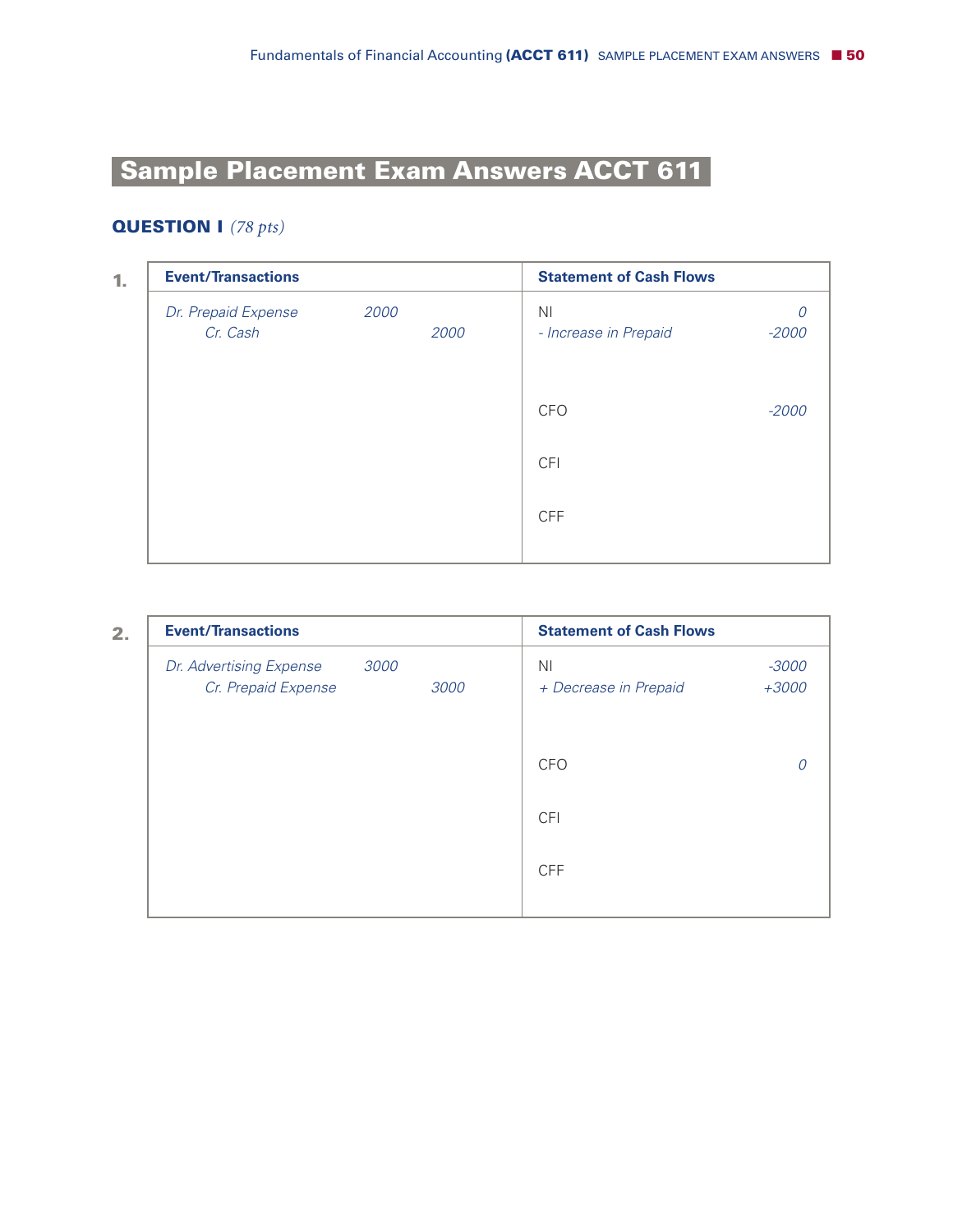| ٠ | ۰, |  |
|---|----|--|
|   |    |  |
|   |    |  |

| <b>Event/Transactions</b>                                                                                 | <b>Statement of Cash Flows</b>     |                  |
|-----------------------------------------------------------------------------------------------------------|------------------------------------|------------------|
| <i>4000</i><br>Dr. Amortization Expense<br>Cr. Accumulated Amortization<br>4000<br>(or Intangible Assets) | N <sub>1</sub><br>$+$ Amortization | $-4000$<br>+4000 |
|                                                                                                           | <b>CFO</b>                         |                  |
|                                                                                                           | <b>CFI</b>                         |                  |
|                                                                                                           | <b>CFF</b>                         |                  |
|                                                                                                           |                                    |                  |

| 4. | <b>Event/Transactions</b>         |      |      | <b>Statement of Cash Flows</b> |         |
|----|-----------------------------------|------|------|--------------------------------|---------|
|    | Dr. Retained Earnings<br>Cr. Cash | 5000 | 5000 | N <sub>1</sub>                 |         |
|    |                                   |      |      | <b>CFO</b>                     |         |
|    |                                   |      |      | <b>CFI</b>                     |         |
|    |                                   |      |      | <b>Dividends Paid</b>          | -5000   |
|    |                                   |      |      | <b>CFF</b>                     | $-5000$ |
|    |                                   |      |      |                                |         |
|    |                                   |      |      |                                |         |

| <b>Event/Transactions</b>                    |      |      | <b>Statement of Cash Flows</b>               |                  |
|----------------------------------------------|------|------|----------------------------------------------|------------------|
| Dr. Interest Expense<br>Cr. Interest Payable | 4000 | 4000 | N <sub>1</sub><br>+ Increase in Interest Pay | $-4000$<br>+4000 |
|                                              |      |      | CFO                                          |                  |
|                                              |      |      | <b>CFI</b>                                   |                  |
|                                              |      |      | <b>CFF</b>                                   |                  |
|                                              |      |      |                                              |                  |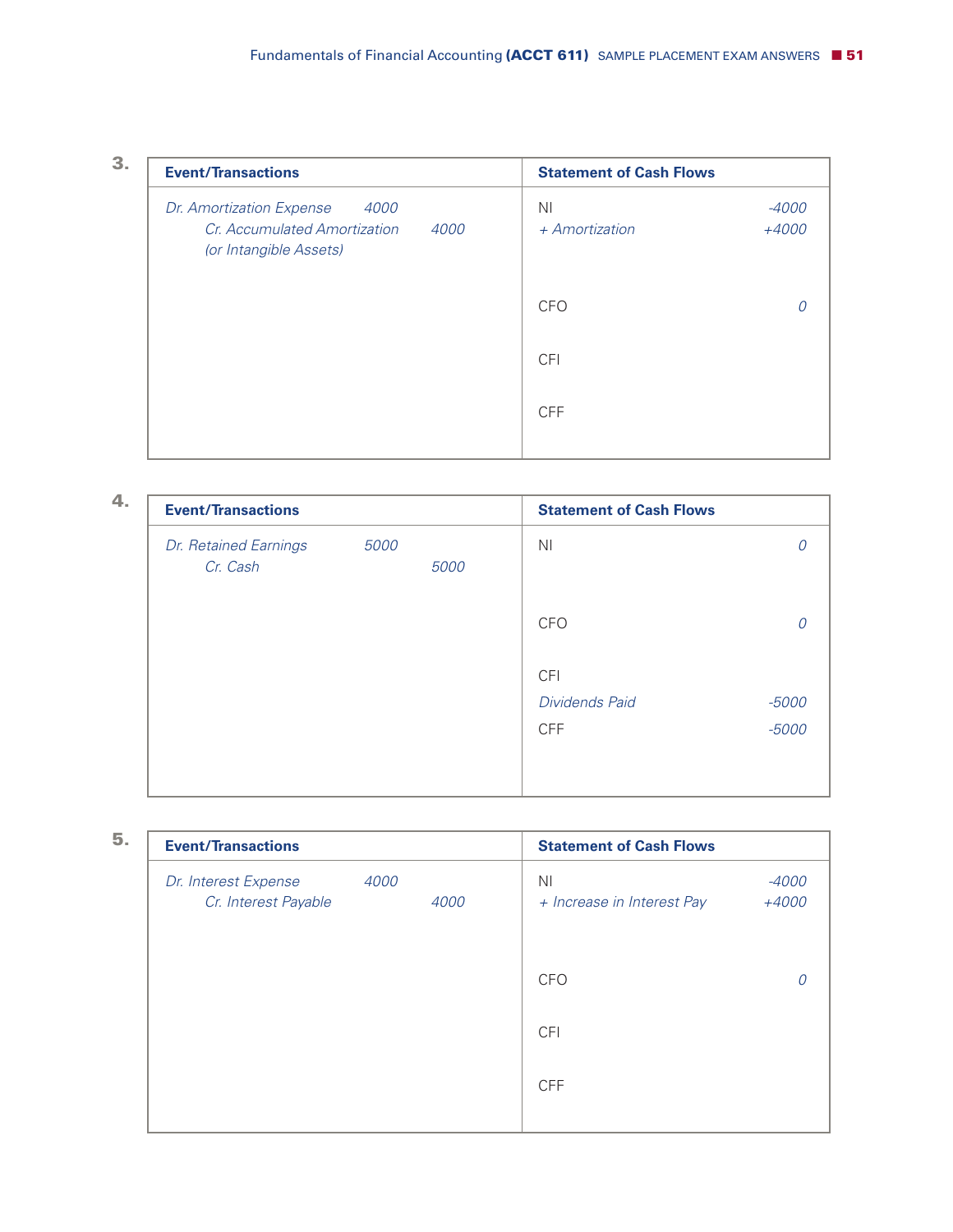| ۰. |  |  |
|----|--|--|
| ٠  |  |  |
|    |  |  |

| <b>Event/Transactions</b> |      | <b>Statement of Cash Flows</b> |         |
|---------------------------|------|--------------------------------|---------|
| Dr. PPE                   | 9000 | N <sub>1</sub>                 |         |
| Cr. Cash                  | 9000 |                                |         |
|                           |      | <b>CFO</b>                     |         |
|                           |      | Purchase PPE                   | $-9000$ |
|                           |      | <b>CFI</b>                     | $-9000$ |
|                           |      | <b>CFF</b>                     |         |
|                           |      |                                |         |
|                           |      |                                |         |

| <b>Event/Transactions</b> |      |      | <b>Statement of Cash Flows</b>                          |                               |
|---------------------------|------|------|---------------------------------------------------------|-------------------------------|
| Dr. Revenue<br>Cr. A/R    | 3000 | 3000 | N <sub>1</sub><br>+ Decrease AR<br>- Increase Inventory | $-1000$<br>$+3000$<br>$-2000$ |
| Dr. Inventory<br>Cr. COGS | 2000 | 2000 | <b>CFO</b>                                              |                               |
|                           |      |      | <b>CFI</b>                                              |                               |
|                           |      |      | <b>CFF</b>                                              |                               |
|                           |      |      |                                                         |                               |

| <b>Event/Transactions</b>      |      |      | <b>Statement of Cash Flows</b> |         |
|--------------------------------|------|------|--------------------------------|---------|
| Dr. Long Term Debt<br>Cr. Cash | 8000 | 8000 | N <sub>l</sub>                 |         |
|                                |      |      | <b>CFO</b>                     |         |
|                                |      |      | <b>CFI</b>                     | 0       |
|                                |      |      | <b>Repay Debt</b>              | $-8000$ |
|                                |      |      | <b>CFF</b>                     | $-8000$ |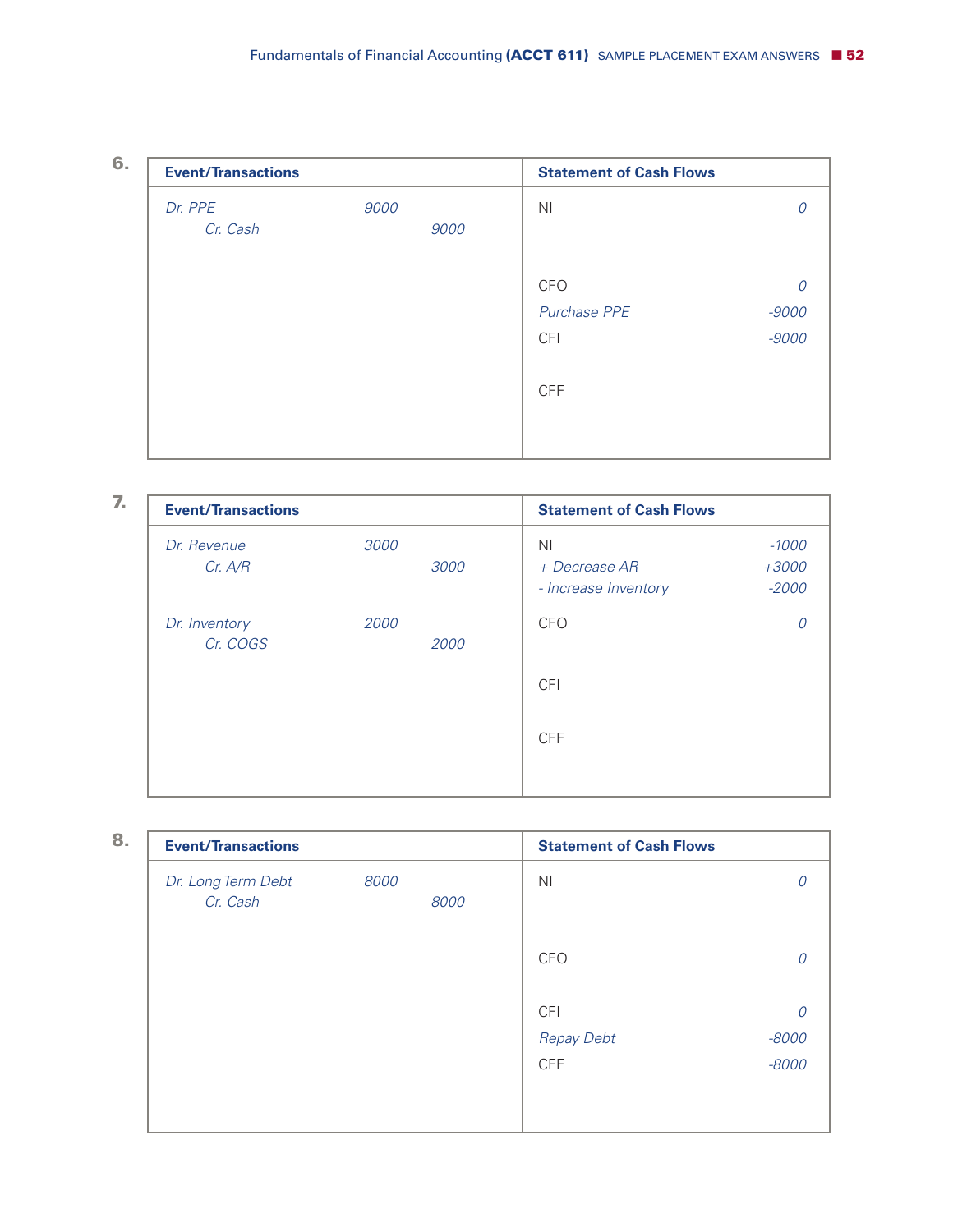|  | ٠<br>٠ |  |
|--|--------|--|
|  | ٠      |  |

| <b>Event/Transactions</b> |      |      | <b>Statement of Cash Flows</b> |         |
|---------------------------|------|------|--------------------------------|---------|
| Dr. Unearned Revenue      | 3000 |      | <b>NI</b>                      | $+2000$ |
| Cr. Revenue               |      | 3000 | - Decrease in Unearned Rev     | $-3000$ |
| Dr. Expense               | 1000 |      |                                |         |
| Cr. Cash                  |      | 1000 | <b>CFO</b>                     | $-1000$ |
|                           |      |      |                                |         |
|                           |      |      | <b>CFI</b>                     |         |
|                           |      |      | <b>CFF</b>                     |         |
|                           |      |      |                                |         |
|                           |      |      |                                |         |
|                           |      |      |                                |         |

| 10. | <b>Event/Transactions</b>           |       |       | <b>Statement of Cash Flows</b>       |                  |
|-----|-------------------------------------|-------|-------|--------------------------------------|------------------|
|     | Dr. Contributed Capital<br>Cr. Cash | 45000 | 45000 | N <sub>1</sub>                       |                  |
|     |                                     |       |       | <b>CFO</b>                           |                  |
|     |                                     |       |       | <b>CFI</b>                           |                  |
|     |                                     |       |       | - Reversal of issuance<br><b>CFF</b> | -45000<br>-45000 |
|     |                                     |       |       |                                      |                  |

| 11. | <b>Event/Transactions</b>                                              |              | <b>Statement of Cash Flows</b>               |                    |
|-----|------------------------------------------------------------------------|--------------|----------------------------------------------|--------------------|
|     | 7000<br>Dr. Administrative Expense<br>Cr. Cash<br>Cr. Accrued Expenses | 3000<br>4000 | N <sub>1</sub><br>+ Increase in Accrued Exps | $-7000$<br>$+4000$ |
|     |                                                                        |              | <b>CFO</b>                                   | $-3000$            |
|     |                                                                        |              | <b>CFI</b>                                   |                    |
|     |                                                                        |              | <b>CFF</b>                                   |                    |
|     |                                                                        |              |                                              |                    |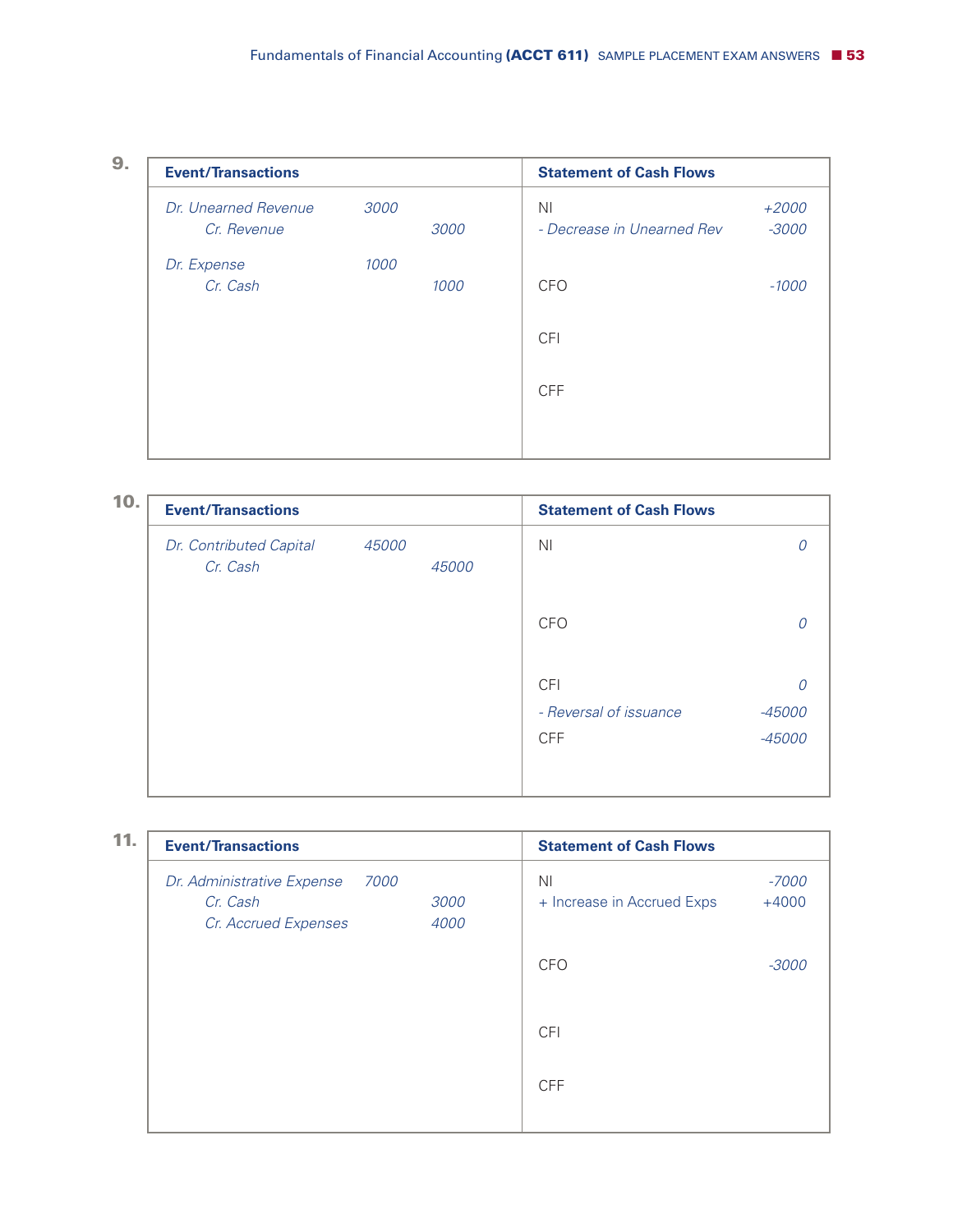

| 13. | <b>Event/Transactions</b>                |       |       | <b>Statement of Cash Flows</b>                 |                      |
|-----|------------------------------------------|-------|-------|------------------------------------------------|----------------------|
|     | Dr. Salary Expense<br>Cr. Salary Payable | 10000 | 10000 | N <sub>1</sub><br>+ Increase in Salary Payable | $-10000$<br>$+10000$ |
|     |                                          |       |       | <b>CFO</b>                                     |                      |
|     |                                          |       |       | <b>CFI</b>                                     |                      |
|     |                                          |       |       | <b>CFF</b>                                     |                      |
|     |                                          |       |       |                                                |                      |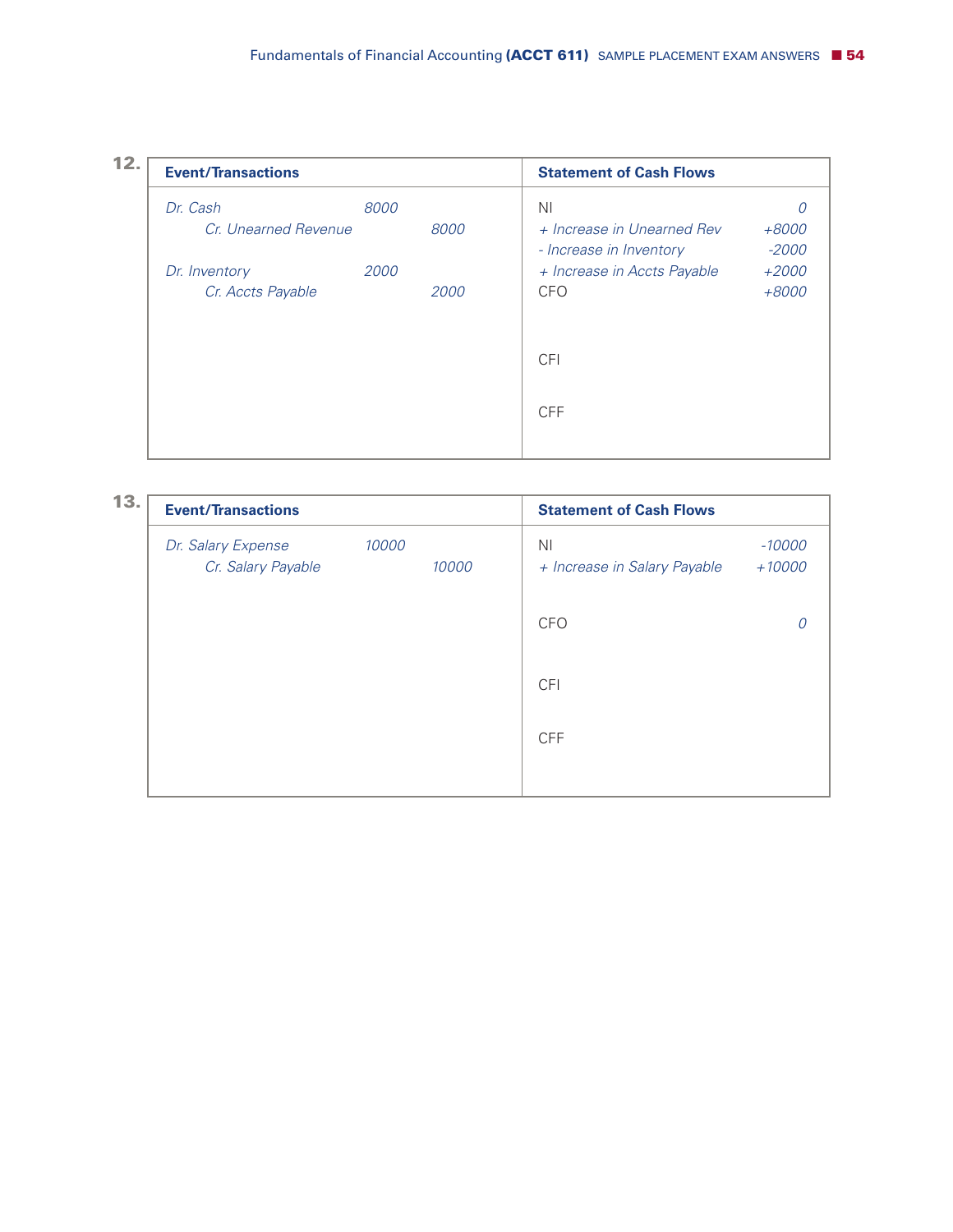# **QUESTION II** *(54 pts)*

**1.** 2004

\$7,944 in financing cash flow was raised in 2004.

**2.** \$57,162

Total dividends =  $$19,557 + $19,069 + $18,536 = $57,162$ 

**3.** \$5394

| Proceeds from sale of long-lived assets    | \$1,363     |
|--------------------------------------------|-------------|
| Add: Loss on disposal of long-lived assets | $+$ \$4,031 |
| Book value of long-lived assets sold       | \$5,394     |

- **4.** \$1,363 LOWER
- **5.** \$0 NO CHANGE

All cash flow from the sale of long-lived assets is reflected in investing activities. The loss on the sale is a non-cash item that affects net income, but not cash flow. Therefore, it is added back in the operating activities section but does not result in higher operating cash flow.

**6.** \$16,224

|                           | <b>Warranty Liability</b> |
|---------------------------|---------------------------|
| <b>Beginning Balance</b>  | 12,043                    |
| Less: warranties serviced | (15,000)                  |
| Warranty expense (plug)   | 16,224                    |
| <b>Ending Balance</b>     | 13,267                    |

Alternatively, change in warranty liability from CFO (\$1,224) can be added to Warranties Serviced to obtain \$16,224.

| <b>Retained Earnings</b> |                          |           |  |  |  |
|--------------------------|--------------------------|-----------|--|--|--|
|                          | <b>Beginning Balance</b> | \$437,269 |  |  |  |
|                          | + Net Income             | 13,284    |  |  |  |
| - Dividends 19,557       |                          |           |  |  |  |
|                          | <b>Ending Balance</b>    | \$430,996 |  |  |  |

**8.** CFO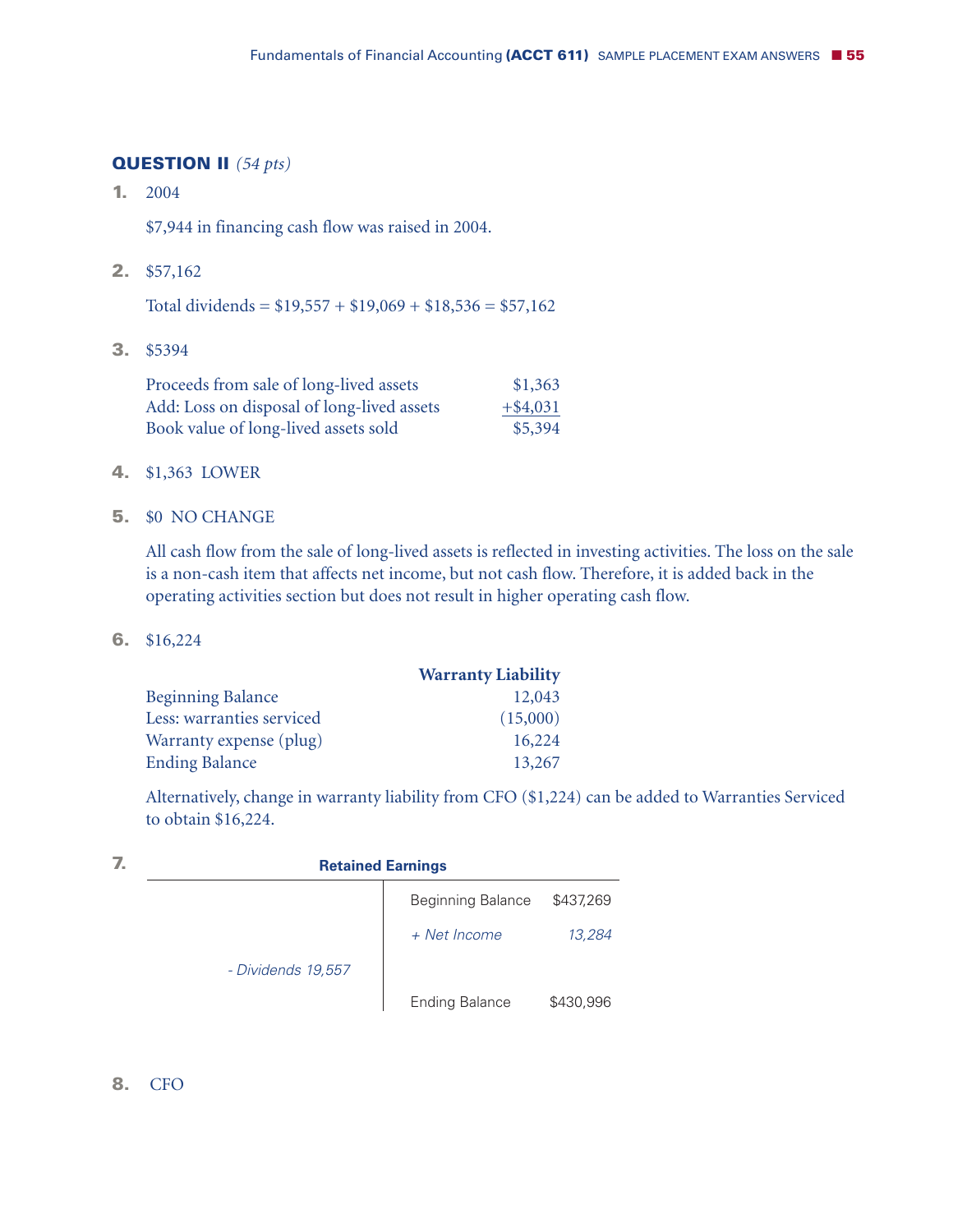**9.** \$1,000,389

| <b>Accounts Receivable</b>           |         |
|--------------------------------------|---------|
| <b>Beginning Balance</b>             | 100,378 |
| <b>Add: Sales on account</b>         |         |
| Less: Cash collected from A/R (plug) | (2,296) |
| <b>Ending Balance</b>                | 98,082  |

Cash revenues of \$998,093 + \$2,296 collected from A/R equals \$1,000,389 in total cash collected from customers.

**10.** \$1,000,389

| <b>Accounts Receivable</b>           |              |
|--------------------------------------|--------------|
| <b>Beginning Balance</b>             | 100,378      |
| Add: Sales on account                | 499,046.5*** |
| Less: Cash collected from A/R (plug) | (501, 342.5) |
| <b>Ending Balance</b>                | 98,082       |

\*\*\* 998,093 x 50%

Cash revenues of \$499,046.5 + \$501,342.5 collected from A/R equals \$1,000,389 in total cash collected from customers.

**11.** Debit PPE 34,259 Credit Cash 34,259

## **12.** \$616,534

| <b>Inventory</b>   |                | A/P                     |                     |
|--------------------|----------------|-------------------------|---------------------|
| <b>BB</b>          | 175,982        | BB                      | 69,394              |
| Add: New Raw Mats. | 649,274 (plug) | Add: New Raw Mats.      | 649,274             |
| Less: COGS         | (583, 679)     | Less: Cash paid for A/P | $(616, 534)$ (plug) |
| EB                 | 241,577        | EВ                      | 102,134             |

**Note:** Here, all new inventory is assumed to be raw materials. But, any amount of raw materials up to \$649,274 may be assumed as long as the same figure is added to both inventory and A/P, and the remainder of new inventory is assumed to be paid directly in cash.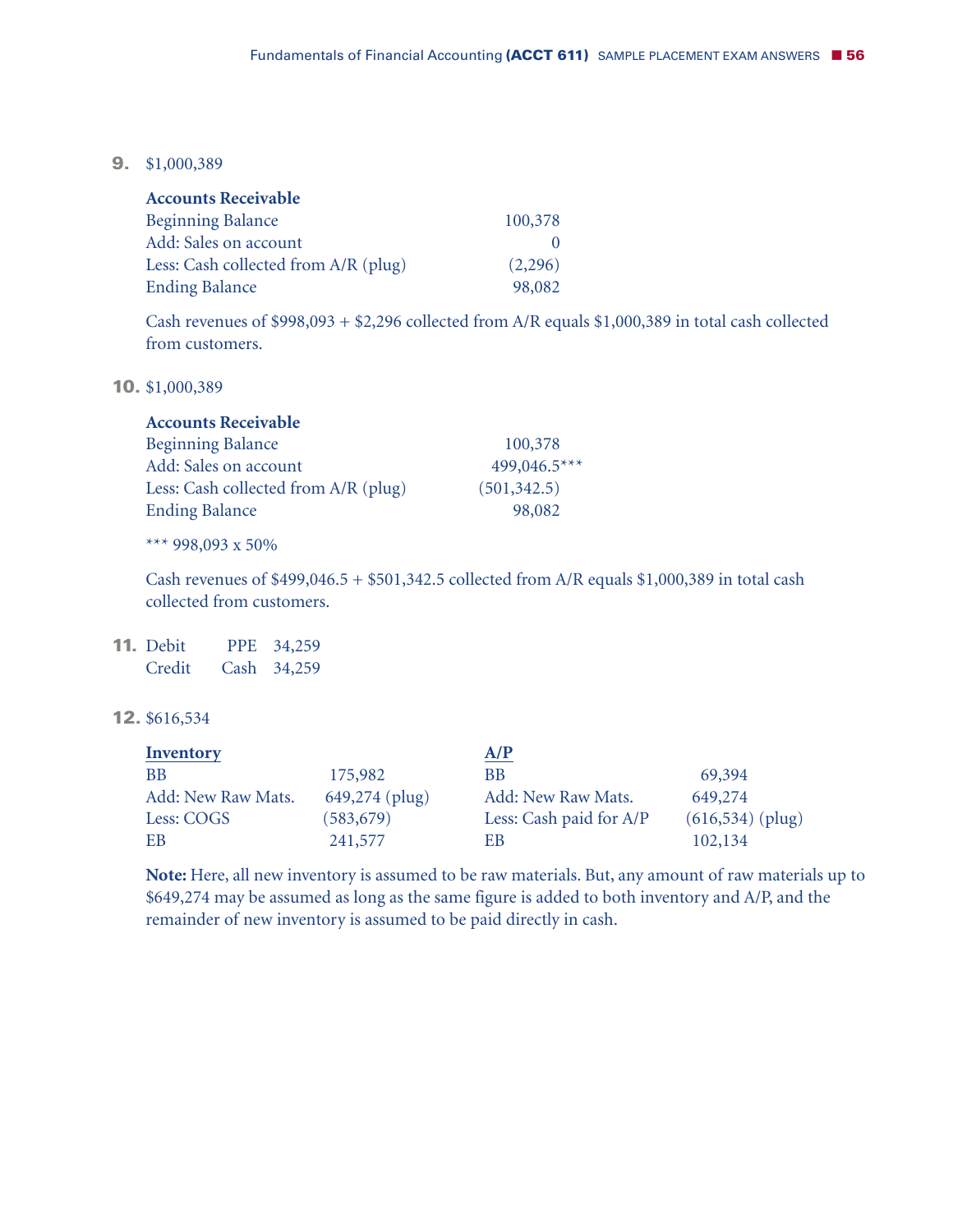# **Sample Waiver Exam – Part 1 Answers ACCT 611-**

# **QUESTION I: ACCOUNTS RECEIVABLES AND INVENTORIES**

*(18 pts assigned) (\_\_\_\_\_ pts scored)*

**1.** 3520

See Note 12

**2.** \$ 515 INCREASED

| <b>Expense</b> – Allowance Method        | 3520 |
|------------------------------------------|------|
| <b>Expense – Direct Write off Method</b> | 3005 |
| <b>Difference</b>                        | 515  |

**3.** \$0 NO CHANGE

| $\Delta AR - BS$  | 15,122 |
|-------------------|--------|
| $\Delta$ AR – CFS | 15,122 |

Since the reported changes are the same, the net effect of business acquisitions, etc. must have been zero.

**4.** \$807,999

Sales -  $\Delta$ AR = 823,121 -15,122 = 807,999

Also

| <b>GROSS AR</b> |                  |                               |
|-----------------|------------------|-------------------------------|
| <b>BB</b>       | 65.318+2363      | 3005 Write-Offs               |
| <b>Sales</b>    | $823.121 + 3520$ |                               |
|                 |                  | 807,999 Cash Collected (Plug) |
| FR              | $80,440 + 2878$  |                               |

#### **5.** \$11,119

See Note 12, the column dealing with inventory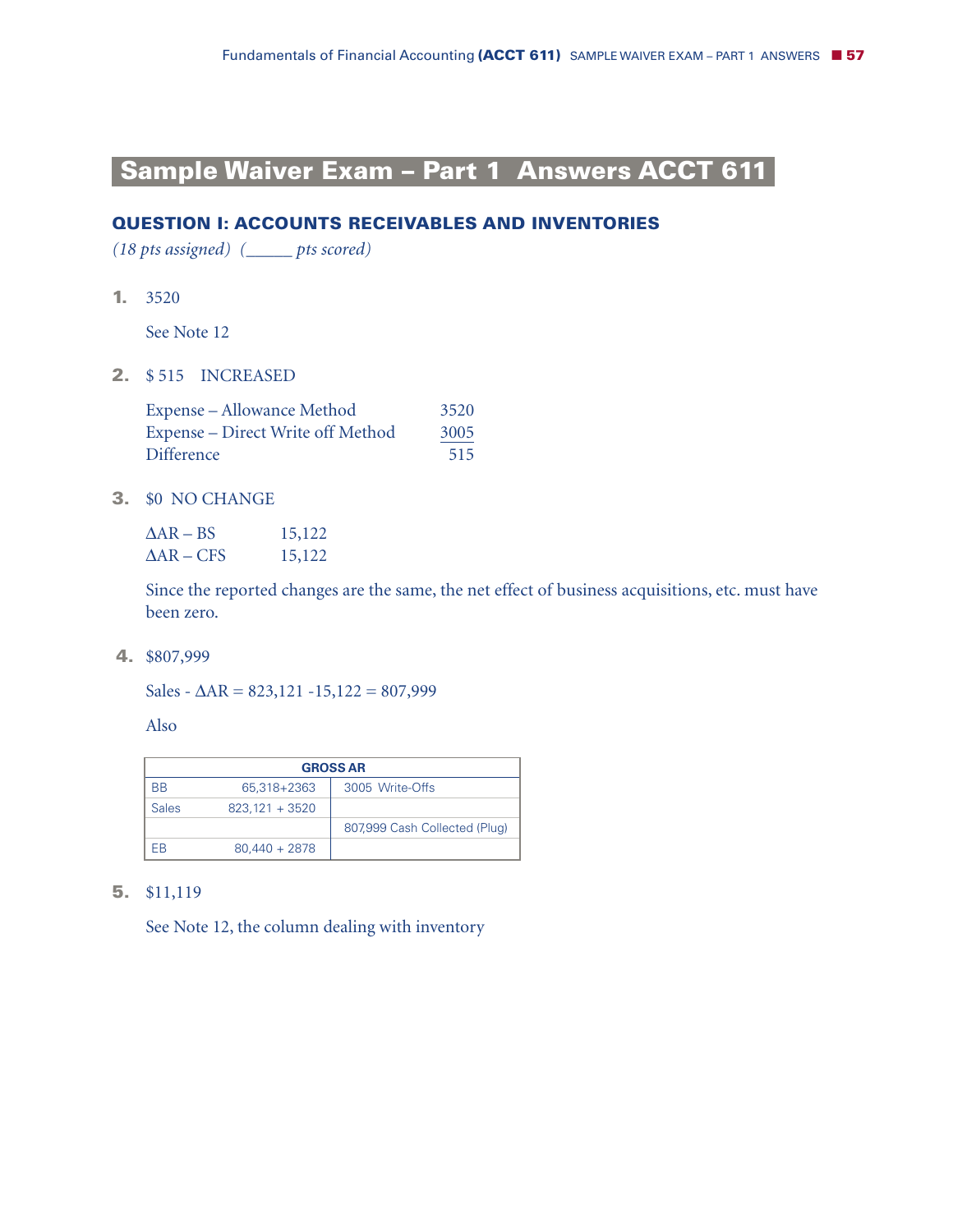# **QUESTION II: LONG-LIVED ASSETS** *(20 pts assigned) (\_\_\_\_\_ pts scored)*

**1.** \$16,411

See Note 4

**2.** \$20,481

See SCF

**3.** \$1385

| PPE, NET         |        |        |                             |
|------------------|--------|--------|-----------------------------|
| <b>BB</b>        | 50,502 |        |                             |
| <b>Additions</b> | 20,481 |        |                             |
|                  |        | 16,411 | Depreciation                |
|                  |        | 1385   | <b>NBV Disposals - Plug</b> |
| FR               | 53,187 |        |                             |

**4.** \$81 LOSS

Proceeds – NBV sold =  $1304 - 1385 = 81$ 

**5.** INDEFINITE

No change in NBV number on Balance Sheet. Also see Note 2

**6.** \$0 NO EFFECT

**QUESTION III: LONG-TERM DEBT** *(23 pts assigned) (\_\_\_\_\_ pts scored)*

**1.** \$ 75

See CFO

**2.** \$0

The change in the net book value of debt as reported in the footnote is completely explained by the discount amortization and the change in the reported NBV of the senior credit facility term loan.

**3a.** 3336

See beginning balance of Current maturities of long-term debt

**3b.** \$0 NO GAIN OR LOSS

There is never a gain or loss on the retirement of debt at maturity.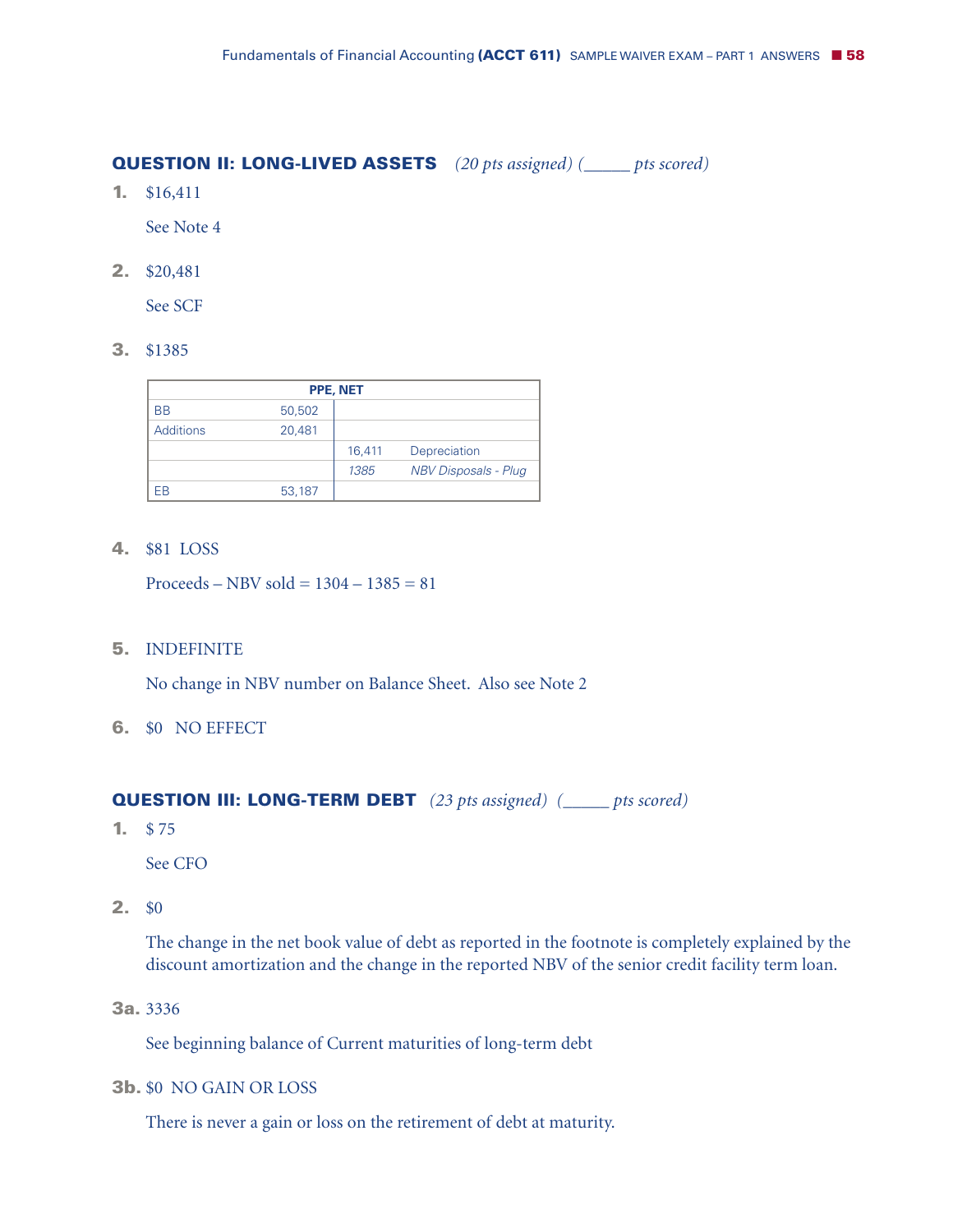# **4a.** 24,950

See SCF

Total cash paid to retire debt - cash paid to retire debt at maturity = cash paid to retire debt prior to maturity

 $28,286 - 3,336 = 24,950$ 

**4b.** 24,950

| <b>LONG-TERM DEBT, NET</b> |                                      |         |                    |
|----------------------------|--------------------------------------|---------|--------------------|
|                            |                                      | 209,377 | <b>BB</b>          |
| 724                        | debt reclassified as current         |         | issued             |
| 24,950                     | nby retired prior to maturity - PLUG | 75      | discount amortized |
|                            |                                      | 183,778 | <b>FB</b>          |

#### **5.** LOWER

See note 5

#### **QUESTION IV: INVENTORY** *(21 pts assigned) (\_\_\_\_\_ pts scored)*

**1.** \$60.1

LESS

Since the question is asking for the effect in just one year, 2005, use change in the lifo reserve

**2.** \$69.1

 $\Delta$ Lifo Reserve = price effect – liquidation effect  $60.1$  = price effect - 9 price effect  $= 69.1$ 

**3.** \$90.9

 $291.6 - 200.7 = 90.9$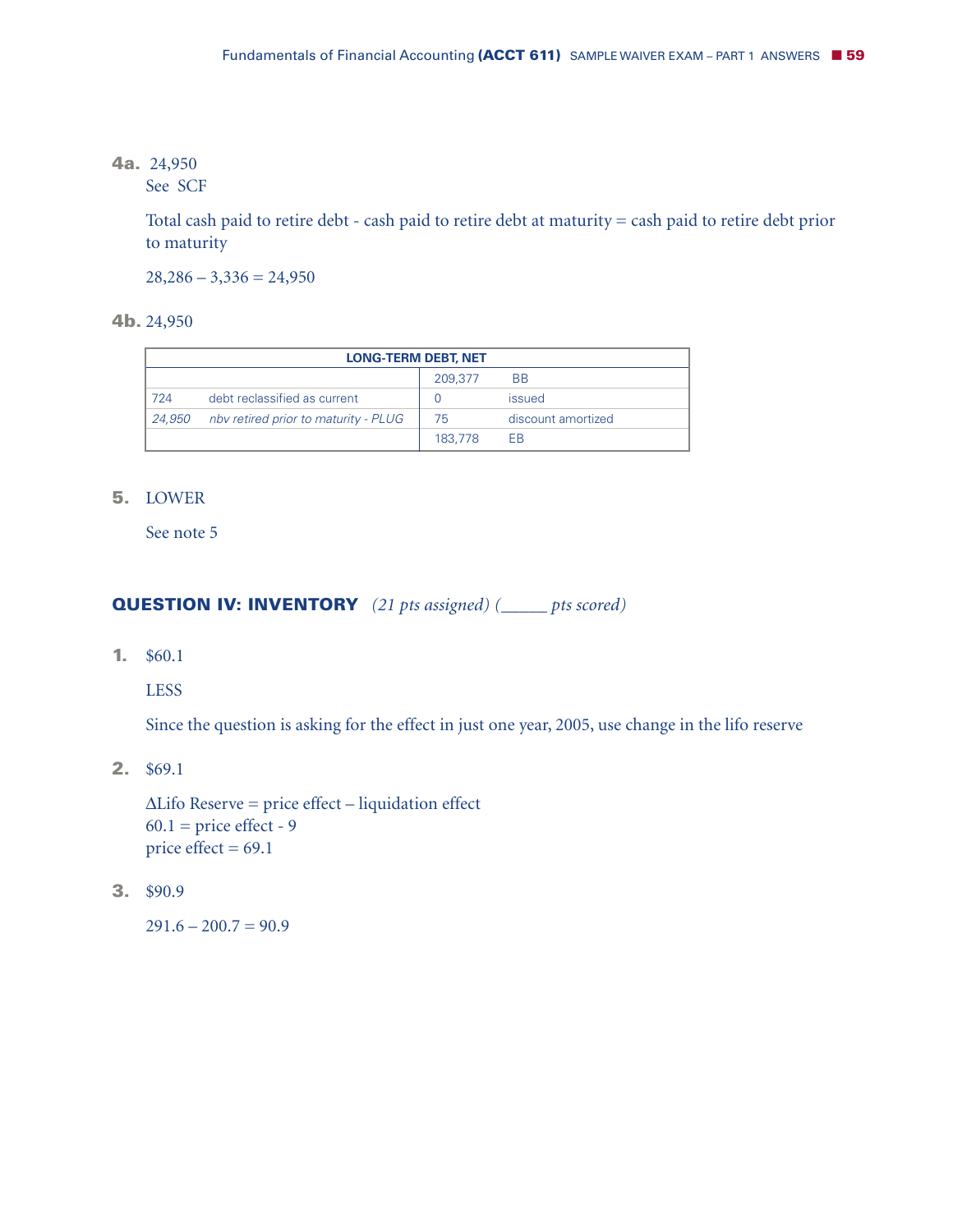| Name of "Cash flows from operating activities"<br>line item          | <b>Amount and direction of effect</b><br>(use +/- to indicate increase/decrease) |
|----------------------------------------------------------------------|----------------------------------------------------------------------------------|
| Net Income                                                           | $39.07 = 60.1 \times (1-.35)$                                                    |
| Adjustments to reconcile net income (loss)<br>to cash flows          |                                                                                  |
| Changes in Inventory                                                 | $-60.1$                                                                          |
| Changes in Other Assets                                              |                                                                                  |
| Changes in Other liabilities                                         | $21.04 = 60.1 \times .35$                                                        |
| Net cash flows from operating activities of<br>continuing operations | 0                                                                                |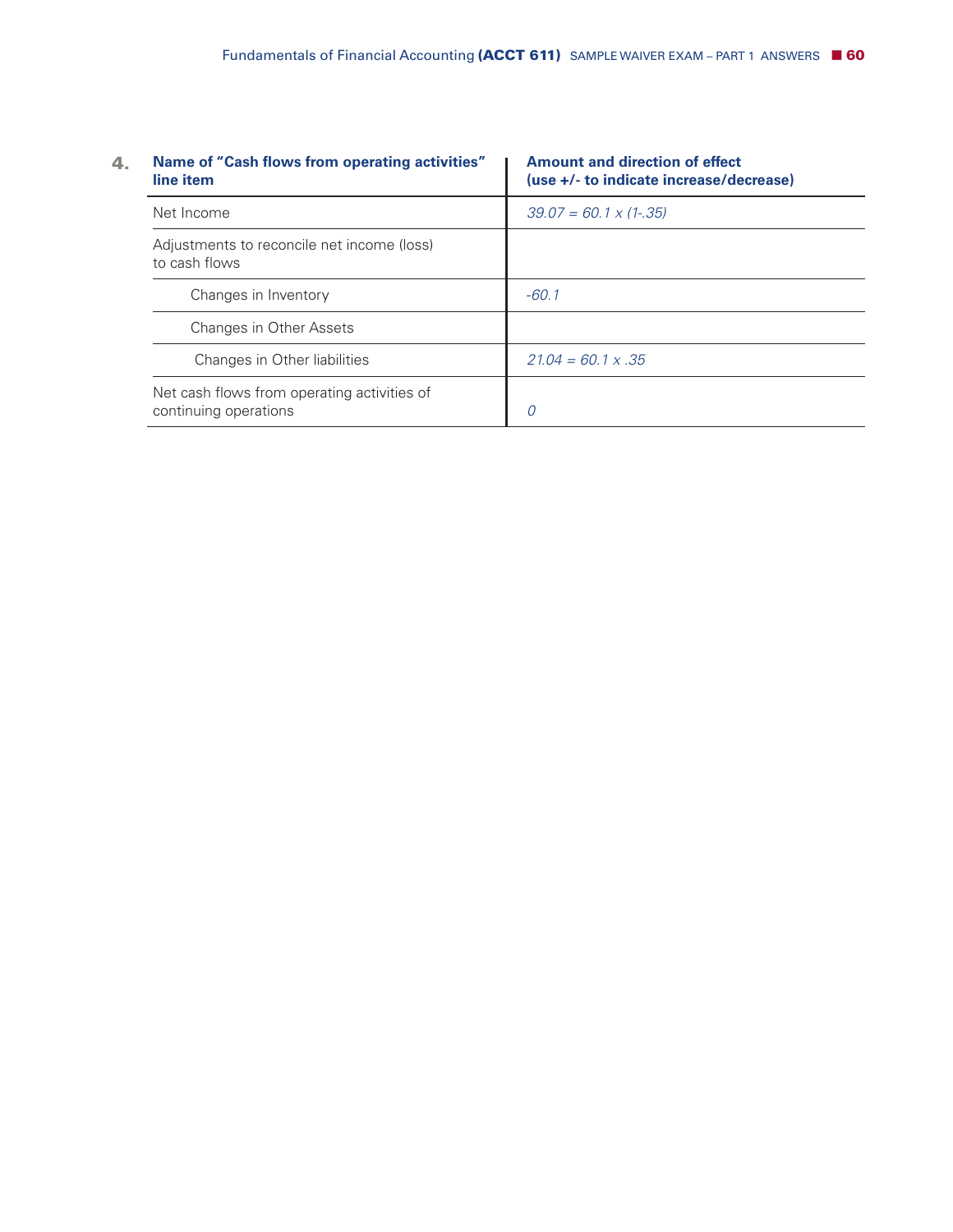# **Sample Waiver Exam – Part 2 Answers ACCT 611-**

# **QUESTION I: TAXES** *(35 pts assigned) (\_\_\_\_\_ pts scored)*

| 1. | <b>Account</b>                    | <b>Debit</b> | <b>Credit</b> |
|----|-----------------------------------|--------------|---------------|
|    | Tax Expense                       | 146.5        |               |
|    | Deferred Tax (Asset or Liability) |              | 4.1           |
|    | Tax payable                       |              | 142.4         |
|    | See the first tax table           |              |               |
|    |                                   |              |               |

# **2.** \$376.6

Effective Tax Rate = Tax Expense/Earnings before Taxes Earnings before taxes = Tax expense/ETR =  $146.5/0.389 = 376.6$ 

ETR comes from the second tax table.

#### **3.** \$3.2 INCREASE

The journal entry for reducing the valuation allowance account is: Allowance 3.2 Tax expense 3.2

#### **4.** \$66.376

| <b>TAX PAYABLE</b>                                               |                                                                                             |
|------------------------------------------------------------------|---------------------------------------------------------------------------------------------|
| 20.3 BB                                                          |                                                                                             |
| 96.324<br>Payment<br>See the supplementary cash flow information | 142.4 current tax expense (see table 1 in the<br>tax footnote and the answer to question 1) |
|                                                                  | 66.376 EB                                                                                   |

# **5a.** NO CHANGE

Tax exempt interest does not affect the statutory tax rate. The statutory tax rate is set by the taxing authorities.

#### **5b.** DECREASE

Tax exempt interest reduces the effective tax rate since it increases earnings before taxes but does not increase tax expense.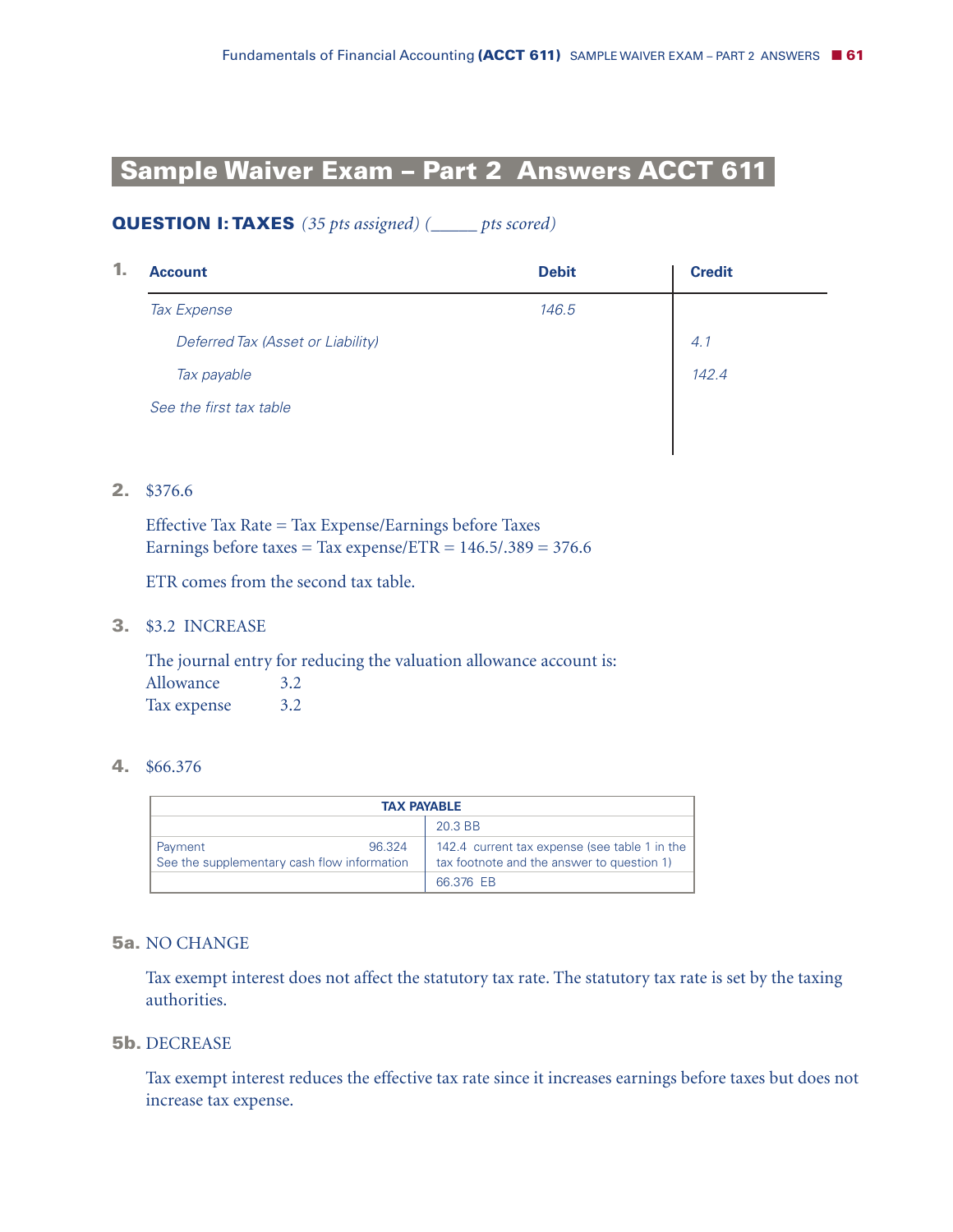# **5c.** NO CHANGE

Tax exempt interest represents a permanent difference. Deferred taxes arise from timing differences.

#### **5d.** NO CHANGE

Tax exempt interest represents a permanent difference. Deferred taxes arise from timing differences.

#### **6a.** FALSE

Notice that the deferred tax asset decreased in 2005, therefore there was a credit entry to the account. Hence, Tax expense must have been greater than Tax payable, hence financial income must have been greater than taxable income, hence more revenue must have been recorded for financial than for tax.

#### **6b.** TRUE

Since there is a deferred tax asset associated with the Unearned Revenue, cumulatively, more revenue has been recognized for tax than for financial.

**6c.** d. Change in deferred tax asset/.29 =  $(18.9 - 16.9)/.29 = 6.9$ 

| <b>7.</b> Net Deferred Tax Asset | <b>INCREASE</b> |
|----------------------------------|-----------------|
| Income Taxes Payable             | NO EFFECT       |
| Income Tax Expense               | <b>DECREASE</b> |

With a higher tax rate the tax shield associated with the deferred tax asset becomes more valuable, reducing *future* tax payments associated with present and past deferrals, resulting in lower tax expense this period.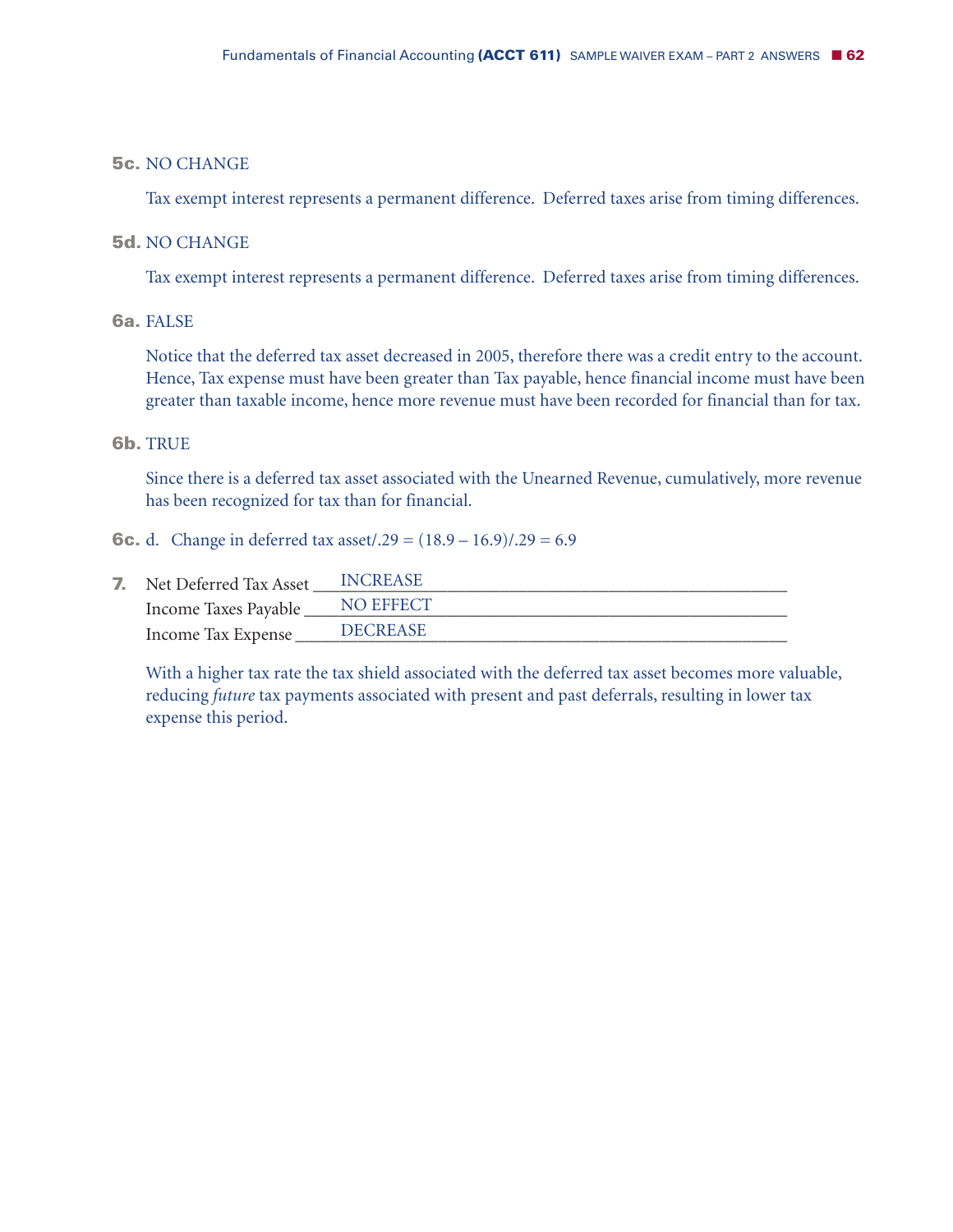#### **QUESTION II: INTERCORPORATE INVESTMENTS** *(20 pts assigned) (\_\_\_\_\_ pts scored)*

| <b>Account</b>                                                                                                                                                                               | <b>Debit</b> | <b>Credit</b> |
|----------------------------------------------------------------------------------------------------------------------------------------------------------------------------------------------|--------------|---------------|
| Other Comprehensive Income                                                                                                                                                                   | 10.341       |               |
| Deferred Tax Liability (or Asset)                                                                                                                                                            | 6.659        |               |
| Allowance for unrealized price changes                                                                                                                                                       |              | 17            |
| The credit entry is the change in the allowance<br>account reported in the footnote. The entry to OCI<br>is found in the statement of shareholders' equity.<br>The entry to DTL is the plug. |              |               |

#### **2.** \$512.793

| <b>AVAILABLE FOR SALE - HISTORICAL COST</b> |                      |         |                             |
|---------------------------------------------|----------------------|---------|-----------------------------|
| <b>BB</b>                                   | 1064 <sub>5</sub>    |         |                             |
| <b>Purchases</b>                            | 833.593 from the SCF | 512.793 | Historical cost sold - plug |
| EB                                          | 1385.3               |         |                             |

#### **3.** \$847 REALIZED HOLDING GAIN

Gain = Proceeds – Historical Cost =  $513.64$  (from SCF) –  $512.793 = 847$ 

# **4.** \$17 SMALLER

 $NIBT(traing) = NIBT(afs) + \Delta$ Allowance

#### **5.** 39.2 %

 $(17 - 10.341)/17 = .392$ (Pretax effect – after tax effect)/pretax effect

## **6.** \$12.9 SMALLER

21.5 x  $(1 - .4)$  = cumulative unrealized holding loss x after tax rate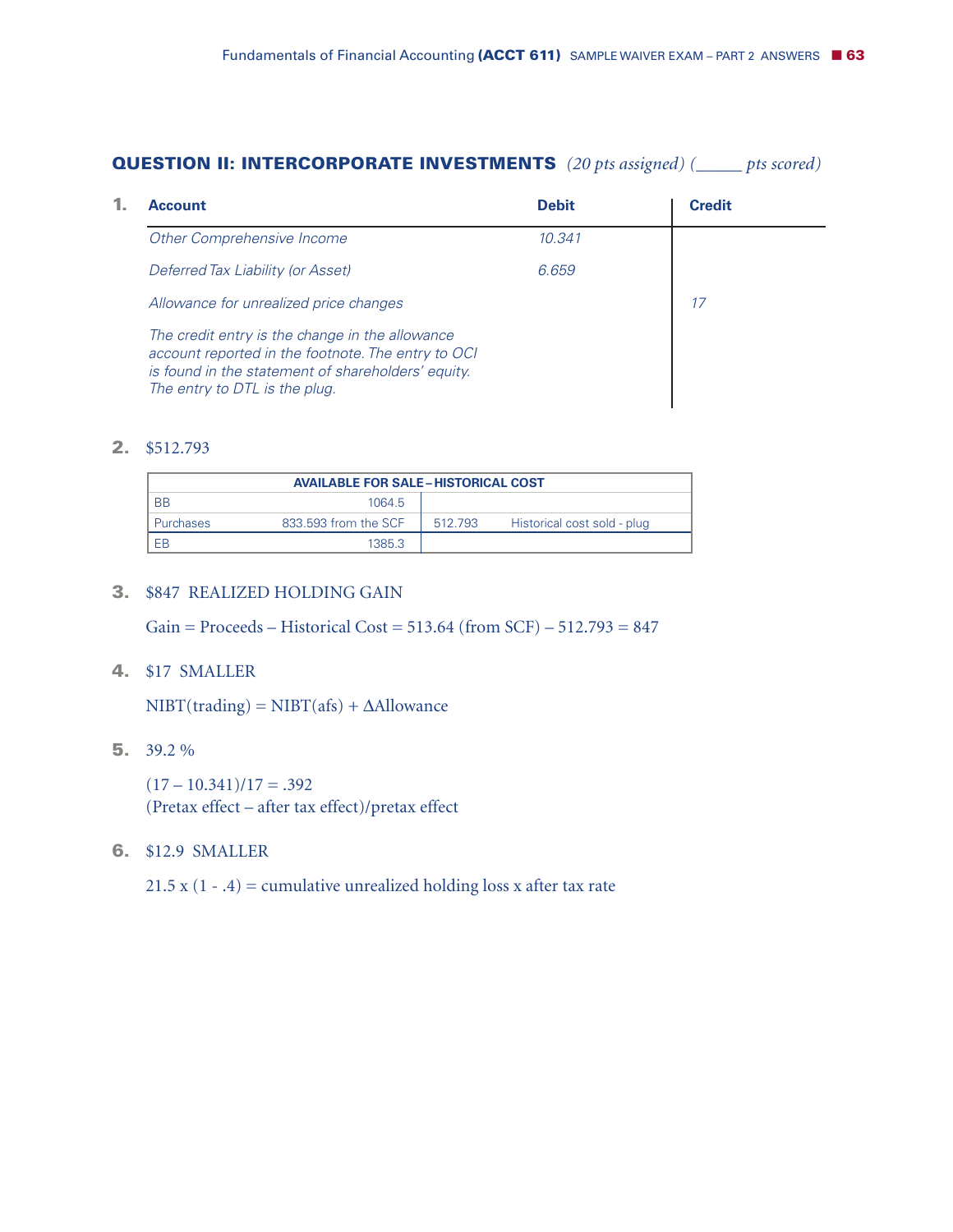#### **QUESTION III: SHAREHOLDERS' EQUITY** *(15 pts assigned) (\_\_\_\_\_ pts scored)*

**1.** 114,716

Number of shares issued – treasury = 137,898 – 23,182 = 114,716

**2. a.** \$27.33

 $633,375/23,173 = $27.33$ 

| <b>b.</b> Account |                        | <b>Debit</b> | <b>Credit</b> |  |
|-------------------|------------------------|--------------|---------------|--|
| Cash              |                        | 750          |               |  |
| <b>APIC</b>       |                        |              | 116.625       |  |
|                   | <b>Treasury Shares</b> |              | 633.375       |  |

### **3. a.** \$42,506,420

Basic EPS x (weighted average number of shares – Basic)  $.38 \times (118,038,000 - 6,179,000) = $42,506,420$ 

**b.** \$.34

 $(50,000 - 10,000)/118,038 = .34$ 

# **QUESTION IV: LEASES** *(29 pts assigned) (\_\_\_\_\_ pts scored)*

**1.** OPERATING

None of the criteria for capital leases hold

| 2 | <b>Account</b>                                                              | <b>Debit</b> | <b>Credit</b> |
|---|-----------------------------------------------------------------------------|--------------|---------------|
|   | Interest expense                                                            | 66.6         |               |
|   | Current maturities of leases                                                | 39.1         |               |
|   | Cash                                                                        |              | 105.7         |
|   | The cash payment and the current maturities<br>come from the lease footnote |              |               |

**3.** 9.7 %

Interest expense/net book value of liability =  $66.6/683.2 = 9.7\%$ 

#### **4.** SMALLER by \$492.7

Interest expense (capital lease) + operating lease payment =  $66.6 + 426.1 = 492.7$